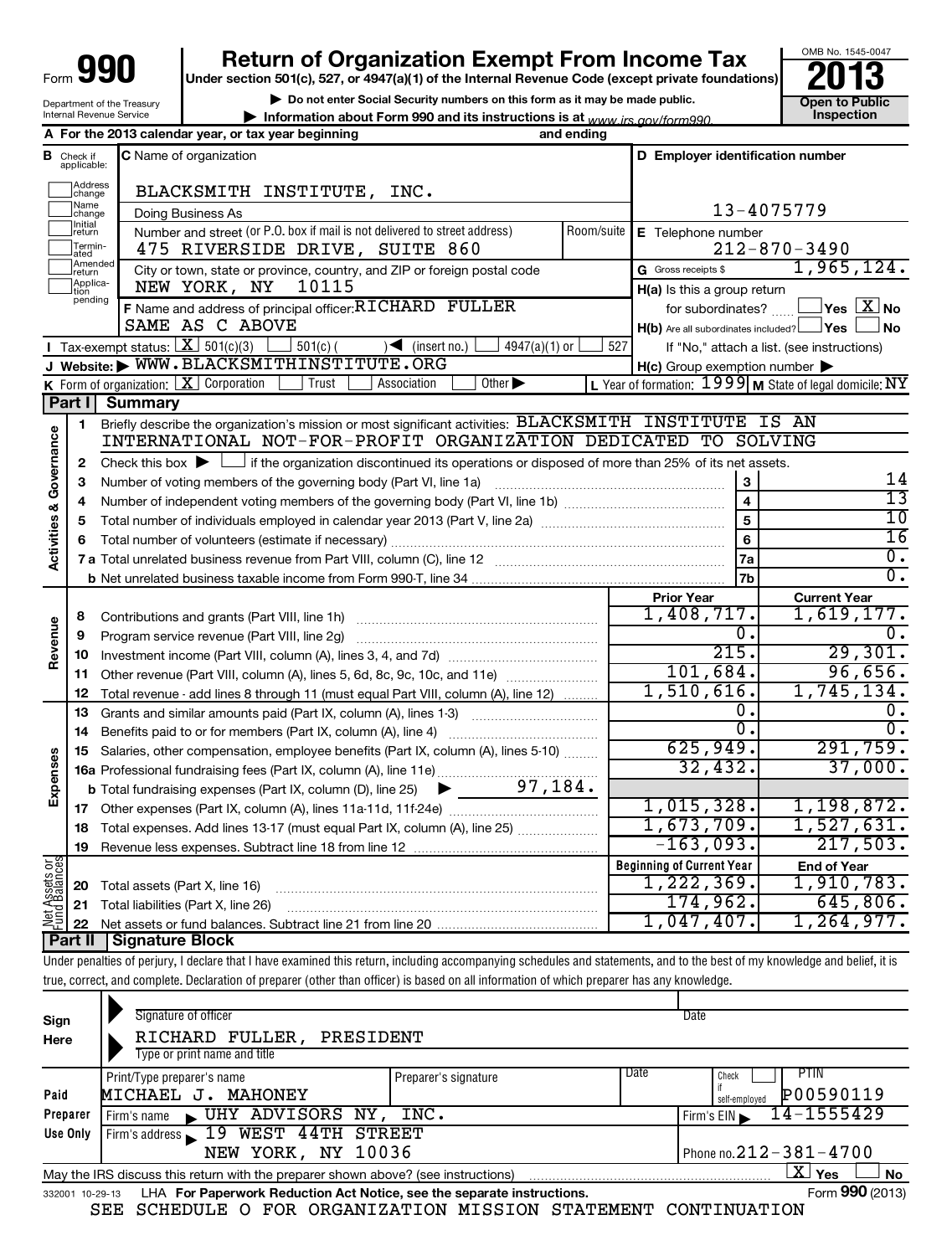| BLACKSMITH INSTITUTE IS AN INTERNATIONAL NOT-FOR-PROFIT ORGANIZATION<br>DEDICATED TO SOLVING LIFE-THREATENING POLLUTION ISSUES IN THE<br>Did the organization undertake any significant program services during the year which were not listed on<br>$\sqrt{}$ Yes $\overline{\text{X}}$ No<br>$\overline{\ }$ Yes $\overline{\mathrm{X}}$ No<br>Did the organization cease conducting, or make significant changes in how it conducts, any program services?<br>Describe the organization's program service accomplishments for each of its three largest program services, as measured by expenses.<br>Section 501(c)(3) and 501(c)(4) organizations are required to report the amount of grants and allocations to others, the total expenses, and<br>) (Revenue \$<br>IS TO ENSURE THAT WE PROVIDE A CLEAN AND<br>OUR FOCUS IS ON<br>POLLUTION-RELATED PROBLEMS IN DEVELOPING COUNTRIES IN PARTICULAR.<br><b>WE</b><br>PROVIDE STRATEGIC, TECHNICAL AND FINANCIAL SUPPORT TO LOCAL CHAMPIONS<br>OF ORGANIZATIONS IN DEVELOPING COUNTRIES AS THEY STRIVE TO SOLVE<br>(Revenue \$<br>) (Revenue \$ |
|------------------------------------------------------------------------------------------------------------------------------------------------------------------------------------------------------------------------------------------------------------------------------------------------------------------------------------------------------------------------------------------------------------------------------------------------------------------------------------------------------------------------------------------------------------------------------------------------------------------------------------------------------------------------------------------------------------------------------------------------------------------------------------------------------------------------------------------------------------------------------------------------------------------------------------------------------------------------------------------------------------------------------------------------------------------------------------------------------|
|                                                                                                                                                                                                                                                                                                                                                                                                                                                                                                                                                                                                                                                                                                                                                                                                                                                                                                                                                                                                                                                                                                      |
|                                                                                                                                                                                                                                                                                                                                                                                                                                                                                                                                                                                                                                                                                                                                                                                                                                                                                                                                                                                                                                                                                                      |
|                                                                                                                                                                                                                                                                                                                                                                                                                                                                                                                                                                                                                                                                                                                                                                                                                                                                                                                                                                                                                                                                                                      |
|                                                                                                                                                                                                                                                                                                                                                                                                                                                                                                                                                                                                                                                                                                                                                                                                                                                                                                                                                                                                                                                                                                      |
|                                                                                                                                                                                                                                                                                                                                                                                                                                                                                                                                                                                                                                                                                                                                                                                                                                                                                                                                                                                                                                                                                                      |
|                                                                                                                                                                                                                                                                                                                                                                                                                                                                                                                                                                                                                                                                                                                                                                                                                                                                                                                                                                                                                                                                                                      |
|                                                                                                                                                                                                                                                                                                                                                                                                                                                                                                                                                                                                                                                                                                                                                                                                                                                                                                                                                                                                                                                                                                      |
|                                                                                                                                                                                                                                                                                                                                                                                                                                                                                                                                                                                                                                                                                                                                                                                                                                                                                                                                                                                                                                                                                                      |
|                                                                                                                                                                                                                                                                                                                                                                                                                                                                                                                                                                                                                                                                                                                                                                                                                                                                                                                                                                                                                                                                                                      |
|                                                                                                                                                                                                                                                                                                                                                                                                                                                                                                                                                                                                                                                                                                                                                                                                                                                                                                                                                                                                                                                                                                      |
|                                                                                                                                                                                                                                                                                                                                                                                                                                                                                                                                                                                                                                                                                                                                                                                                                                                                                                                                                                                                                                                                                                      |
|                                                                                                                                                                                                                                                                                                                                                                                                                                                                                                                                                                                                                                                                                                                                                                                                                                                                                                                                                                                                                                                                                                      |
|                                                                                                                                                                                                                                                                                                                                                                                                                                                                                                                                                                                                                                                                                                                                                                                                                                                                                                                                                                                                                                                                                                      |
|                                                                                                                                                                                                                                                                                                                                                                                                                                                                                                                                                                                                                                                                                                                                                                                                                                                                                                                                                                                                                                                                                                      |
|                                                                                                                                                                                                                                                                                                                                                                                                                                                                                                                                                                                                                                                                                                                                                                                                                                                                                                                                                                                                                                                                                                      |
|                                                                                                                                                                                                                                                                                                                                                                                                                                                                                                                                                                                                                                                                                                                                                                                                                                                                                                                                                                                                                                                                                                      |
|                                                                                                                                                                                                                                                                                                                                                                                                                                                                                                                                                                                                                                                                                                                                                                                                                                                                                                                                                                                                                                                                                                      |
|                                                                                                                                                                                                                                                                                                                                                                                                                                                                                                                                                                                                                                                                                                                                                                                                                                                                                                                                                                                                                                                                                                      |
|                                                                                                                                                                                                                                                                                                                                                                                                                                                                                                                                                                                                                                                                                                                                                                                                                                                                                                                                                                                                                                                                                                      |
|                                                                                                                                                                                                                                                                                                                                                                                                                                                                                                                                                                                                                                                                                                                                                                                                                                                                                                                                                                                                                                                                                                      |
|                                                                                                                                                                                                                                                                                                                                                                                                                                                                                                                                                                                                                                                                                                                                                                                                                                                                                                                                                                                                                                                                                                      |
|                                                                                                                                                                                                                                                                                                                                                                                                                                                                                                                                                                                                                                                                                                                                                                                                                                                                                                                                                                                                                                                                                                      |
|                                                                                                                                                                                                                                                                                                                                                                                                                                                                                                                                                                                                                                                                                                                                                                                                                                                                                                                                                                                                                                                                                                      |
|                                                                                                                                                                                                                                                                                                                                                                                                                                                                                                                                                                                                                                                                                                                                                                                                                                                                                                                                                                                                                                                                                                      |
|                                                                                                                                                                                                                                                                                                                                                                                                                                                                                                                                                                                                                                                                                                                                                                                                                                                                                                                                                                                                                                                                                                      |
|                                                                                                                                                                                                                                                                                                                                                                                                                                                                                                                                                                                                                                                                                                                                                                                                                                                                                                                                                                                                                                                                                                      |
|                                                                                                                                                                                                                                                                                                                                                                                                                                                                                                                                                                                                                                                                                                                                                                                                                                                                                                                                                                                                                                                                                                      |
|                                                                                                                                                                                                                                                                                                                                                                                                                                                                                                                                                                                                                                                                                                                                                                                                                                                                                                                                                                                                                                                                                                      |
|                                                                                                                                                                                                                                                                                                                                                                                                                                                                                                                                                                                                                                                                                                                                                                                                                                                                                                                                                                                                                                                                                                      |
|                                                                                                                                                                                                                                                                                                                                                                                                                                                                                                                                                                                                                                                                                                                                                                                                                                                                                                                                                                                                                                                                                                      |
|                                                                                                                                                                                                                                                                                                                                                                                                                                                                                                                                                                                                                                                                                                                                                                                                                                                                                                                                                                                                                                                                                                      |
|                                                                                                                                                                                                                                                                                                                                                                                                                                                                                                                                                                                                                                                                                                                                                                                                                                                                                                                                                                                                                                                                                                      |
|                                                                                                                                                                                                                                                                                                                                                                                                                                                                                                                                                                                                                                                                                                                                                                                                                                                                                                                                                                                                                                                                                                      |
|                                                                                                                                                                                                                                                                                                                                                                                                                                                                                                                                                                                                                                                                                                                                                                                                                                                                                                                                                                                                                                                                                                      |
|                                                                                                                                                                                                                                                                                                                                                                                                                                                                                                                                                                                                                                                                                                                                                                                                                                                                                                                                                                                                                                                                                                      |
|                                                                                                                                                                                                                                                                                                                                                                                                                                                                                                                                                                                                                                                                                                                                                                                                                                                                                                                                                                                                                                                                                                      |
|                                                                                                                                                                                                                                                                                                                                                                                                                                                                                                                                                                                                                                                                                                                                                                                                                                                                                                                                                                                                                                                                                                      |
|                                                                                                                                                                                                                                                                                                                                                                                                                                                                                                                                                                                                                                                                                                                                                                                                                                                                                                                                                                                                                                                                                                      |
|                                                                                                                                                                                                                                                                                                                                                                                                                                                                                                                                                                                                                                                                                                                                                                                                                                                                                                                                                                                                                                                                                                      |
|                                                                                                                                                                                                                                                                                                                                                                                                                                                                                                                                                                                                                                                                                                                                                                                                                                                                                                                                                                                                                                                                                                      |
|                                                                                                                                                                                                                                                                                                                                                                                                                                                                                                                                                                                                                                                                                                                                                                                                                                                                                                                                                                                                                                                                                                      |
| Form 990 (2013)                                                                                                                                                                                                                                                                                                                                                                                                                                                                                                                                                                                                                                                                                                                                                                                                                                                                                                                                                                                                                                                                                      |
|                                                                                                                                                                                                                                                                                                                                                                                                                                                                                                                                                                                                                                                                                                                                                                                                                                                                                                                                                                                                                                                                                                      |
| 2013.04010 BLACKSMITH INSTITUTE, INC.<br>491431                                                                                                                                                                                                                                                                                                                                                                                                                                                                                                                                                                                                                                                                                                                                                                                                                                                                                                                                                                                                                                                      |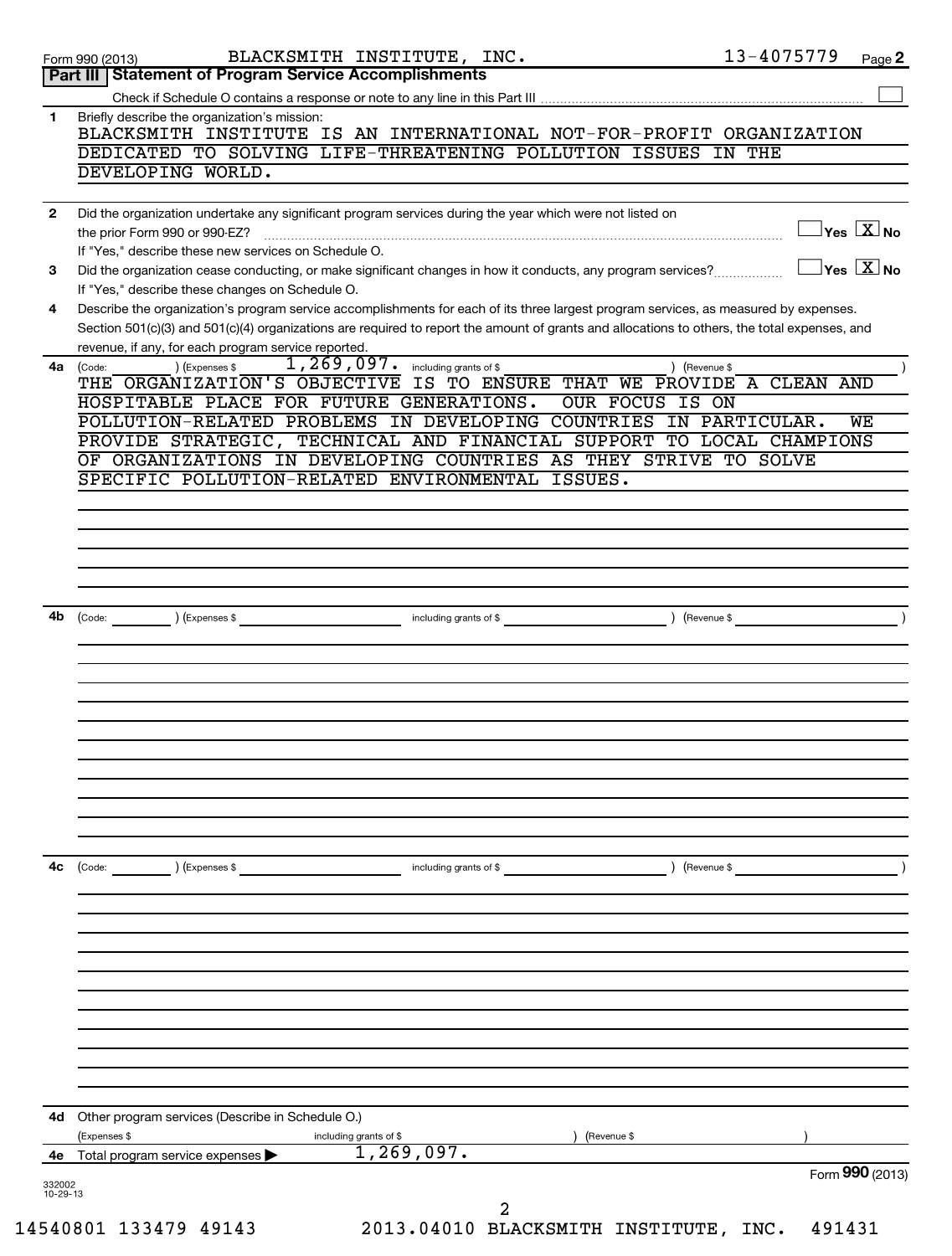**1**

14540801 133479 49143 2013.04010 BLACKSMITH INSTITUTE, INC. 491431 3

|    |                                                                                                                                                                                                                                                     | 5               |   | x                       |
|----|-----------------------------------------------------------------------------------------------------------------------------------------------------------------------------------------------------------------------------------------------------|-----------------|---|-------------------------|
| 6  | Did the organization maintain any donor advised funds or any similar funds or accounts for which donors have the right to                                                                                                                           |                 |   |                         |
|    | provide advice on the distribution or investment of amounts in such funds or accounts? If "Yes," complete Schedule D, Part I                                                                                                                        | 6               |   | X                       |
| 7  | Did the organization receive or hold a conservation easement, including easements to preserve open space,                                                                                                                                           |                 |   |                         |
|    |                                                                                                                                                                                                                                                     | $\overline{7}$  |   | X                       |
| 8  | Did the organization maintain collections of works of art, historical treasures, or other similar assets? If "Yes," complete                                                                                                                        |                 |   |                         |
|    | Schedule D, Part III <b>Process Construction Construction Construction</b> Construction Construction Construction Construction Construction Construction Construction Construction Construction Construction Construction Construct                 | 8               |   | X                       |
| 9  | Did the organization report an amount in Part X, line 21, for escrow or custodial account liability; serve as a custodian for                                                                                                                       |                 |   |                         |
|    | amounts not listed in Part X; or provide credit counseling, debt management, credit repair, or debt negotiation services?                                                                                                                           |                 |   |                         |
|    | If "Yes," complete Schedule D, Part IV                                                                                                                                                                                                              | 9               |   | X                       |
| 10 | Did the organization, directly or through a related organization, hold assets in temporarily restricted endowments, permanent                                                                                                                       |                 |   |                         |
|    |                                                                                                                                                                                                                                                     | 10              |   | X                       |
| 11 | If the organization's answer to any of the following questions is "Yes," then complete Schedule D, Parts VI, VII, VIII, IX, or X                                                                                                                    |                 |   |                         |
|    | as applicable.                                                                                                                                                                                                                                      |                 |   |                         |
|    | a Did the organization report an amount for land, buildings, and equipment in Part X, line 10? If "Yes," complete Schedule D,                                                                                                                       |                 |   |                         |
|    | Part VI                                                                                                                                                                                                                                             | 11a             | х |                         |
|    | <b>b</b> Did the organization report an amount for investments - other securities in Part X, line 12 that is 5% or more of its total                                                                                                                |                 |   |                         |
|    |                                                                                                                                                                                                                                                     | 11b             |   | X                       |
|    | c Did the organization report an amount for investments - program related in Part X, line 13 that is 5% or more of its total                                                                                                                        |                 |   |                         |
|    |                                                                                                                                                                                                                                                     | 11c             |   | X                       |
|    | d Did the organization report an amount for other assets in Part X, line 15 that is 5% or more of its total assets reported in                                                                                                                      |                 |   | X                       |
|    |                                                                                                                                                                                                                                                     | 11d             |   | $\overline{\texttt{x}}$ |
|    |                                                                                                                                                                                                                                                     | 11e             |   |                         |
|    | f Did the organization's separate or consolidated financial statements for the tax year include a footnote that addresses<br>the organization's liability for uncertain tax positions under FIN 48 (ASC 740)? If "Yes," complete Schedule D, Part X | 11f             | Х |                         |
|    | 12a Did the organization obtain separate, independent audited financial statements for the tax year? If "Yes," complete                                                                                                                             |                 |   |                         |
|    | Schedule D, Parts XI and XII                                                                                                                                                                                                                        | 12a             |   | X                       |
|    | <b>b</b> Was the organization included in consolidated, independent audited financial statements for the tax year?                                                                                                                                  |                 |   |                         |
|    | If "Yes," and if the organization answered "No" to line 12a, then completing Schedule D, Parts XI and XII is optional www.                                                                                                                          | 12 <sub>b</sub> | х |                         |
| 13 |                                                                                                                                                                                                                                                     | 13              |   | x                       |
|    |                                                                                                                                                                                                                                                     | 14a             | X |                         |
|    | <b>b</b> Did the organization have aggregate revenues or expenses of more than \$10,000 from grantmaking, fundraising, business,                                                                                                                    |                 |   |                         |
|    | investment, and program service activities outside the United States, or aggregate foreign investments valued at \$100,000                                                                                                                          |                 |   |                         |
|    |                                                                                                                                                                                                                                                     | 14b             | х |                         |
| 15 | Did the organization report on Part IX, column (A), line 3, more than \$5,000 of grants or other assistance to or for any                                                                                                                           |                 |   |                         |
|    |                                                                                                                                                                                                                                                     | 15              |   | X                       |
| 16 | Did the organization report on Part IX, column (A), line 3, more than \$5,000 of aggregate grants or other assistance to                                                                                                                            |                 |   |                         |
|    |                                                                                                                                                                                                                                                     | 16              |   | x                       |
| 17 | Did the organization report a total of more than \$15,000 of expenses for professional fundraising services on Part IX,                                                                                                                             |                 |   |                         |
|    |                                                                                                                                                                                                                                                     | 17              | х |                         |
| 18 | Did the organization report more than \$15,000 total of fundraising event gross income and contributions on Part VIII, lines                                                                                                                        |                 |   |                         |
|    |                                                                                                                                                                                                                                                     | 18              | X |                         |
| 19 | Did the organization report more than \$15,000 of gross income from gaming activities on Part VIII, line 9a? If "Yes,"                                                                                                                              |                 |   |                         |
|    |                                                                                                                                                                                                                                                     | 19              |   | X                       |
|    |                                                                                                                                                                                                                                                     | 20a             |   | $\overline{\text{X}}$   |
|    |                                                                                                                                                                                                                                                     | 20 <sub>b</sub> |   |                         |
|    |                                                                                                                                                                                                                                                     |                 |   | Form 990 (2013)         |

#### **3** Did the organization engage in direct or indirect political campaign activities on behalf of or in opposition to candidates for *If "Yes," complete Schedule C, Part I* public office? ~~~~~~~~~~~~~~~~~~~~~~~~~~~~~~~~~~~~

**Part IV Checklist of Required Schedules**

4 **Section 501(c)(3) organizations.** Did the organization engage in lobbying activities, or have a section 501(h) election in effect during the tax year? If "Yes," complete Schedule C, Part II **manual complete of the complete of the constant of t** 

**2** *Schedule B, Schedule of Contributors* Is the organization required to complete ? ~~~~~~~~~~~~~~~~~~~~~~

*If "Yes," complete Schedule A* ~~~~~~~~~~~~~~~~~~~~~~~~~~~~~~~~~~~~~~~~~~~~~~~

**5** Is the organization a section 501(c)(4), 501(c)(5), or 501(c)(6) organization that receives membership dues, assessments, or

| Form 990 (2013) | BLACKSMITH INSTITUTE, | INC. | 4075779-د | Page |
|-----------------|-----------------------|------|-----------|------|
|                 |                       |      |           |      |

Is the organization described in section 501(c)(3) or 4947(a)(1) (other than a private foundation)?

**1 2**

**3**

**4**

**Yes No**

X

X

X  $\overline{\text{x}}$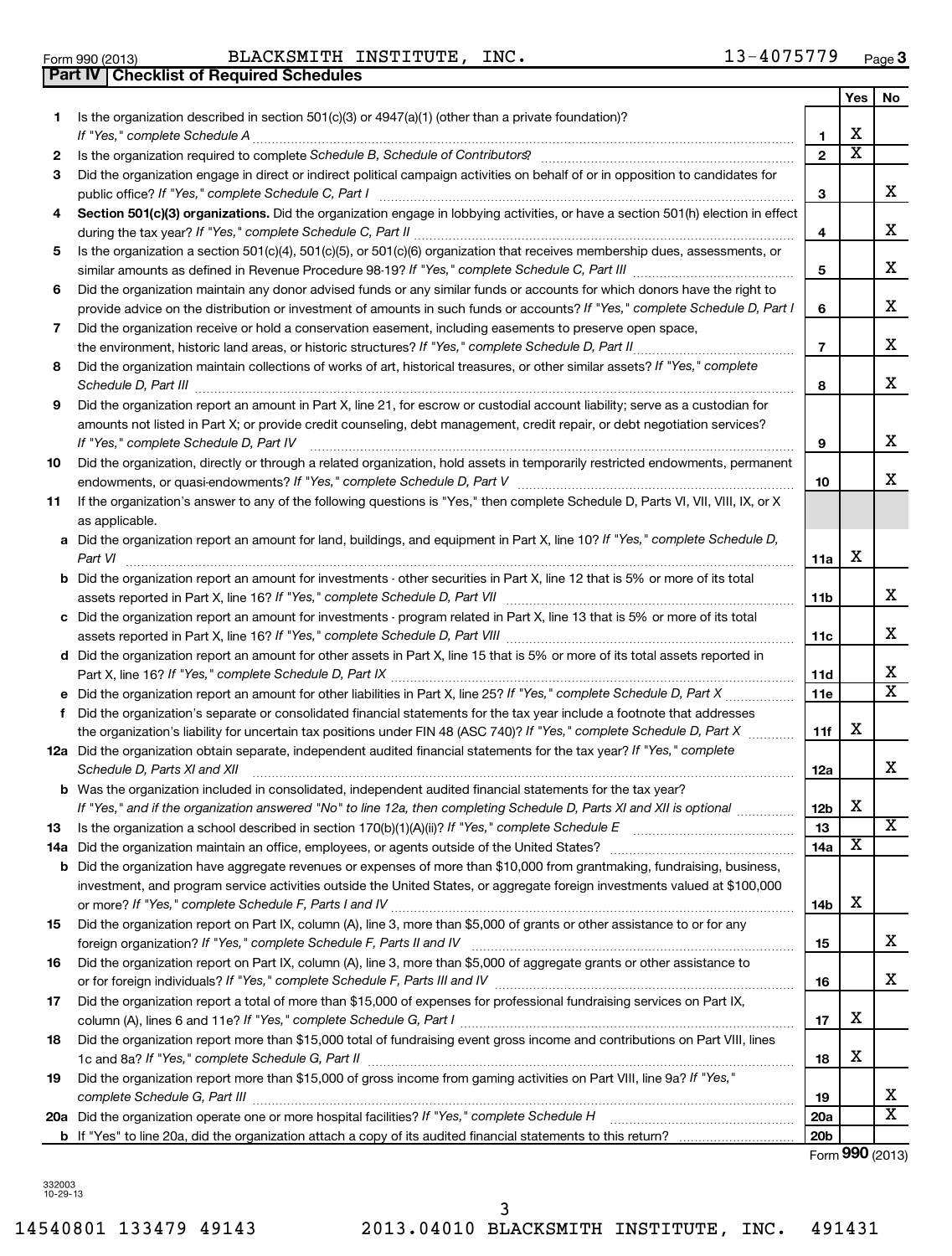**21**

**22**

|    | and former officers, directors, trustees, key employees, and highest compensated employees? If "Yes," complete<br>Schedule J                                                                                                                                                                                    | 23              |                         | х                       |
|----|-----------------------------------------------------------------------------------------------------------------------------------------------------------------------------------------------------------------------------------------------------------------------------------------------------------------|-----------------|-------------------------|-------------------------|
|    | 24a Did the organization have a tax-exempt bond issue with an outstanding principal amount of more than \$100,000 as of the                                                                                                                                                                                     |                 |                         |                         |
|    | last day of the year, that was issued after December 31, 2002? If "Yes," answer lines 24b through 24d and complete                                                                                                                                                                                              |                 |                         |                         |
|    | Schedule K. If "No", go to line 25a                                                                                                                                                                                                                                                                             | 24a             |                         | х                       |
|    |                                                                                                                                                                                                                                                                                                                 | 24 <sub>b</sub> |                         |                         |
|    | c Did the organization maintain an escrow account other than a refunding escrow at any time during the year to defease                                                                                                                                                                                          |                 |                         |                         |
|    |                                                                                                                                                                                                                                                                                                                 | 24c             |                         |                         |
|    |                                                                                                                                                                                                                                                                                                                 | 24d             |                         |                         |
|    | 25a Section 501(c)(3) and 501(c)(4) organizations. Did the organization engage in an excess benefit transaction with a                                                                                                                                                                                          |                 |                         |                         |
|    |                                                                                                                                                                                                                                                                                                                 | 25a             |                         | х                       |
|    | <b>b</b> Is the organization aware that it engaged in an excess benefit transaction with a disqualified person in a prior year, and                                                                                                                                                                             |                 |                         |                         |
|    | that the transaction has not been reported on any of the organization's prior Forms 990 or 990-EZ? If "Yes," complete                                                                                                                                                                                           |                 |                         |                         |
|    | Schedule L, Part I                                                                                                                                                                                                                                                                                              | 25 <sub>b</sub> |                         | x                       |
| 26 | Did the organization report any amount on Part X, line 5, 6, or 22 for receivables from or payables to any current or                                                                                                                                                                                           |                 |                         |                         |
|    | former officers, directors, trustees, key employees, highest compensated employees, or disqualified persons? If so,                                                                                                                                                                                             |                 |                         |                         |
|    | complete Schedule L, Part II                                                                                                                                                                                                                                                                                    | 26              |                         | X                       |
| 27 | Did the organization provide a grant or other assistance to an officer, director, trustee, key employee, substantial                                                                                                                                                                                            |                 |                         |                         |
|    | contributor or employee thereof, a grant selection committee member, or to a 35% controlled entity or family member                                                                                                                                                                                             |                 |                         |                         |
|    |                                                                                                                                                                                                                                                                                                                 | 27              |                         | X                       |
| 28 | Was the organization a party to a business transaction with one of the following parties (see Schedule L, Part IV                                                                                                                                                                                               |                 |                         |                         |
|    | instructions for applicable filing thresholds, conditions, and exceptions):                                                                                                                                                                                                                                     |                 |                         |                         |
|    | a A current or former officer, director, trustee, or key employee? If "Yes," complete Schedule L, Part IV                                                                                                                                                                                                       | 28a             |                         | х                       |
|    | <b>b</b> A family member of a current or former officer, director, trustee, or key employee? If "Yes," complete Schedule L, Part IV                                                                                                                                                                             | <b>28b</b>      | х                       |                         |
|    | c An entity of which a current or former officer, director, trustee, or key employee (or a family member thereof) was an officer,                                                                                                                                                                               |                 |                         |                         |
|    | director, trustee, or direct or indirect owner? If "Yes," complete Schedule L, Part IV                                                                                                                                                                                                                          | 28c             |                         | X                       |
| 29 |                                                                                                                                                                                                                                                                                                                 | 29              | $\overline{\textbf{x}}$ |                         |
| 30 | Did the organization receive contributions of art, historical treasures, or other similar assets, or qualified conservation                                                                                                                                                                                     |                 |                         |                         |
|    |                                                                                                                                                                                                                                                                                                                 | 30              |                         | X                       |
| 31 | Did the organization liquidate, terminate, or dissolve and cease operations?                                                                                                                                                                                                                                    |                 |                         |                         |
|    |                                                                                                                                                                                                                                                                                                                 | 31              |                         | X                       |
| 32 | Did the organization sell, exchange, dispose of, or transfer more than 25% of its net assets? If "Yes," complete                                                                                                                                                                                                |                 |                         | X                       |
|    | Schedule N, Part II                                                                                                                                                                                                                                                                                             | 32              |                         |                         |
| 33 | Did the organization own 100% of an entity disregarded as separate from the organization under Regulations                                                                                                                                                                                                      |                 |                         | X                       |
|    | sections 301.7701-2 and 301.7701-3? If "Yes," complete Schedule R, Part I manufactured and solutions and sections 301.7701-2 and 301.7701-3? If "Yes," complete Schedule R, Part I<br>Was the organization related to any tax-exempt or taxable entity? If "Yes," complete Schedule R, Part II, III, or IV, and | 33              |                         |                         |
| 34 | Part V, line 1                                                                                                                                                                                                                                                                                                  | 34              |                         | х                       |
|    | 35a Did the organization have a controlled entity within the meaning of section 512(b)(13)?                                                                                                                                                                                                                     | 35a             |                         | $\overline{\textbf{x}}$ |
|    | <b>b</b> If "Yes" to line 35a, did the organization receive any payment from or engage in any transaction with a controlled entity                                                                                                                                                                              |                 |                         |                         |
|    |                                                                                                                                                                                                                                                                                                                 | 35 <sub>b</sub> |                         |                         |
| 36 | Section 501(c)(3) organizations. Did the organization make any transfers to an exempt non-charitable related organization?                                                                                                                                                                                      |                 |                         |                         |
|    |                                                                                                                                                                                                                                                                                                                 | 36              |                         | x                       |
| 37 | Did the organization conduct more than 5% of its activities through an entity that is not a related organization                                                                                                                                                                                                |                 |                         |                         |
|    |                                                                                                                                                                                                                                                                                                                 | 37              |                         | x                       |
| 38 | Did the organization complete Schedule O and provide explanations in Schedule O for Part VI, lines 11b and 19?                                                                                                                                                                                                  |                 |                         |                         |
|    |                                                                                                                                                                                                                                                                                                                 | 38              | X                       |                         |
|    |                                                                                                                                                                                                                                                                                                                 |                 |                         | Form 990 (2013)         |
|    |                                                                                                                                                                                                                                                                                                                 |                 |                         |                         |

#### *(continued)* **Part IV Checklist of Required Schedules** Form 990 (2013) BLACKSMITH INSTITUTE,INC . 1 3- $4$  0 7 5 7 7 9 <sub>Page</sub>

Did the organization report more than \$5,000 of grants or other assistance to any domestic organization or

**23** Did the organization answer "Yes" to Part VII, Section A, line 3, 4, or 5 about compensation of the organization's current

*If "Yes," complete Schedule I, Parts I and II* government on Part IX, column (A), line 1? ~~~~~~~~~~~~~~~~~~

Did the organization report more than \$5,000 of grants or other assistance to individuals in the United States on Part IX,

*If "Yes," complete Schedule I, Parts I and III* column (A), line 2? ~~~~~~~~~~~~~~~~~~~~~~~~~~~~~~

**4**

**21**

**22**

**Yes No**

X

X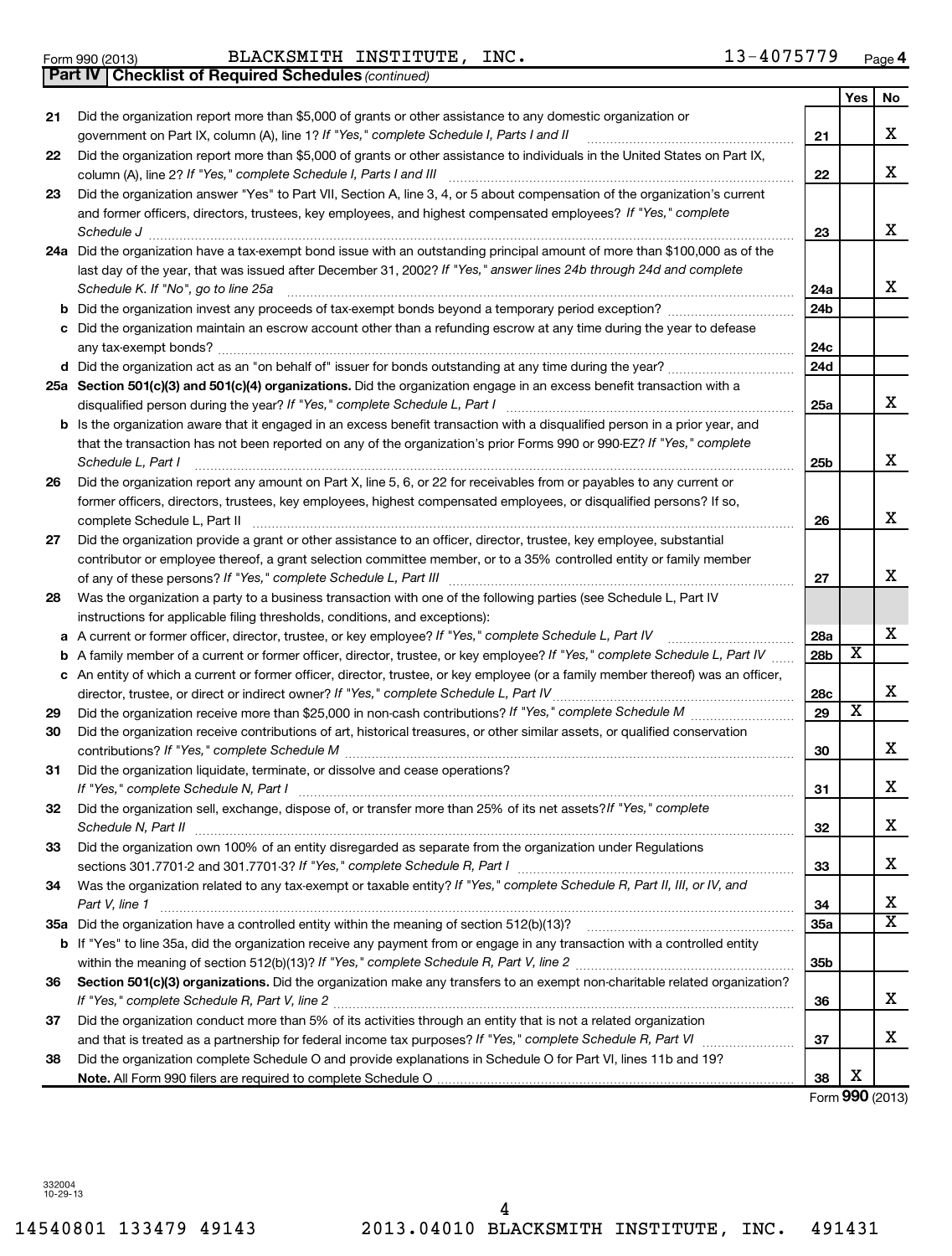|               | 13-4075779<br>BLACKSMITH INSTITUTE, INC.<br>Form 990 (2013)                                                                                     |                |                         | Page 5          |
|---------------|-------------------------------------------------------------------------------------------------------------------------------------------------|----------------|-------------------------|-----------------|
| <b>Part V</b> | <b>Statements Regarding Other IRS Filings and Tax Compliance</b>                                                                                |                |                         |                 |
|               | Check if Schedule O contains a response or note to any line in this Part V                                                                      |                |                         |                 |
|               |                                                                                                                                                 |                | <b>Yes</b>              | No              |
|               | 28<br>1a                                                                                                                                        |                |                         |                 |
| b             | 0<br>1 <sub>b</sub><br>Enter the number of Forms W-2G included in line 1a. Enter -0- if not applicable                                          |                |                         |                 |
| c             | Did the organization comply with backup withholding rules for reportable payments to vendors and reportable gaming                              |                |                         |                 |
|               |                                                                                                                                                 | 1c             | х                       |                 |
|               | 2a Enter the number of employees reported on Form W-3, Transmittal of Wage and Tax Statements,                                                  |                |                         |                 |
|               | 10<br>filed for the calendar year ending with or within the year covered by this return<br>2a                                                   |                |                         |                 |
|               |                                                                                                                                                 | 2b             | х                       |                 |
|               |                                                                                                                                                 |                |                         |                 |
|               | 3a Did the organization have unrelated business gross income of \$1,000 or more during the year?                                                | За             |                         | x               |
|               | <b>b</b> If "Yes," has it filed a Form 990-T for this year? If "No," to line 3b, provide an explanation in Schedule O                           | 3b             |                         |                 |
|               | 4a At any time during the calendar year, did the organization have an interest in, or a signature or other authority over, a                    |                |                         |                 |
|               | financial account in a foreign country (such as a bank account, securities account, or other financial account)?                                | 4a             | х                       |                 |
|               | <b>b</b> If "Yes," enter the name of the foreign country: $\blacktriangleright$ UNITED KINGDOM, INDIA, PHILIPPINES                              |                |                         |                 |
|               | See instructions for filing requirements for Form TD F 90-22.1, Report of Foreign Bank and Financial Accounts.                                  |                |                         |                 |
|               |                                                                                                                                                 | 5а             |                         | х               |
| b             |                                                                                                                                                 | 5b             |                         | X               |
|               |                                                                                                                                                 | 5 <sub>c</sub> |                         |                 |
|               | 6a Does the organization have annual gross receipts that are normally greater than \$100,000, and did the organization solicit                  |                |                         |                 |
|               |                                                                                                                                                 | 6a             |                         | x               |
|               | <b>b</b> If "Yes," did the organization include with every solicitation an express statement that such contributions or gifts                   |                |                         |                 |
|               | were not tax deductible?                                                                                                                        | 6b             |                         |                 |
| 7             | Organizations that may receive deductible contributions under section 170(c).                                                                   |                |                         |                 |
| a             | Did the organization receive a payment in excess of \$75 made partly as a contribution and partly for goods and services provided to the payor? | 7a             | х                       |                 |
| b             |                                                                                                                                                 | 7b             | $\overline{\textbf{x}}$ |                 |
| c             | Did the organization sell, exchange, or otherwise dispose of tangible personal property for which it was required                               |                |                         |                 |
|               |                                                                                                                                                 | 7с             |                         | x               |
|               | 7d                                                                                                                                              |                |                         | x               |
| е             |                                                                                                                                                 | 7e<br>7f       |                         | X               |
|               | If the organization received a contribution of qualified intellectual property, did the organization file Form 8899 as required?                |                |                         |                 |
| g<br>h        | If the organization received a contribution of cars, boats, airplanes, or other vehicles, did the organization file a Form 1098-C?              | 7g<br>7h       |                         |                 |
| 8             | Sponsoring organizations maintaining donor advised funds and section 509(a)(3) supporting organizations. Did the supporting                     |                |                         |                 |
|               | organization, or a donor advised fund maintained by a sponsoring organization, have excess business holdings at any time during the year?       | 8              |                         |                 |
| 9             | Sponsoring organizations maintaining donor advised funds.                                                                                       |                |                         |                 |
| а             |                                                                                                                                                 | 9а             |                         |                 |
| b             |                                                                                                                                                 | 9b             |                         |                 |
| 10            | Section 501(c)(7) organizations. Enter:                                                                                                         |                |                         |                 |
| а             | 10a                                                                                                                                             |                |                         |                 |
| b             | Gross receipts, included on Form 990, Part VIII, line 12, for public use of club facilities<br>10 <sub>b</sub>                                  |                |                         |                 |
| 11            | Section 501(c)(12) organizations. Enter:                                                                                                        |                |                         |                 |
| а             | 11a                                                                                                                                             |                |                         |                 |
| b             | Gross income from other sources (Do not net amounts due or paid to other sources against                                                        |                |                         |                 |
|               | amounts due or received from them.)<br>11b                                                                                                      |                |                         |                 |
|               | 12a Section 4947(a)(1) non-exempt charitable trusts. Is the organization filing Form 990 in lieu of Form 1041?                                  | 12a            |                         |                 |
| b             | If "Yes," enter the amount of tax-exempt interest received or accrued during the year<br>12b                                                    |                |                         |                 |
| 13            | Section 501(c)(29) qualified nonprofit health insurance issuers.                                                                                |                |                         |                 |
|               |                                                                                                                                                 | 1За            |                         |                 |
|               | Note. See the instructions for additional information the organization must report on Schedule O.                                               |                |                         |                 |
|               | <b>b</b> Enter the amount of reserves the organization is required to maintain by the states in which the                                       |                |                         |                 |
|               | 13 <sub>b</sub>                                                                                                                                 |                |                         |                 |
|               | 13с                                                                                                                                             |                |                         |                 |
|               | 14a Did the organization receive any payments for indoor tanning services during the tax year?                                                  | 14a            |                         | х               |
|               |                                                                                                                                                 | 14b            |                         |                 |
|               |                                                                                                                                                 |                |                         | Form 990 (2013) |

332005 10-29-13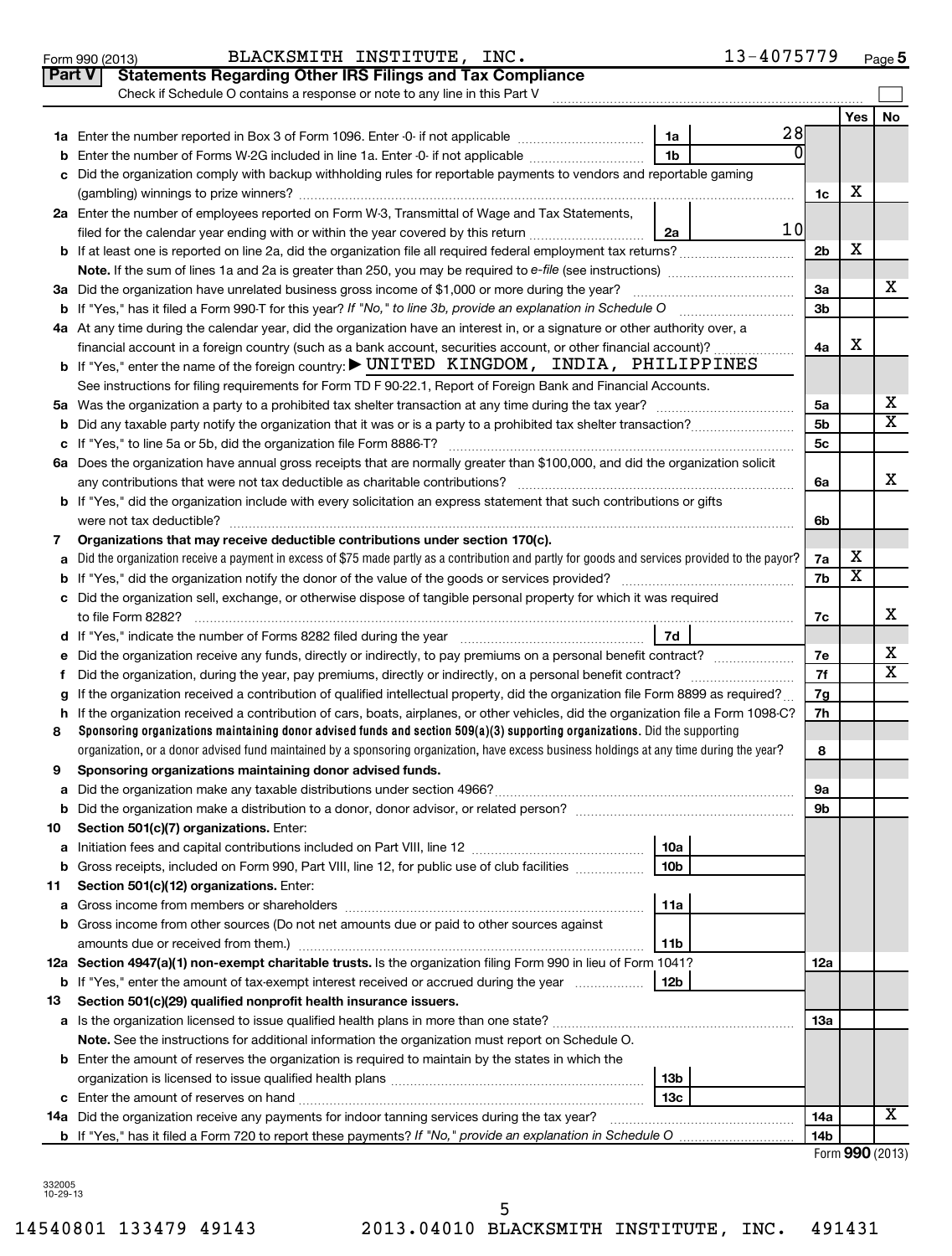Form 990 (2013) BLACKSMITH INSTITUTE,INC . 1 3- $4$  0 7 5 7 7 9 <sub>Page</sub>

**6**

|                                                                                                                  | Part VI   Governance, Management, and Disclosure For each "Yes" response to lines 2 through 7b below, and for a "No" respons |
|------------------------------------------------------------------------------------------------------------------|------------------------------------------------------------------------------------------------------------------------------|
| to line 8a, 8b, or 10b below, describe the circumstances, processes, or changes in Schedule O. See instructions. |                                                                                                                              |

| Check if Schedule O contains a response or note to any line in this Part VI |  |
|-----------------------------------------------------------------------------|--|
| Section A. Governing Rody and Management                                    |  |

|     | Section A. Governing Body and Management                                                                                            |                 |                         |                         |  |
|-----|-------------------------------------------------------------------------------------------------------------------------------------|-----------------|-------------------------|-------------------------|--|
|     |                                                                                                                                     |                 | <b>Yes</b>              | No                      |  |
|     | 14<br>1a Enter the number of voting members of the governing body at the end of the tax year<br>1a                                  |                 |                         |                         |  |
|     | If there are material differences in voting rights among members of the governing body, or if the governing                         |                 |                         |                         |  |
|     | body delegated broad authority to an executive committee or similar committee, explain in Schedule O.                               |                 |                         |                         |  |
| b   | 13<br>Enter the number of voting members included in line 1a, above, who are independent<br>1b                                      |                 |                         |                         |  |
| 2   | Did any officer, director, trustee, or key employee have a family relationship or a business relationship with any other            |                 |                         |                         |  |
|     | officer, director, trustee, or key employee?                                                                                        | $\mathbf{2}$    |                         | X.                      |  |
| 3   | Did the organization delegate control over management duties customarily performed by or under the direct supervision               |                 |                         |                         |  |
|     | of officers, directors, or trustees, or key employees to a management company or other person?                                      | 3               |                         | x                       |  |
| 4   | Did the organization make any significant changes to its governing documents since the prior Form 990 was filed?                    | 4               |                         | $\overline{\mathtt{x}}$ |  |
| 5   |                                                                                                                                     | 5               |                         | $\overline{\mathtt{x}}$ |  |
| 6   | Did the organization have members or stockholders?                                                                                  | 6               |                         | X                       |  |
| 7a  | Did the organization have members, stockholders, or other persons who had the power to elect or appoint one or                      |                 |                         |                         |  |
|     | more members of the governing body?                                                                                                 | 7a              |                         | X.                      |  |
|     | <b>b</b> Are any governance decisions of the organization reserved to (or subject to approval by) members, stockholders, or         |                 |                         |                         |  |
|     | persons other than the governing body?                                                                                              | 7b              |                         | x                       |  |
| 8   | Did the organization contemporaneously document the meetings held or written actions undertaken during the year by the following:   |                 |                         |                         |  |
| a   | The governing body?                                                                                                                 | 8a              | х                       |                         |  |
| b   | Each committee with authority to act on behalf of the governing body?                                                               | 8b              | $\overline{\mathbf{X}}$ |                         |  |
| 9   | Is there any officer, director, trustee, or key employee listed in Part VII, Section A, who cannot be reached at the                |                 |                         |                         |  |
|     |                                                                                                                                     | 9               |                         | X.                      |  |
|     | Section B. Policies (This Section B requests information about policies not required by the Internal Revenue Code.)                 |                 |                         |                         |  |
|     |                                                                                                                                     |                 | <b>Yes</b>              | No                      |  |
|     |                                                                                                                                     | 10a             |                         | X                       |  |
|     | <b>b</b> If "Yes," did the organization have written policies and procedures governing the activities of such chapters, affiliates, |                 |                         |                         |  |
|     | and branches to ensure their operations are consistent with the organization's exempt purposes?                                     | 10 <sub>b</sub> |                         |                         |  |
|     | 11a Has the organization provided a complete copy of this Form 990 to all members of its governing body before filing the form?     | 11a             | x                       |                         |  |
| b   | Describe in Schedule O the process, if any, used by the organization to review this Form 990.                                       |                 |                         |                         |  |
| 12a | Did the organization have a written conflict of interest policy? If "No," go to line 13                                             | 12a             | х                       |                         |  |
| b   | Were officers, directors, or trustees, and key employees required to disclose annually interests that could give rise to conflicts? | 12 <sub>b</sub> | $\overline{\textbf{X}}$ |                         |  |
| с   | Did the organization regularly and consistently monitor and enforce compliance with the policy? If "Yes," describe                  |                 |                         |                         |  |

|    | c Did the organization regularly and consistently monitor and enforce compliance with the policy? If "Yes," describe                  |                 |   |   |
|----|---------------------------------------------------------------------------------------------------------------------------------------|-----------------|---|---|
|    | in Schedule O how this was done                                                                                                       | 12c             | х |   |
| 13 | Did the organization have a written whistleblower policy?                                                                             | 13              | x |   |
| 14 | Did the organization have a written document retention and destruction policy?                                                        | 14              | х |   |
| 15 | Did the process for determining compensation of the following persons include a review and approval by independent                    |                 |   |   |
|    | persons, comparability data, and contemporaneous substantiation of the deliberation and decision?                                     |                 |   |   |
|    |                                                                                                                                       | 15a             | х |   |
|    | <b>b</b> Other officers or key employees of the organization                                                                          | 15 <sub>b</sub> | х |   |
|    | If "Yes" to line 15a or 15b, describe the process in Schedule O (see instructions).                                                   |                 |   |   |
|    | <b>16a</b> Did the organization invest in, contribute assets to, or participate in a joint venture or similar arrangement with a      |                 |   |   |
|    | taxable entity during the year?                                                                                                       | 16a             |   | х |
|    | <b>b</b> If "Yes," did the organization follow a written policy or procedure requiring the organization to evaluate its participation |                 |   |   |
|    | in joint venture arrangements under applicable federal tax law, and take steps to safeguard the organization's                        |                 |   |   |
|    |                                                                                                                                       | 16b             |   |   |

#### **Section C. Disclosure**

**17** List the states with which a copy of this Form 990 is required to be filed  $\blacktriangleright{\rm NY}$ 

| 18 Section 6104 requires an organization to make its Forms 1023 (or 1024 if applicable), 990, and 990-T (Section 501(c)(3)s only) available           |
|-------------------------------------------------------------------------------------------------------------------------------------------------------|
| for public inspection. Indicate how you made these available. Check all that apply.                                                                   |
| $\boxed{\textbf{X}}$ Own website $\boxed{\phantom{0}}$ Another's website<br>$\boxed{\textbf{X}}$ Upon request<br>$\Box$ Other (explain in Schedule O) |
| Describe in Schedule O whether (and if so, how), the organization made its governing documents, conflict of interest policy, and financial            |

| Describe in Schedule O whether (and if so, how), the organization made its governing documents, conflict of interest policy, and financial |  |
|--------------------------------------------------------------------------------------------------------------------------------------------|--|
| statements available to the public during the tax year.                                                                                    |  |

| 20 State the name, physical address, and telephone number of the person who possesses the books and records of the organization:<br>RICHARD FULLER - 212-870-3490 |  |
|-------------------------------------------------------------------------------------------------------------------------------------------------------------------|--|
|                                                                                                                                                                   |  |

|  | 475 RIVERSIDE DRIVE, SUITE 860, NEW YORK, NY 10115 |  |  |  |  |  |  |  |
|--|----------------------------------------------------|--|--|--|--|--|--|--|
|--|----------------------------------------------------|--|--|--|--|--|--|--|

| 4540801 133479 49143 |  |  |
|----------------------|--|--|
|----------------------|--|--|

6

Form **990** (2013)

14540801 133479 49143 2013.04010 BLACKSMITH INSTITUTE, INC. 491431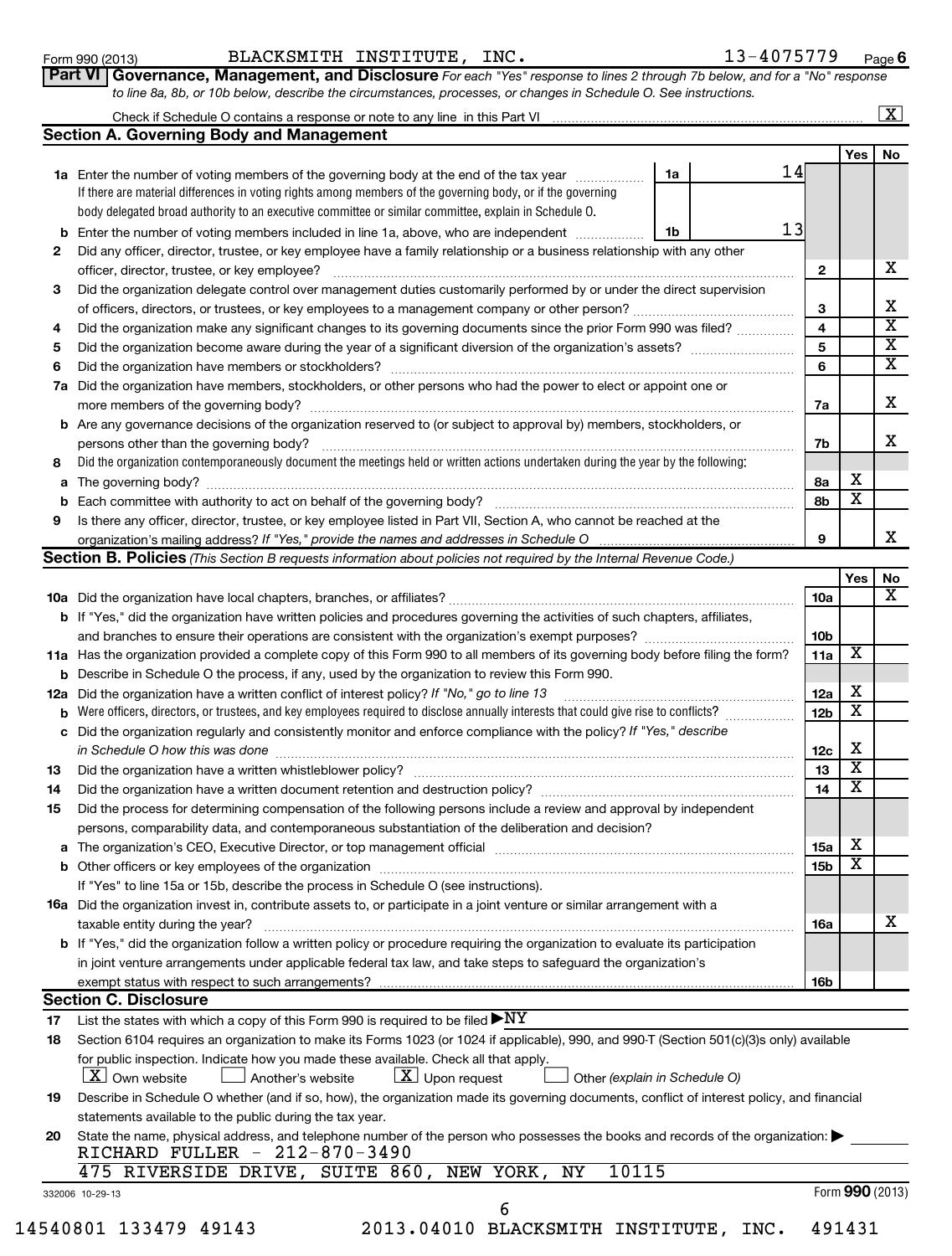#### **Section A. Officers, Directors, Trustees, Key Employees, and Highest Compensated Employees 1a**  Complete this table for all persons required to be listed. Report compensation for the calendar year ending with or within the organization's tax year. Check if Schedule O contains a response or note to any line in this Part VII **Part VII Compensation of Officers, Directors, Trustees, Key Employees, Highest Compensated Employees, and Independent Contractors**  $\sim$

**•** List all of the organization's current officers, directors, trustees (whether individuals or organizations), regardless of amount of compensation.

Enter -0- in columns  $(D)$ ,  $(E)$ , and  $(F)$  if no compensation was paid.

**•** List all of the organization's **current** key employees, if any. See instructions for definition of "key employee."

**•** List the organization's five *current* highest compensated employees (other than an officer, director, trustee, or key employee) who received reportable compensation (Box 5 of Form W-2 and/or Box 7 of Form 1099-MISC) of more than \$100,000 from the organization and any related organizations.

 $\bullet$  List all of the organization's former officers, key employees, and highest compensated employees who received more than \$100,000 of reportable compensation from the organization and any related organizations.

**•** List all of the organization's former directors or trustees that received, in the capacity as a former director or trustee of the organization, more than \$10,000 of reportable compensation from the organization and any related organizations.

List persons in the following order: individual trustees or directors; institutional trustees; officers; key employees; highest compensated employees; and former such persons.

Check this box if neither the organization nor any related organization compensated any current officer, director, or trustee.  $\left\vert \cdot\right\vert$ 

| (A)                              | (B)                  |                                                                          |                       |                                 | (C)          |                                 |        | (D)                             | (E)             | (F)                      |  |  |
|----------------------------------|----------------------|--------------------------------------------------------------------------|-----------------------|---------------------------------|--------------|---------------------------------|--------|---------------------------------|-----------------|--------------------------|--|--|
| Name and Title                   | Average              | Position<br>(do not check more than one<br>box, unless person is both an |                       |                                 |              |                                 |        | Reportable                      | Reportable      | Estimated                |  |  |
|                                  | hours per            |                                                                          |                       | officer and a director/trustee) |              |                                 |        | compensation                    | compensation    | amount of                |  |  |
|                                  | week                 |                                                                          |                       |                                 |              |                                 |        | from                            | from related    | other                    |  |  |
|                                  | (list any            |                                                                          |                       |                                 |              |                                 |        | the                             | organizations   | compensation             |  |  |
|                                  | hours for<br>related |                                                                          |                       |                                 |              |                                 |        | organization<br>(W-2/1099-MISC) | (W-2/1099-MISC) | from the<br>organization |  |  |
|                                  | organizations        | Individual trustee or director                                           | Institutional trustee |                                 |              |                                 |        |                                 |                 | and related              |  |  |
|                                  | below                |                                                                          |                       |                                 |              |                                 |        |                                 |                 | organizations            |  |  |
|                                  | line)                |                                                                          |                       | Officer                         | Key employee | Highest compensated<br>employee | Former |                                 |                 |                          |  |  |
| RICHARD FULLER<br>(1)            | 40.00                |                                                                          |                       |                                 |              |                                 |        |                                 |                 |                          |  |  |
| PRESIDENT                        |                      | X                                                                        |                       | $\mathbf X$                     |              |                                 |        | 150,000.                        | $\mathbf 0$     | $\mathbf 0$ .            |  |  |
| (2)<br>PAUL BROOKE               | 1.00                 |                                                                          |                       |                                 |              |                                 |        |                                 |                 |                          |  |  |
| <b>BOARD MEMBER</b>              |                      | Χ                                                                        |                       |                                 |              |                                 |        | $\mathbf 0$ .                   | $\mathbf 0$     | $\mathbf 0$ .            |  |  |
| <b>JOSHUA GINSBERG</b><br>(3)    | 1.00                 |                                                                          |                       |                                 |              |                                 |        |                                 |                 |                          |  |  |
| <b>BOARD MEMBER</b>              |                      | X                                                                        |                       |                                 |              |                                 |        | $\mathbf 0$ .                   | $\mathbf 0$     | $\mathbf 0$ .            |  |  |
| MARK MACHIN<br>(4)               | 1.00                 |                                                                          |                       |                                 |              |                                 |        |                                 |                 |                          |  |  |
| BOARD MEMBER                     |                      | X                                                                        |                       |                                 |              |                                 |        | 0.                              | 0.              | $\mathbf 0$ .            |  |  |
| PHILIP J. LANDRIGAN, M.D.<br>(5) | 1.00                 |                                                                          |                       |                                 |              |                                 |        |                                 |                 |                          |  |  |
| <b>BOARD MEMBER</b>              |                      | X                                                                        |                       |                                 |              |                                 |        | 0.                              | $\mathbf 0$ .   | $\mathbf 0$ .            |  |  |
| ALEXANDER PAPACHRISTOU<br>(6)    | 1.00                 |                                                                          |                       |                                 |              |                                 |        |                                 |                 |                          |  |  |
| <b>BOARD MEMBER</b>              |                      | X                                                                        |                       |                                 |              |                                 |        | 0.                              | $\mathbf 0$     | $\mathbf 0$ .            |  |  |
| CONRAD MEYER<br>(7)              | 1.00                 |                                                                          |                       |                                 |              |                                 |        |                                 |                 |                          |  |  |
| CHAIRMAN                         |                      | $\mathbf X$                                                              |                       | $\mathbf X$                     |              |                                 |        | 0.                              | $\mathbf 0$ .   | $\mathbf 0$ .            |  |  |
| <b>RONALD REEDE</b><br>(8)       | 1.00                 |                                                                          |                       |                                 |              |                                 |        |                                 |                 |                          |  |  |
| <b>BOARD MEMBER</b>              |                      | X                                                                        |                       |                                 |              |                                 |        | 0.                              | $\mathbf 0$     | $\mathbf 0$ .            |  |  |
| KEN RIVLIN<br>(9)                | 1.00                 |                                                                          |                       |                                 |              |                                 |        |                                 |                 |                          |  |  |
| <b>BOARD MEMBER</b>              |                      | X                                                                        |                       |                                 |              |                                 |        | $\mathbf 0$ .                   | $\mathbf 0$     | $\mathbf 0$ .            |  |  |
| (10) DAVID MECHNER               | 1.00                 |                                                                          |                       |                                 |              |                                 |        |                                 |                 |                          |  |  |
| <b>BOARD MEMBER</b>              |                      | X                                                                        |                       |                                 |              |                                 |        | 0.                              | $\mathbf 0$     | $\mathbf 0$ .            |  |  |
| (11) COLIN STEWART               | 1.00                 |                                                                          |                       |                                 |              |                                 |        |                                 |                 |                          |  |  |
| <b>BOARD MEMBER</b>              |                      | X                                                                        |                       |                                 |              |                                 |        | 0.                              | $\mathbf 0$     | $\mathbf 0$ .            |  |  |
| (12) PAUL ROUX                   | 1.00                 |                                                                          |                       |                                 |              |                                 |        |                                 |                 |                          |  |  |
| <b>BOARD MEMBER</b>              |                      | X                                                                        |                       |                                 |              |                                 |        | 0.                              | $\mathbf 0$     | $\mathbf 0$ .            |  |  |
| (13) ASIF SHAIKH                 | 1.00                 |                                                                          |                       |                                 |              |                                 |        |                                 |                 |                          |  |  |
| <b>BOARD MEMBER</b>              |                      | X                                                                        |                       |                                 |              |                                 |        | $\mathbf 0$ .                   | $\mathbf 0$     | $\mathbf 0$ .            |  |  |
| (14) CHARLOTTE TRIEFUS           | 1.00                 |                                                                          |                       |                                 |              |                                 |        |                                 |                 |                          |  |  |
| <b>BOARD MEMBER</b>              |                      | X                                                                        |                       |                                 |              |                                 |        | $\mathbf 0$ .                   | $\mathbf 0$     | $\mathbf 0$ .            |  |  |
| (15) JOSHUA MAILMAN              | 1.00                 |                                                                          |                       |                                 |              |                                 |        |                                 |                 |                          |  |  |
| BOARD MEMBER (RESIGNED)          |                      | X                                                                        |                       |                                 |              |                                 |        | 0.                              | $\mathbf 0$ .   | 0.                       |  |  |
|                                  |                      |                                                                          |                       |                                 |              |                                 |        |                                 |                 |                          |  |  |
|                                  |                      |                                                                          |                       |                                 |              |                                 |        |                                 |                 |                          |  |  |
|                                  |                      |                                                                          |                       |                                 |              |                                 |        |                                 |                 |                          |  |  |
|                                  |                      |                                                                          |                       |                                 |              |                                 |        |                                 |                 |                          |  |  |

7

332007 10-29-13

Form (2013) **990**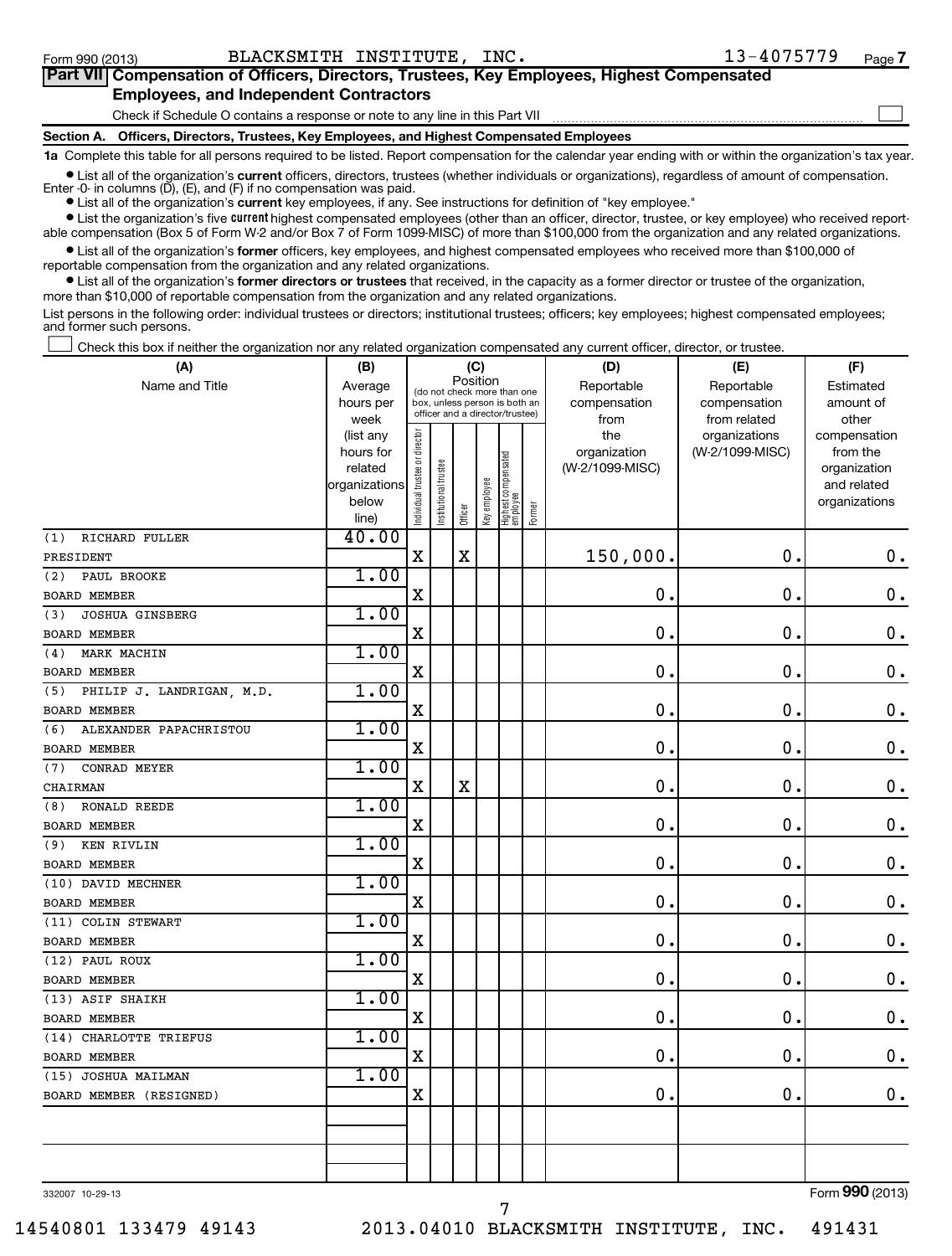|              | BLACKSMITH INSTITUTE, INC.<br>Form 990 (2013)                                                                                                                                                                                                                                             |  |  |  |     |  |                                                                                                             |  |                                           | 13-4075779                                        |                                                                          |                 |                                        | Page 8           |
|--------------|-------------------------------------------------------------------------------------------------------------------------------------------------------------------------------------------------------------------------------------------------------------------------------------------|--|--|--|-----|--|-------------------------------------------------------------------------------------------------------------|--|-------------------------------------------|---------------------------------------------------|--------------------------------------------------------------------------|-----------------|----------------------------------------|------------------|
|              | <b>Part VII</b><br>Section A. Officers, Directors, Trustees, Key Employees, and Highest Compensated Employees (continued)                                                                                                                                                                 |  |  |  | (C) |  |                                                                                                             |  |                                           |                                                   |                                                                          |                 |                                        |                  |
|              | (B)<br>(A)<br>Average<br>Name and title<br>hours per<br>week                                                                                                                                                                                                                              |  |  |  |     |  | Position<br>(do not check more than one<br>box, unless person is both an<br>officer and a director/trustee) |  | (D)<br>Reportable<br>compensation<br>from | (E)<br>Reportable<br>compensation<br>from related |                                                                          |                 | (F)<br>Estimated<br>amount of<br>other |                  |
|              | Individual trustee or director<br>(list any<br>the<br>organizations<br>hours for<br>organization<br>(W-2/1099-MISC)<br>  Highest compensated<br>  employee<br>related<br>Institutional trustee<br>(W-2/1099-MISC)<br>organizations<br>key employee<br>below<br>Former<br>Officer<br>line) |  |  |  |     |  |                                                                                                             |  |                                           |                                                   | compensation<br>from the<br>organization<br>and related<br>organizations |                 |                                        |                  |
|              |                                                                                                                                                                                                                                                                                           |  |  |  |     |  |                                                                                                             |  |                                           |                                                   |                                                                          |                 |                                        |                  |
|              |                                                                                                                                                                                                                                                                                           |  |  |  |     |  |                                                                                                             |  |                                           |                                                   |                                                                          |                 |                                        |                  |
|              |                                                                                                                                                                                                                                                                                           |  |  |  |     |  |                                                                                                             |  |                                           |                                                   |                                                                          |                 |                                        |                  |
|              |                                                                                                                                                                                                                                                                                           |  |  |  |     |  |                                                                                                             |  |                                           |                                                   |                                                                          |                 |                                        |                  |
|              |                                                                                                                                                                                                                                                                                           |  |  |  |     |  |                                                                                                             |  |                                           |                                                   |                                                                          |                 |                                        |                  |
|              |                                                                                                                                                                                                                                                                                           |  |  |  |     |  |                                                                                                             |  |                                           |                                                   |                                                                          |                 |                                        |                  |
|              |                                                                                                                                                                                                                                                                                           |  |  |  |     |  |                                                                                                             |  |                                           |                                                   |                                                                          |                 |                                        |                  |
|              |                                                                                                                                                                                                                                                                                           |  |  |  |     |  |                                                                                                             |  | 150,000.                                  |                                                   | $\overline{0}$ .                                                         |                 |                                        | $0$ .            |
| c            |                                                                                                                                                                                                                                                                                           |  |  |  |     |  |                                                                                                             |  | 0.                                        |                                                   | $\overline{0}$ .                                                         |                 |                                        | $\overline{0}$ . |
| $\mathbf{2}$ | Total number of individuals (including but not limited to those listed above) who received more than \$100,000 of reportable                                                                                                                                                              |  |  |  |     |  |                                                                                                             |  | 150,000.                                  |                                                   | $\overline{0}$ .                                                         |                 |                                        | σ.               |
|              | compensation from the organization $\blacktriangleright$                                                                                                                                                                                                                                  |  |  |  |     |  |                                                                                                             |  |                                           |                                                   |                                                                          |                 |                                        |                  |
| з            | Did the organization list any former officer, director, or trustee, key employee, or highest compensated employee on                                                                                                                                                                      |  |  |  |     |  |                                                                                                             |  |                                           |                                                   |                                                                          |                 | Yes                                    | No.              |
|              | line 1a? If "Yes," complete Schedule J for such individual                                                                                                                                                                                                                                |  |  |  |     |  |                                                                                                             |  |                                           |                                                   |                                                                          | 3               |                                        | x                |
| 4            | For any individual listed on line 1a, is the sum of reportable compensation and other compensation from the organization<br>and related organizations greater than \$150,000? If "Yes," complete Schedule J for such individual                                                           |  |  |  |     |  |                                                                                                             |  |                                           |                                                   |                                                                          | 4               |                                        | x                |
| 5            | Did any person listed on line 1a receive or accrue compensation from any unrelated organization or individual for services<br><b>Section B. Independent Contractors</b>                                                                                                                   |  |  |  |     |  |                                                                                                             |  |                                           |                                                   |                                                                          | 5               |                                        | x                |
| 1            | Complete this table for your five highest compensated independent contractors that received more than \$100,000 of compensation from                                                                                                                                                      |  |  |  |     |  |                                                                                                             |  |                                           |                                                   |                                                                          |                 |                                        |                  |
|              | the organization. Report compensation for the calendar year ending with or within the organization's tax year.<br>(A)                                                                                                                                                                     |  |  |  |     |  |                                                                                                             |  | (B)                                       |                                                   |                                                                          | (C)             |                                        |                  |
|              | Name and business address<br>Description of services<br><b>NONE</b>                                                                                                                                                                                                                       |  |  |  |     |  |                                                                                                             |  |                                           |                                                   | Compensation                                                             |                 |                                        |                  |
|              |                                                                                                                                                                                                                                                                                           |  |  |  |     |  |                                                                                                             |  |                                           |                                                   |                                                                          |                 |                                        |                  |
|              |                                                                                                                                                                                                                                                                                           |  |  |  |     |  |                                                                                                             |  |                                           |                                                   |                                                                          |                 |                                        |                  |
|              |                                                                                                                                                                                                                                                                                           |  |  |  |     |  |                                                                                                             |  |                                           |                                                   |                                                                          |                 |                                        |                  |
| 2            | Total number of independent contractors (including but not limited to those listed above) who received more than                                                                                                                                                                          |  |  |  |     |  |                                                                                                             |  |                                           |                                                   |                                                                          |                 |                                        |                  |
|              | \$100,000 of compensation from the organization                                                                                                                                                                                                                                           |  |  |  |     |  | 0                                                                                                           |  |                                           |                                                   |                                                                          |                 |                                        |                  |
|              |                                                                                                                                                                                                                                                                                           |  |  |  |     |  |                                                                                                             |  |                                           |                                                   |                                                                          | Form 990 (2013) |                                        |                  |

| 332008   |  |
|----------|--|
| 10-29-13 |  |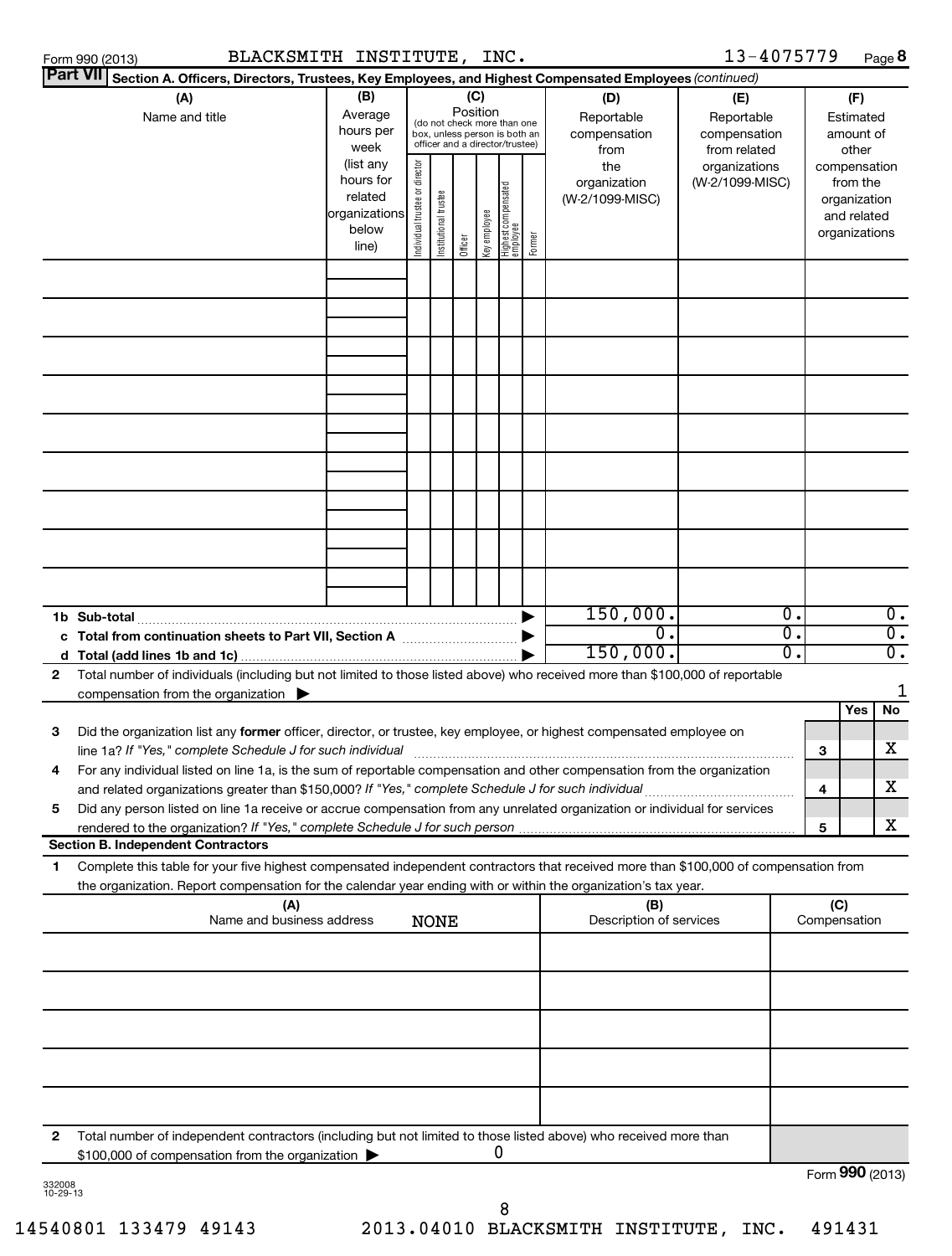|                                                           |                  |     | Form 990 (2013)                                                                                                        | BLACKSMITH INSTITUTE, INC.         |                       |                                  |                                                 | 13-4075779                                         | Page 9                                                               |
|-----------------------------------------------------------|------------------|-----|------------------------------------------------------------------------------------------------------------------------|------------------------------------|-----------------------|----------------------------------|-------------------------------------------------|----------------------------------------------------|----------------------------------------------------------------------|
|                                                           | <b>Part VIII</b> |     | <b>Statement of Revenue</b>                                                                                            |                                    |                       |                                  |                                                 |                                                    |                                                                      |
|                                                           |                  |     |                                                                                                                        |                                    |                       |                                  |                                                 |                                                    |                                                                      |
|                                                           |                  |     |                                                                                                                        |                                    |                       | (A)<br>Total revenue             | (B)<br>Related or<br>exempt function<br>revenue | $\overline{C}$<br>Unrelated<br>business<br>revenue | (D)<br>Revenue excluded<br>from tax under<br>sections<br>$512 - 514$ |
|                                                           |                  |     | 1 a Federated campaigns                                                                                                | 1a                                 |                       |                                  |                                                 |                                                    |                                                                      |
| Contributions, Gifts, Grants<br>and Other Similar Amounts |                  |     | <b>b</b> Membership dues                                                                                               | 1 <sub>b</sub>                     |                       |                                  |                                                 |                                                    |                                                                      |
|                                                           |                  |     |                                                                                                                        | $\overline{1c}$                    | 79,550.               |                                  |                                                 |                                                    |                                                                      |
|                                                           |                  |     | d Related organizations                                                                                                | 1 <sub>d</sub>                     |                       |                                  |                                                 |                                                    |                                                                      |
|                                                           |                  |     | e Government grants (contributions)                                                                                    | 1e                                 |                       |                                  |                                                 |                                                    |                                                                      |
|                                                           |                  |     | f All other contributions, gifts, grants, and                                                                          |                                    |                       |                                  |                                                 |                                                    |                                                                      |
|                                                           |                  |     | similar amounts not included above                                                                                     |                                    | $1$ (1,539,627.       |                                  |                                                 |                                                    |                                                                      |
|                                                           |                  |     | g Noncash contributions included in lines 1a-1f: \$                                                                    |                                    | 60,847.               |                                  |                                                 |                                                    |                                                                      |
|                                                           |                  |     |                                                                                                                        |                                    |                       | $\blacktriangleright$ 1,619,177. |                                                 |                                                    |                                                                      |
|                                                           |                  |     |                                                                                                                        |                                    | <b>Business Code</b>  |                                  |                                                 |                                                    |                                                                      |
|                                                           |                  | 2 a |                                                                                                                        |                                    |                       |                                  |                                                 |                                                    |                                                                      |
|                                                           |                  | b   | <u> 1989 - Johann Barn, mars eta biztanleria (h. 1989).</u>                                                            |                                    |                       |                                  |                                                 |                                                    |                                                                      |
|                                                           |                  | с   | <u> 1989 - Johann John Stein, markin fan it ferskearre fan it ferskearre fan it ferskearre fan it ferskearre fan</u>   |                                    |                       |                                  |                                                 |                                                    |                                                                      |
|                                                           |                  | d   | <u> 1989 - Johann Barn, mars ann an t-Amhain ann an t-Amhain an t-Amhain an t-Amhain an t-Amhain an t-Amhain an t-</u> |                                    |                       |                                  |                                                 |                                                    |                                                                      |
| Program Service<br>Revenue                                |                  |     |                                                                                                                        |                                    |                       |                                  |                                                 |                                                    |                                                                      |
|                                                           |                  |     | f All other program service revenue                                                                                    |                                    |                       |                                  |                                                 |                                                    |                                                                      |
|                                                           |                  |     |                                                                                                                        |                                    |                       |                                  |                                                 |                                                    |                                                                      |
|                                                           | 3                |     | Investment income (including dividends, interest, and                                                                  |                                    |                       |                                  |                                                 |                                                    |                                                                      |
|                                                           |                  |     |                                                                                                                        |                                    | ▶                     |                                  |                                                 |                                                    |                                                                      |
|                                                           | 4                |     | Income from investment of tax-exempt bond proceeds                                                                     |                                    | ▶                     |                                  |                                                 |                                                    |                                                                      |
|                                                           | 5                |     |                                                                                                                        |                                    |                       |                                  |                                                 |                                                    |                                                                      |
|                                                           |                  |     |                                                                                                                        | (i) Real                           | (ii) Personal         |                                  |                                                 |                                                    |                                                                      |
|                                                           |                  |     | <b>6 a</b> Gross rents<br>$\ldots \ldots \ldots \ldots \ldots$                                                         |                                    |                       |                                  |                                                 |                                                    |                                                                      |
|                                                           |                  |     | <b>b</b> Less: rental expenses                                                                                         |                                    |                       |                                  |                                                 |                                                    |                                                                      |
|                                                           |                  |     | c Rental income or (loss)                                                                                              |                                    |                       |                                  |                                                 |                                                    |                                                                      |
|                                                           |                  |     | d Net rental income or (loss)                                                                                          |                                    |                       |                                  |                                                 |                                                    |                                                                      |
|                                                           |                  |     | <b>7 a</b> Gross amount from sales of                                                                                  | (i) Securities<br>152,966 <b>.</b> | (ii) Other            |                                  |                                                 |                                                    |                                                                      |
|                                                           |                  |     | assets other than inventory                                                                                            |                                    |                       |                                  |                                                 |                                                    |                                                                      |
|                                                           |                  |     | <b>b</b> Less: cost or other basis                                                                                     |                                    |                       |                                  |                                                 |                                                    |                                                                      |
|                                                           |                  |     | and sales expenses $\frac{123,665}{}$                                                                                  | 29,301.                            |                       |                                  |                                                 |                                                    |                                                                      |
|                                                           |                  |     |                                                                                                                        |                                    |                       | 29,301.                          |                                                 |                                                    | 29,301.                                                              |
|                                                           |                  |     | 8 a Gross income from fundraising events (not                                                                          |                                    |                       |                                  |                                                 |                                                    |                                                                      |
| <b>Other Revenue</b>                                      |                  |     | including $$79,550.$ of                                                                                                |                                    |                       |                                  |                                                 |                                                    |                                                                      |
|                                                           |                  |     | contributions reported on line 1c). See                                                                                |                                    |                       |                                  |                                                 |                                                    |                                                                      |
|                                                           |                  |     |                                                                                                                        |                                    | $a$ 189, 757.         |                                  |                                                 |                                                    |                                                                      |
|                                                           |                  |     |                                                                                                                        |                                    | $b \sqrt{96, 325}$ .  |                                  |                                                 |                                                    |                                                                      |
|                                                           |                  |     | c Net income or (loss) from fundraising events                                                                         |                                    | .                     | 93,432.                          |                                                 |                                                    | 93,432.                                                              |
|                                                           |                  |     | 9 a Gross income from gaming activities. See                                                                           |                                    |                       |                                  |                                                 |                                                    |                                                                      |
|                                                           |                  |     |                                                                                                                        | а                                  |                       |                                  |                                                 |                                                    |                                                                      |
|                                                           |                  |     | c Net income or (loss) from gaming activities                                                                          | b                                  | ▶                     |                                  |                                                 |                                                    |                                                                      |
|                                                           |                  |     | <b>10 a</b> Gross sales of inventory, less returns                                                                     |                                    |                       |                                  |                                                 |                                                    |                                                                      |
|                                                           |                  |     |                                                                                                                        |                                    |                       |                                  |                                                 |                                                    |                                                                      |
|                                                           |                  |     |                                                                                                                        | $\mathbf b$                        |                       |                                  |                                                 |                                                    |                                                                      |
|                                                           |                  |     | c Net income or (loss) from sales of inventory                                                                         |                                    |                       |                                  |                                                 |                                                    |                                                                      |
|                                                           |                  |     | Miscellaneous Revenue                                                                                                  |                                    | <b>Business Code</b>  |                                  |                                                 |                                                    |                                                                      |
|                                                           | 11 a             |     | FOREIGN CURRENCY TRANS                                                                                                 |                                    | 900099                | 2,038.                           | 2,038.                                          |                                                    |                                                                      |
|                                                           |                  | b   | <b>OTHER</b>                                                                                                           |                                    | 541900                | 1,186.                           | 1,186.                                          |                                                    |                                                                      |
|                                                           |                  | c   |                                                                                                                        |                                    |                       |                                  |                                                 |                                                    |                                                                      |
|                                                           |                  | d   |                                                                                                                        |                                    |                       |                                  |                                                 |                                                    |                                                                      |
|                                                           |                  |     |                                                                                                                        |                                    | $\blacktriangleright$ | 3,224.                           |                                                 |                                                    |                                                                      |
|                                                           | 12               |     |                                                                                                                        |                                    |                       | 1,745,134.                       | 3,224.                                          | $\overline{0}$ .                                   | 122, 733.                                                            |
| 332009<br>10-29-13                                        |                  |     |                                                                                                                        |                                    |                       |                                  |                                                 |                                                    | Form 990 (2013)                                                      |

9

14540801 133479 49143 2013.04010 BLACKSMITH INSTITUTE, INC. 491431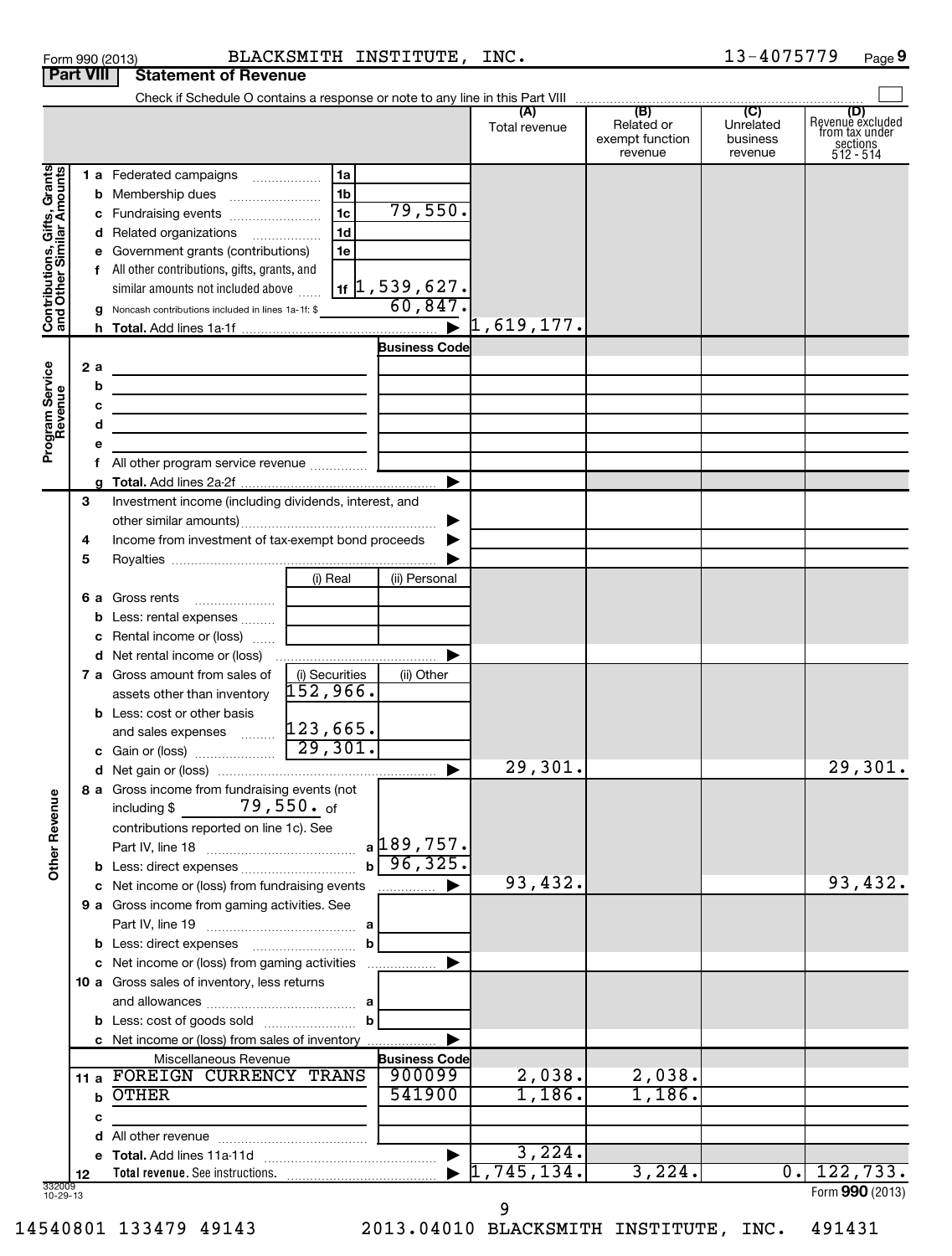**Part IX Statement of Functional Expenses**

### Form 990 (2013) Page BLACKSMITH INSTITUTE, INC. 13-4075779

#### If following SOP 98-2 (ASC 958-720) **Total functional expenses.**  Add lines 1 through 24e **Joint costs.** Complete this line only if the organization **(A) (B) (C) (D) 1 2 3 4 5 6 7 8 9 10 11 a** Management ~~~~~~~~~~~~~~~~ **b c d e f g 12 13 14 15 16 17 18 19 20 21 22 23 24 a b c d e 25 26** *Section 501(c)(3) and 501(c)(4) organizations must complete all columns. All other organizations must complete column (A).* Grants and other assistance to governments and organizations in the United States. See Part IV, line 21 Compensation not included above, to disqualified persons (as defined under section 4958(f)(1)) and persons described in section 4958(c)(3)(B)  $\quad \quad \ldots \ldots \ldots$ Pension plan accruals and contributions (include section 401(k) and 403(b) employer contributions) Professional fundraising services. See Part IV, line 17 Other. (If line 11g amount exceeds 10% of line 25, column (A) amount, list line 11g expenses on Sch O.) Other expenses. Itemize expenses not covered above. (List miscellaneous expenses in line 24e. If line 24e amount exceeds 10% of line 25, column (A) amount, list line 24e expenses on Schedule O.)  $\, \ldots \,$ reported in column (B) joint costs from a combined educational campaign and fundraising solicitation. Check if Schedule O contains a response or note to any line in this Part IX [11] CONCORDITY CONCORDITY CONCORDI<br>
CONCORDITY CONCORDITY CONCORDITY CONCORDITY CONCORDITY CONCORDITY CONCORDITY CONCORDITY CONCORDITY CONCORDITY (A) (B)<br>Total expenses Program service expenses Management and general expenses Fundraising expenses Grants and other assistance to individuals in the United States. See Part IV, line 22 Grants and other assistance to governments, organizations, and individuals outside the United States. See Part IV, lines 15 and 16 ~ Benefits paid to or for members .................... Compensation of current officers, directors, trustees, and key employees ......................... Other salaries and wages ~~~~~~~~~~ Other employee benefits ~~~~~~~~~~ Payroll taxes ~~~~~~~~~~~~~~~~ Fees for services (non-employees): Legal ~~~~~~~~~~~~~~~~~~~~ Accounting ~~~~~~~~~~~~~~~~~ Lobbying ~~~~~~~~~~~~~~~~~~ Investment management fees ........................ Advertising and promotion .......................... Office expenses ~~~~~~~~~~~~~~~ Information technology ~~~~~~~~~~~ Royalties ~~~~~~~~~~~~~~~~~~ Occupancy ~~~~~~~~~~~~~~~~~ Travel ………………………………………………… Payments of travel or entertainment expenses for any federal, state, or local public officials Conferences, conventions, and meetings ...... Interest Payments to affiliates ~~~~~~~~~~~~ ~~~~~~~~~~~~~~~~~~ Depreciation, depletion, and amortization ...... Insurance ~~~~~~~~~~~~~~~~~ All other expenses Check here  $\blacktriangleright$ *Do not include amounts reported on lines 6b, 7b, 8b, 9b, and 10b of Part VIII.*  $\lfloor x \rfloor$  $\Box$ 115,000. 104,406. 8,974. 1,620. 151,304. 137,365. 11,807. 2,132.  $12,448.$  4,498. 7,926. 24.  $13,007.$  10,408. 2,296. 303. 55,073. 10,971. 44,102. 37,000. 37,000. 604,087. 599,424. 4,513. 150. 108,140. 88,501. 16,971. 2,668. 119,006. 86,002. 16,502. 16,502. 153,153. 151,362. 663. 1,128. 57,010. 44,121. 12,889. 27,131. 27,131. 13,925. 767. 13,158. MISCELLANEOUS 39,331. 9,256. 7,307. 22,768. LAB FEES 22,016. 22,016. 1,527,631. 1,269,097. 161,350. 97,184.

332010 10-29-13

Form **990** (2013)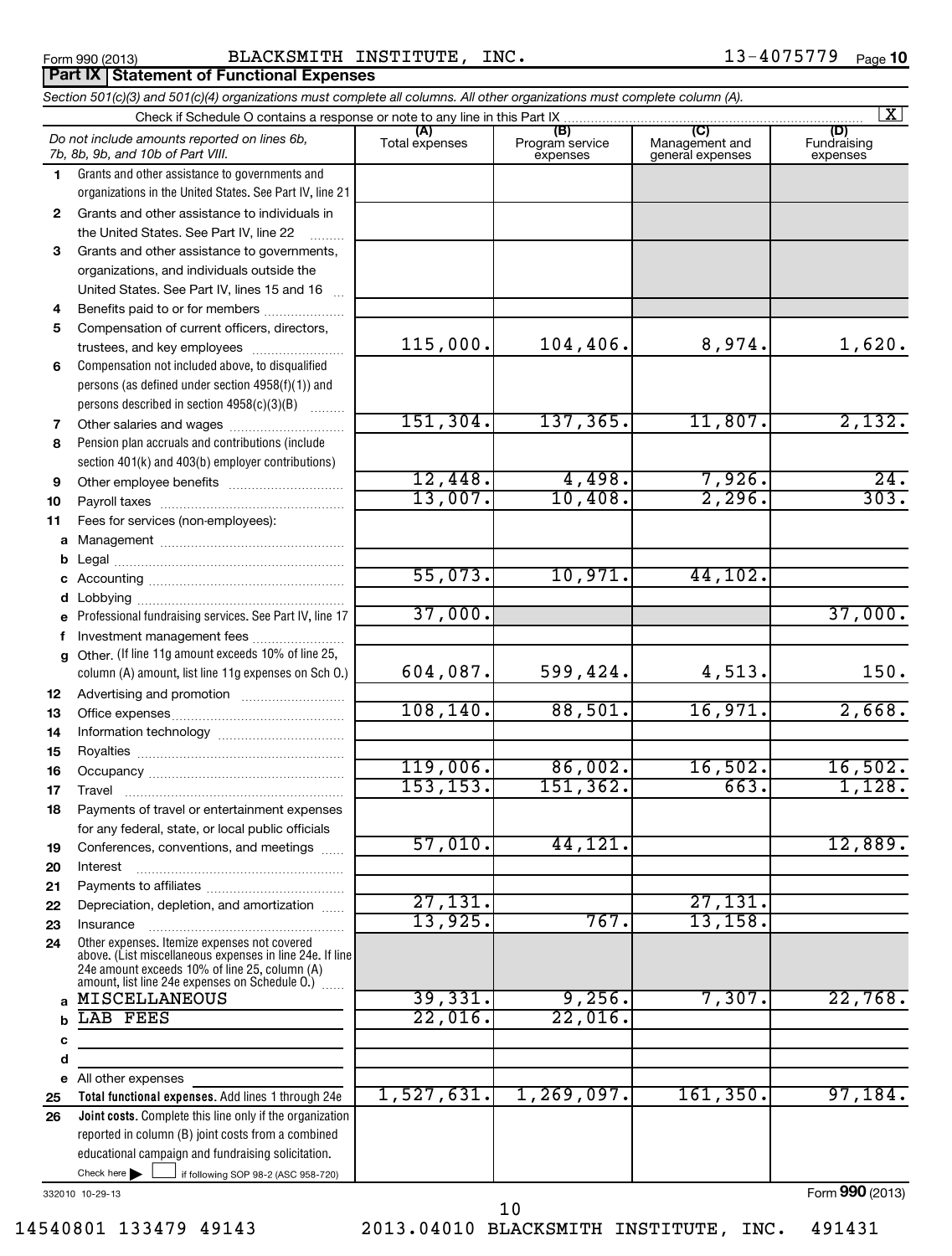14540801 133479 49143 2013.04010 BLACKSMITH INSTITUTE, INC. 491431 11

#### Form 990 (2013) Page BLACKSMITH INSTITUTE, INC. 13-4075779 **Part X Balance Sheet**

|                             |          |                                                                                                                |            |                                         | (A)<br>Beginning of year |                 | (B)<br>End of year |
|-----------------------------|----------|----------------------------------------------------------------------------------------------------------------|------------|-----------------------------------------|--------------------------|-----------------|--------------------|
|                             | 1        |                                                                                                                |            |                                         | 620,576.                 | $\mathbf{1}$    | 306, 587.          |
|                             | 2        |                                                                                                                |            | $\mathbf{2}$                            |                          |                 |                    |
|                             | з        |                                                                                                                | 493,781.   | $\mathbf{3}$                            | 1, 145, 330.             |                 |                    |
|                             | 4        |                                                                                                                |            |                                         | 4                        |                 |                    |
|                             | 5        | Loans and other receivables from current and former officers, directors,                                       |            |                                         |                          |                 |                    |
|                             |          | trustees, key employees, and highest compensated employees. Complete                                           |            |                                         |                          |                 |                    |
|                             |          | Part II of Schedule Laterman and Contract in the Schedule Laterman and Contract in the Schedule Laterman and S |            | 5                                       |                          |                 |                    |
|                             | 6        | Loans and other receivables from other disqualified persons (as defined under                                  |            |                                         |                          |                 |                    |
|                             |          | section 4958(f)(1)), persons described in section 4958(c)(3)(B), and contributing                              |            |                                         |                          |                 |                    |
|                             |          | employers and sponsoring organizations of section 501(c)(9) voluntary                                          |            |                                         |                          |                 |                    |
|                             |          | employees' beneficiary organizations (see instr). Complete Part II of Sch L                                    |            |                                         |                          | 6               |                    |
| Assets                      | 7        |                                                                                                                |            |                                         |                          | $\overline{7}$  |                    |
|                             | 8        |                                                                                                                |            |                                         |                          | 8               |                    |
|                             | 9        | Prepaid expenses and deferred charges                                                                          |            |                                         | 20,554.                  | 9               | 301, 412.          |
|                             |          | 10a Land, buildings, and equipment: cost or other                                                              |            |                                         |                          |                 |                    |
|                             |          | basis. Complete Part VI of Schedule D  10a                                                                     |            | 157,268.                                |                          |                 |                    |
|                             |          | <b>b</b> Less: accumulated depreciation                                                                        |            | 100,995.                                | 73, 710.                 | 10 <sub>c</sub> | 56, 273.           |
|                             | 11       |                                                                                                                |            |                                         | 12,888.                  | 11              | 10,555.            |
|                             | 12       |                                                                                                                |            |                                         |                          | 12              |                    |
|                             | 13       |                                                                                                                |            |                                         |                          | 13              |                    |
|                             | 14       |                                                                                                                |            | 14                                      |                          |                 |                    |
|                             | 15       |                                                                                                                |            |                                         | 860.                     | 15              | 90,626.            |
|                             | 16       |                                                                                                                | 1,222,369. | 16                                      | 1,910,783.               |                 |                    |
|                             | 17       |                                                                                                                |            |                                         | 174,962.                 | 17              | 645,806.           |
|                             | 18       |                                                                                                                |            |                                         |                          | 18              |                    |
|                             | 19       |                                                                                                                |            |                                         |                          | 19              |                    |
|                             | 20       |                                                                                                                |            |                                         |                          | 20              |                    |
|                             | 21       | Escrow or custodial account liability. Complete Part IV of Schedule D                                          |            | $\mathcal{L} = \{1, 2, 3, 4, 5, 6, 8\}$ |                          | 21              |                    |
| Liabilities                 | 22       | Loans and other payables to current and former officers, directors, trustees,                                  |            |                                         |                          |                 |                    |
|                             |          | key employees, highest compensated employees, and disqualified persons.                                        |            |                                         |                          |                 |                    |
|                             |          | Secured mortgages and notes payable to unrelated third parties                                                 |            |                                         |                          | 22<br>23        |                    |
|                             | 23<br>24 |                                                                                                                |            |                                         |                          | 24              |                    |
|                             | 25       | Other liabilities (including federal income tax, payables to related third                                     |            |                                         |                          |                 |                    |
|                             |          | parties, and other liabilities not included on lines 17-24). Complete Part X of                                |            |                                         |                          |                 |                    |
|                             |          | Schedule D                                                                                                     |            |                                         |                          | 25              |                    |
|                             | 26       |                                                                                                                |            |                                         | 174,962.                 | 26              | 645,806.           |
|                             |          | Organizations that follow SFAS 117 (ASC 958), check here $\blacktriangleright$ $\lfloor x \rfloor$ and         |            |                                         |                          |                 |                    |
|                             |          | complete lines 27 through 29, and lines 33 and 34.                                                             |            |                                         |                          |                 |                    |
|                             | 27       |                                                                                                                |            |                                         | $-3,572.$                | 27              | 231,380.           |
|                             | 28       | Temporarily restricted net assets                                                                              | 1,050,979. | 28                                      | 1,033,597.               |                 |                    |
|                             | 29       | Permanently restricted net assets                                                                              |            |                                         |                          | 29              |                    |
|                             |          | Organizations that do not follow SFAS 117 (ASC 958), check here $\blacktriangleright$                          |            |                                         |                          |                 |                    |
| Net Assets or Fund Balances |          | and complete lines 30 through 34.                                                                              |            |                                         |                          |                 |                    |
|                             | 30       |                                                                                                                |            |                                         |                          | 30              |                    |
|                             | 31       | Paid-in or capital surplus, or land, building, or equipment fund                                               |            |                                         |                          | 31              |                    |
|                             | 32       | Retained earnings, endowment, accumulated income, or other funds                                               |            |                                         |                          | 32              |                    |
|                             | 33       |                                                                                                                |            |                                         | 1,047,407.               | 33              | 1,264,977.         |
|                             | 34       |                                                                                                                | 1,222,369. | 34                                      | 1,910,783.               |                 |                    |

Form (2013) **990**

|  | orm 990 (2013) |  |
|--|----------------|--|
|  |                |  |
|  |                |  |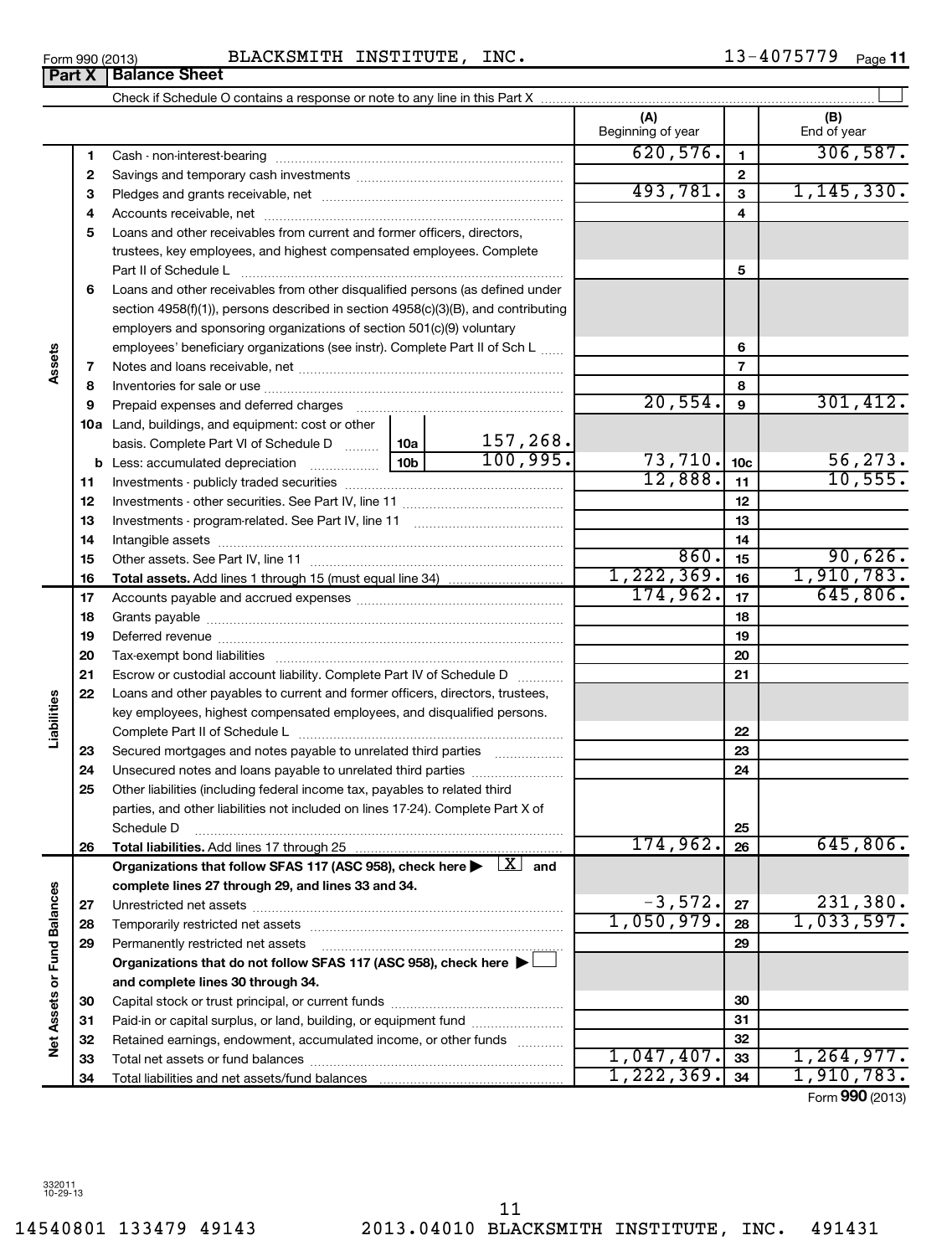332012 10-29-13

# 12

|                 | $D$ ort VI $D$ ceanailistian of Net Accete |            |           |      |  |
|-----------------|--------------------------------------------|------------|-----------|------|--|
| Form 990 (2013) |                                            | BLACKSMITH | INSTITUTE | INC. |  |

| $13 - 4075779$ Page 12 |  |
|------------------------|--|
|                        |  |

|    | Part XI   Reconciliation of Net Assets                                                                                          |                |  |                |            |                  |  |
|----|---------------------------------------------------------------------------------------------------------------------------------|----------------|--|----------------|------------|------------------|--|
|    |                                                                                                                                 |                |  |                |            |                  |  |
|    |                                                                                                                                 |                |  |                |            |                  |  |
| 1. |                                                                                                                                 | $\mathbf{1}$   |  | 1,745,134.     |            |                  |  |
| 2  |                                                                                                                                 | $\overline{2}$ |  | 1,527,631.     |            |                  |  |
| з  | Revenue less expenses. Subtract line 2 from line 1                                                                              | $\mathbf{3}$   |  | 217,503.       |            |                  |  |
| 4  |                                                                                                                                 | $\overline{4}$ |  | 1,047,407.     |            |                  |  |
| 5  |                                                                                                                                 | 5              |  |                |            | 67.              |  |
| 6  | Donated services and use of facilities                                                                                          | 6              |  |                |            |                  |  |
| 7  | Investment expenses                                                                                                             | $\overline{7}$ |  |                |            |                  |  |
| 8  | Prior period adjustments                                                                                                        | 8              |  |                |            |                  |  |
| 9  |                                                                                                                                 | $\mathbf{9}$   |  |                |            | $\overline{0}$ . |  |
| 10 | Net assets or fund balances at end of year. Combine lines 3 through 9 (must equal Part X, line 33,                              |                |  |                |            |                  |  |
|    | column (B))                                                                                                                     | 10             |  | 1,264,977.     |            |                  |  |
|    | Part XII Financial Statements and Reporting                                                                                     |                |  |                |            |                  |  |
|    |                                                                                                                                 |                |  |                |            | x                |  |
|    |                                                                                                                                 |                |  |                | <b>Yes</b> | <b>No</b>        |  |
| 1  | $\lfloor x \rfloor$ Accrual<br>Accounting method used to prepare the Form 990: $\Box$ Cash<br>Other                             |                |  |                |            |                  |  |
|    | If the organization changed its method of accounting from a prior year or checked "Other," explain in Schedule O.               |                |  |                |            | х                |  |
|    | 2a                                                                                                                              |                |  |                |            |                  |  |
|    | If "Yes," check a box below to indicate whether the financial statements for the year were compiled or reviewed on a            |                |  |                |            |                  |  |
|    | separate basis, consolidated basis, or both:                                                                                    |                |  |                |            |                  |  |
|    | Separate basis<br>Consolidated basis<br>Both consolidated and separate basis                                                    |                |  |                |            |                  |  |
|    |                                                                                                                                 |                |  | 2 <sub>b</sub> | x          |                  |  |
|    | If "Yes," check a box below to indicate whether the financial statements for the year were audited on a separate basis,         |                |  |                |            |                  |  |
|    | consolidated basis, or both:                                                                                                    |                |  |                |            |                  |  |
|    | $\boxed{\mathbf{X}}$ Consolidated basis<br>Both consolidated and separate basis<br>Separate basis                               |                |  |                |            |                  |  |
|    | c If "Yes" to line 2a or 2b, does the organization have a committee that assumes responsibility for oversight of the audit,     |                |  |                |            |                  |  |
|    |                                                                                                                                 |                |  |                |            |                  |  |
|    | If the organization changed either its oversight process or selection process during the tax year, explain in Schedule O.       |                |  |                |            |                  |  |
|    | 3a As a result of a federal award, was the organization required to undergo an audit or audits as set forth in the Single Audit |                |  |                |            |                  |  |
|    | Act and OMB Circular A-133?                                                                                                     |                |  | За             |            | x                |  |
|    | If "Yes," did the organization undergo the required audit or audits? If the organization did not undergo the required audit     |                |  |                |            |                  |  |
|    |                                                                                                                                 |                |  | 3 <sub>b</sub> |            |                  |  |

Form **990** (2013)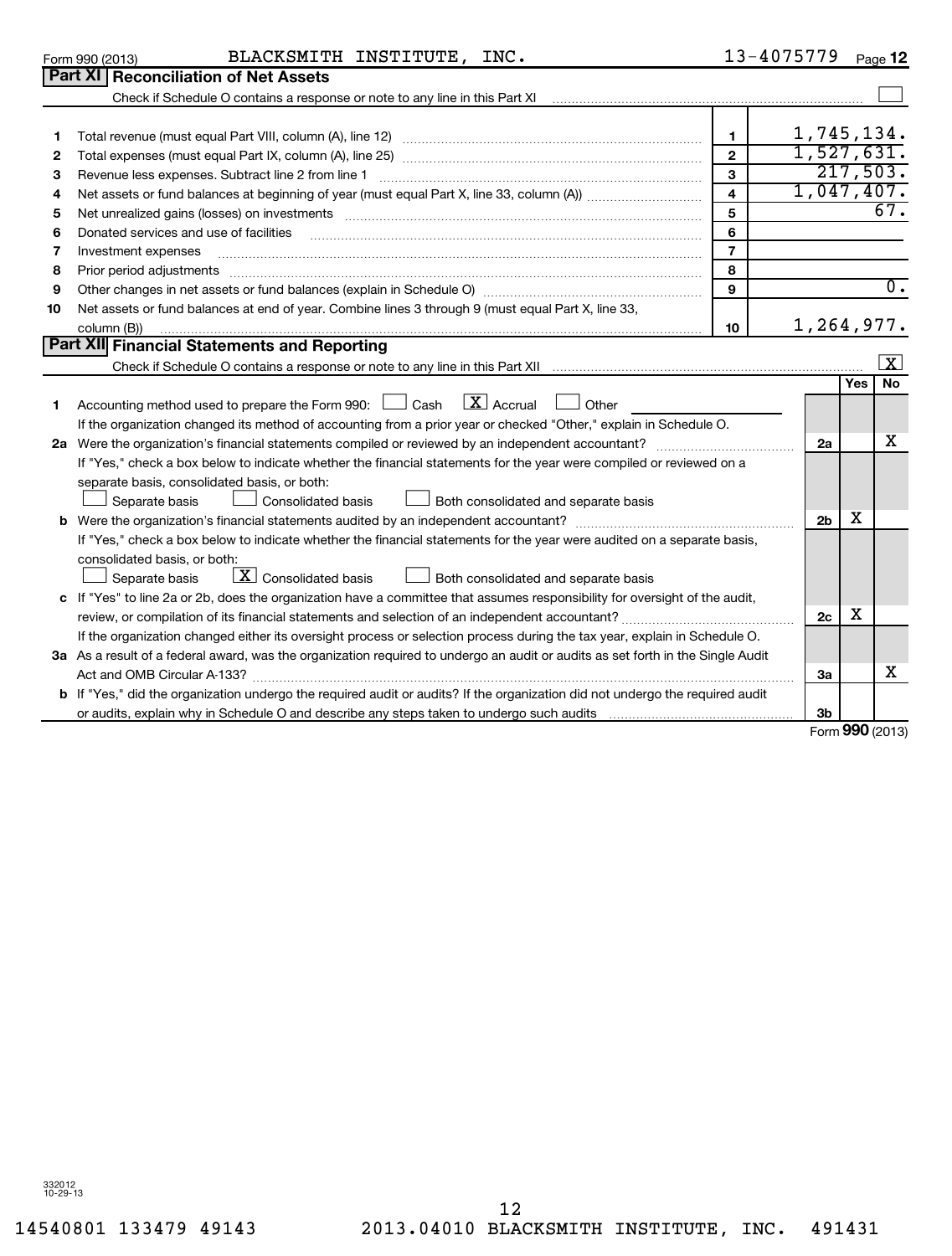| <b>SCHEDULE A</b> |
|-------------------|
|-------------------|

## **Public Charity Status and Public Support**<br> **Addition is a section 501(c)(3) organization or a section**<br>  $4947(a)(1)$  nonexempt charitable trust.

**(Form 990 or 990-EZ) Complete if the organization is a section 501(c)(3) organization or a section**

OMB No. 1545-0047

| Internal Revenue Service | Department of the Treasury                                                                                                                 |                                               | 4947 (d)( 1) HONEXEMPL CharlidDie trust.<br>Attach to Form 990 or Form 990-EZ.                                                                |                                           |                                    |     |                        |                                              |    |          | <b>Open to Public</b>                  |    |
|--------------------------|--------------------------------------------------------------------------------------------------------------------------------------------|-----------------------------------------------|-----------------------------------------------------------------------------------------------------------------------------------------------|-------------------------------------------|------------------------------------|-----|------------------------|----------------------------------------------|----|----------|----------------------------------------|----|
|                          |                                                                                                                                            |                                               | Information about Schedule A (Form 990 or 990-EZ) and its instructions is at $_{WWW,irs. doV}$ form 990.                                      |                                           |                                    |     |                        |                                              |    |          | Inspection                             |    |
|                          | Name of the organization                                                                                                                   |                                               |                                                                                                                                               |                                           |                                    |     |                        |                                              |    |          | <b>Employer identification number</b>  |    |
| Part I                   |                                                                                                                                            |                                               | BLACKSMITH INSTITUTE, INC.                                                                                                                    |                                           |                                    |     |                        |                                              |    |          | 13-4075779                             |    |
|                          |                                                                                                                                            |                                               | Reason for Public Charity Status (All organizations must complete this part.) See instructions.                                               |                                           |                                    |     |                        |                                              |    |          |                                        |    |
|                          |                                                                                                                                            |                                               | The organization is not a private foundation because it is: (For lines 1 through 11, check only one box.)                                     |                                           |                                    |     |                        |                                              |    |          |                                        |    |
| 1                        | A church, convention of churches, or association of churches described in section 170(b)(1)(A)(i).                                         |                                               |                                                                                                                                               |                                           |                                    |     |                        |                                              |    |          |                                        |    |
| $\mathbf{2}$             |                                                                                                                                            |                                               | A school described in section 170(b)(1)(A)(ii). (Attach Schedule E.)                                                                          |                                           |                                    |     |                        |                                              |    |          |                                        |    |
| З                        |                                                                                                                                            |                                               | A hospital or a cooperative hospital service organization described in section 170(b)(1)(A)(iii).                                             |                                           |                                    |     |                        |                                              |    |          |                                        |    |
| 4                        | A medical research organization operated in conjunction with a hospital described in section 170(b)(1)(A)(iii). Enter the hospital's name, |                                               |                                                                                                                                               |                                           |                                    |     |                        |                                              |    |          |                                        |    |
|                          | city, and state:                                                                                                                           |                                               |                                                                                                                                               |                                           |                                    |     |                        |                                              |    |          |                                        |    |
| 5                        |                                                                                                                                            |                                               | An organization operated for the benefit of a college or university owned or operated by a governmental unit described in                     |                                           |                                    |     |                        |                                              |    |          |                                        |    |
|                          |                                                                                                                                            | section 170(b)(1)(A)(iv). (Complete Part II.) |                                                                                                                                               |                                           |                                    |     |                        |                                              |    |          |                                        |    |
| 6                        |                                                                                                                                            |                                               | A federal, state, or local government or governmental unit described in section 170(b)(1)(A)(v).                                              |                                           |                                    |     |                        |                                              |    |          |                                        |    |
| 7                        |                                                                                                                                            |                                               | An organization that normally receives a substantial part of its support from a governmental unit or from the general public described in     |                                           |                                    |     |                        |                                              |    |          |                                        |    |
|                          |                                                                                                                                            | section 170(b)(1)(A)(vi). (Complete Part II.) |                                                                                                                                               |                                           |                                    |     |                        |                                              |    |          |                                        |    |
| 8                        |                                                                                                                                            |                                               | A community trust described in section 170(b)(1)(A)(vi). (Complete Part II.)                                                                  |                                           |                                    |     |                        |                                              |    |          |                                        |    |
| $\lfloor x \rfloor$<br>9 |                                                                                                                                            |                                               | An organization that normally receives: (1) more than 33 1/3% of its support from contributions, membership fees, and gross receipts from     |                                           |                                    |     |                        |                                              |    |          |                                        |    |
|                          |                                                                                                                                            |                                               | activities related to its exempt functions - subject to certain exceptions, and (2) no more than 33 1/3% of its support from gross investment |                                           |                                    |     |                        |                                              |    |          |                                        |    |
|                          |                                                                                                                                            |                                               | income and unrelated business taxable income (less section 511 tax) from businesses acquired by the organization after June 30, 1975.         |                                           |                                    |     |                        |                                              |    |          |                                        |    |
|                          |                                                                                                                                            | See section 509(a)(2). (Complete Part III.)   |                                                                                                                                               |                                           |                                    |     |                        |                                              |    |          |                                        |    |
| 10                       |                                                                                                                                            |                                               | An organization organized and operated exclusively to test for public safety. See section 509(a)(4).                                          |                                           |                                    |     |                        |                                              |    |          |                                        |    |
| 11                       |                                                                                                                                            |                                               | An organization organized and operated exclusively for the benefit of, to perform the functions of, or to carry out the purposes of one or    |                                           |                                    |     |                        |                                              |    |          |                                        |    |
|                          |                                                                                                                                            |                                               | more publicly supported organizations described in section 509(a)(1) or section 509(a)(2). See section 509(a)(3). Check the box that          |                                           |                                    |     |                        |                                              |    |          |                                        |    |
|                          |                                                                                                                                            |                                               | describes the type of supporting organization and complete lines 11e through 11h.                                                             |                                           |                                    |     |                        |                                              |    |          |                                        |    |
|                          | $\Box$ Type I<br>a L                                                                                                                       | $b$ Type II                                   | c L                                                                                                                                           | $\Box$ Type III - Functionally integrated |                                    |     |                        | d l                                          |    |          | Type III - Non-functionally integrated |    |
| е                        |                                                                                                                                            |                                               | By checking this box, I certify that the organization is not controlled directly or indirectly by one or more disqualified persons other than |                                           |                                    |     |                        |                                              |    |          |                                        |    |
|                          |                                                                                                                                            |                                               | foundation managers and other than one or more publicly supported organizations described in section 509(a)(1) or section 509(a)(2).          |                                           |                                    |     |                        |                                              |    |          |                                        |    |
| f                        |                                                                                                                                            |                                               | If the organization received a written determination from the IRS that it is a Type I, Type II, or Type III                                   |                                           |                                    |     |                        |                                              |    |          |                                        |    |
|                          |                                                                                                                                            |                                               |                                                                                                                                               |                                           |                                    |     |                        |                                              |    |          |                                        |    |
| g                        |                                                                                                                                            |                                               | Since August 17, 2006, has the organization accepted any gift or contribution from any of the following persons?                              |                                           |                                    |     |                        |                                              |    |          |                                        |    |
|                          | (i)                                                                                                                                        |                                               | A person who directly or indirectly controls, either alone or together with persons described in (ii) and (iii) below,                        |                                           |                                    |     |                        |                                              |    |          | Yes                                    | No |
|                          |                                                                                                                                            |                                               |                                                                                                                                               |                                           |                                    |     |                        |                                              |    |          | 11g(i)                                 |    |
|                          |                                                                                                                                            |                                               |                                                                                                                                               |                                           |                                    |     |                        |                                              |    |          | 11g(ii)                                |    |
|                          |                                                                                                                                            |                                               |                                                                                                                                               |                                           |                                    |     |                        |                                              |    | 11g(iii) |                                        |    |
| h                        |                                                                                                                                            |                                               | Provide the following information about the supported organization(s).                                                                        |                                           |                                    |     |                        |                                              |    |          |                                        |    |
|                          |                                                                                                                                            |                                               |                                                                                                                                               |                                           | $(iv)$ is the organization         |     | (v) Did you notify the | (vi) Is the                                  |    |          |                                        |    |
|                          | (i) Name of supported<br>organization                                                                                                      | (ii) EIN                                      | (iii) Type of organization<br>(described on lines 1-9                                                                                         |                                           | <b>i</b> n col. (i) listed in your |     | organization in col.   | organizátion in col.<br>(i) organized in the |    |          | (vii) Amount of monetary<br>support    |    |
|                          |                                                                                                                                            |                                               | above or IRC section                                                                                                                          |                                           | governing document?                |     | (i) of your support?   | U.S.?                                        |    |          |                                        |    |
|                          |                                                                                                                                            |                                               | (see instructions))                                                                                                                           | Yes                                       | No                                 | Yes | No                     | Yes                                          | No |          |                                        |    |
|                          |                                                                                                                                            |                                               |                                                                                                                                               |                                           |                                    |     |                        |                                              |    |          |                                        |    |
|                          |                                                                                                                                            |                                               |                                                                                                                                               |                                           |                                    |     |                        |                                              |    |          |                                        |    |
|                          |                                                                                                                                            |                                               |                                                                                                                                               |                                           |                                    |     |                        |                                              |    |          |                                        |    |

| (i) Name of supported<br>organization                            | $(ii)$ EIN | (iii) Type of organization<br>(described on lines 1-9<br>above or IRC section | $(iv)$ is the organization $(v)$ Did you notify the<br>organization in col.<br>in col. (i) listed in your<br>governing document?<br>(i) of your support?<br>Yes<br>No<br>Yes<br>No |  | (vi) Is the<br>organization in col.<br>(i) organized in the<br>$\begin{bmatrix} 0.8 \\ 0.1 \end{bmatrix}$ |           | (vii) Amount of monetary<br>support |  |                                      |
|------------------------------------------------------------------|------------|-------------------------------------------------------------------------------|------------------------------------------------------------------------------------------------------------------------------------------------------------------------------------|--|-----------------------------------------------------------------------------------------------------------|-----------|-------------------------------------|--|--------------------------------------|
|                                                                  |            | (see instructions))                                                           |                                                                                                                                                                                    |  |                                                                                                           | Yes<br>No |                                     |  |                                      |
|                                                                  |            |                                                                               |                                                                                                                                                                                    |  |                                                                                                           |           |                                     |  |                                      |
|                                                                  |            |                                                                               |                                                                                                                                                                                    |  |                                                                                                           |           |                                     |  |                                      |
|                                                                  |            |                                                                               |                                                                                                                                                                                    |  |                                                                                                           |           |                                     |  |                                      |
|                                                                  |            |                                                                               |                                                                                                                                                                                    |  |                                                                                                           |           |                                     |  |                                      |
|                                                                  |            |                                                                               |                                                                                                                                                                                    |  |                                                                                                           |           |                                     |  |                                      |
| Total                                                            |            |                                                                               |                                                                                                                                                                                    |  |                                                                                                           |           |                                     |  |                                      |
| LHA For Paperwork Reduction Act Notice, see the Instructions for |            |                                                                               |                                                                                                                                                                                    |  |                                                                                                           |           |                                     |  | Schedule A (Form 990 or 990-EZ) 2013 |

**For Paperwork Reduction Act Notice, see the Instructions for Form 990 or 990-EZ.** LHA

**Schedule A (Form 990 or 990-EZ) 2013**

332021 09-25-13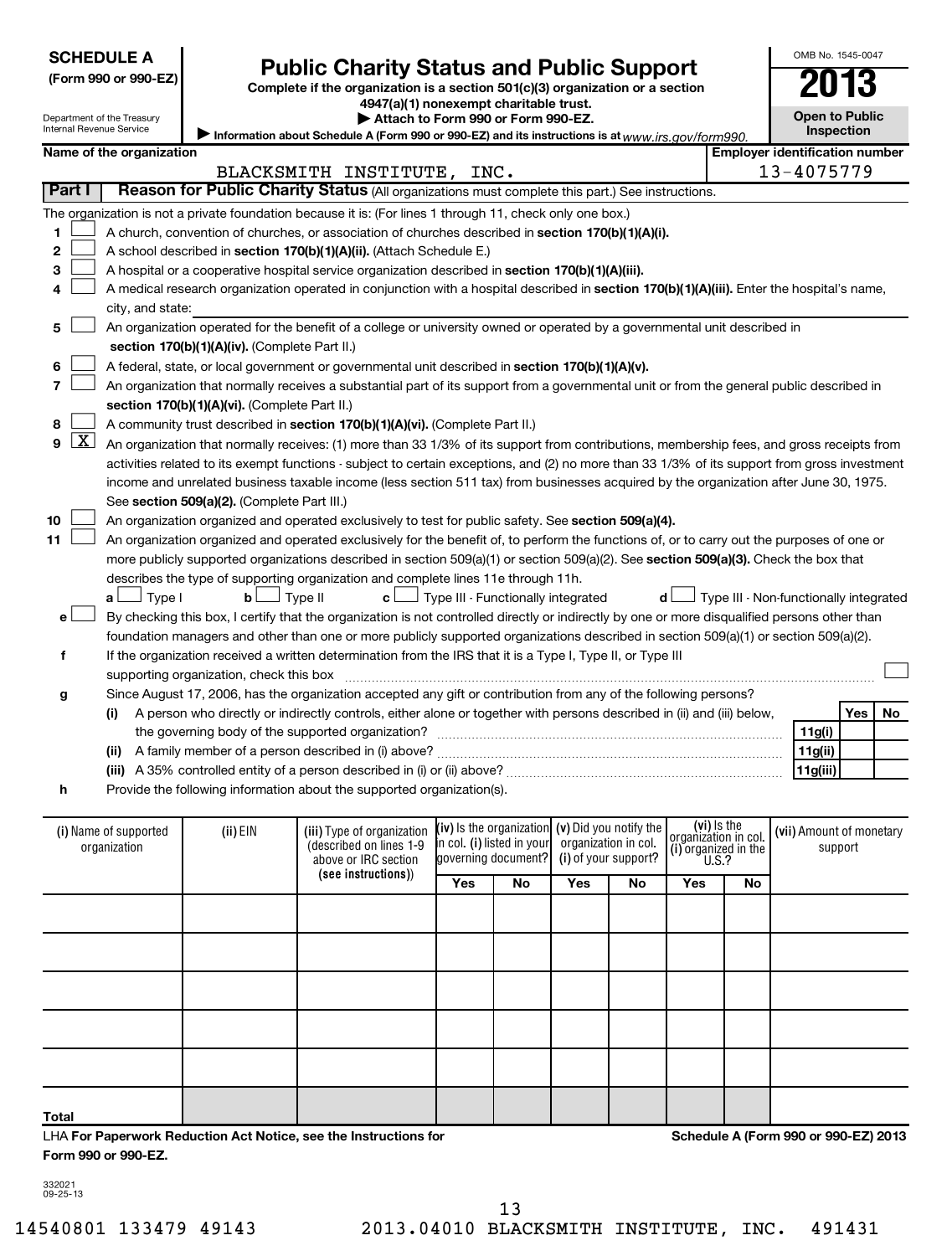#### Schedule A (Form 990 or 990-EZ) 2013

| <u>sureaure, it office</u> |          |  |
|----------------------------|----------|--|
| Part II                    | $P_{11}$ |  |

(Complete only if you checked the box on line 5, 7, or 8 of Part I or if the organization failed to qualify under Part III. If the organization fails to qualify under the tests listed below, please complete Part III.) **Part II Support Schedule for Organizations Described in Sections 170(b)(1)(A)(iv) and 170(b)(1)(A)(vi)**

| Calendar year (or fiscal year beginning in) $\blacktriangleright$<br>(a) 2009<br>(b) 2010<br>$(d)$ 2012<br>(c) 2011<br>(e) 2013<br><b>1</b> Gifts, grants, contributions, and<br>membership fees received. (Do not<br>include any "unusual grants.")<br>2 Tax revenues levied for the organ-<br>ization's benefit and either paid to<br>or expended on its behalf<br>3 The value of services or facilities<br>furnished by a governmental unit to<br>the organization without charge<br>4 Total. Add lines 1 through 3<br>5 The portion of total contributions<br>by each person (other than a<br>governmental unit or publicly<br>supported organization) included<br>on line 1 that exceeds 2% of the<br>amount shown on line 11,<br>column (f)<br>6 Public support. Subtract line 5 from line 4.<br>Calendar year (or fiscal year beginning in)<br>(a) 2009<br>(b) 2010<br>$(d)$ 2012<br>$(c)$ 2011<br>(e) 2013<br>7 Amounts from line 4<br>Gross income from interest,<br>8<br>dividends, payments received on |           |
|--------------------------------------------------------------------------------------------------------------------------------------------------------------------------------------------------------------------------------------------------------------------------------------------------------------------------------------------------------------------------------------------------------------------------------------------------------------------------------------------------------------------------------------------------------------------------------------------------------------------------------------------------------------------------------------------------------------------------------------------------------------------------------------------------------------------------------------------------------------------------------------------------------------------------------------------------------------------------------------------------------------------|-----------|
|                                                                                                                                                                                                                                                                                                                                                                                                                                                                                                                                                                                                                                                                                                                                                                                                                                                                                                                                                                                                                    | (f) Total |
| <b>Section B. Total Support</b>                                                                                                                                                                                                                                                                                                                                                                                                                                                                                                                                                                                                                                                                                                                                                                                                                                                                                                                                                                                    |           |
|                                                                                                                                                                                                                                                                                                                                                                                                                                                                                                                                                                                                                                                                                                                                                                                                                                                                                                                                                                                                                    |           |
|                                                                                                                                                                                                                                                                                                                                                                                                                                                                                                                                                                                                                                                                                                                                                                                                                                                                                                                                                                                                                    |           |
|                                                                                                                                                                                                                                                                                                                                                                                                                                                                                                                                                                                                                                                                                                                                                                                                                                                                                                                                                                                                                    |           |
|                                                                                                                                                                                                                                                                                                                                                                                                                                                                                                                                                                                                                                                                                                                                                                                                                                                                                                                                                                                                                    |           |
|                                                                                                                                                                                                                                                                                                                                                                                                                                                                                                                                                                                                                                                                                                                                                                                                                                                                                                                                                                                                                    |           |
|                                                                                                                                                                                                                                                                                                                                                                                                                                                                                                                                                                                                                                                                                                                                                                                                                                                                                                                                                                                                                    |           |
|                                                                                                                                                                                                                                                                                                                                                                                                                                                                                                                                                                                                                                                                                                                                                                                                                                                                                                                                                                                                                    |           |
|                                                                                                                                                                                                                                                                                                                                                                                                                                                                                                                                                                                                                                                                                                                                                                                                                                                                                                                                                                                                                    |           |
|                                                                                                                                                                                                                                                                                                                                                                                                                                                                                                                                                                                                                                                                                                                                                                                                                                                                                                                                                                                                                    |           |
|                                                                                                                                                                                                                                                                                                                                                                                                                                                                                                                                                                                                                                                                                                                                                                                                                                                                                                                                                                                                                    |           |
|                                                                                                                                                                                                                                                                                                                                                                                                                                                                                                                                                                                                                                                                                                                                                                                                                                                                                                                                                                                                                    |           |
|                                                                                                                                                                                                                                                                                                                                                                                                                                                                                                                                                                                                                                                                                                                                                                                                                                                                                                                                                                                                                    |           |
|                                                                                                                                                                                                                                                                                                                                                                                                                                                                                                                                                                                                                                                                                                                                                                                                                                                                                                                                                                                                                    |           |
|                                                                                                                                                                                                                                                                                                                                                                                                                                                                                                                                                                                                                                                                                                                                                                                                                                                                                                                                                                                                                    |           |
|                                                                                                                                                                                                                                                                                                                                                                                                                                                                                                                                                                                                                                                                                                                                                                                                                                                                                                                                                                                                                    |           |
|                                                                                                                                                                                                                                                                                                                                                                                                                                                                                                                                                                                                                                                                                                                                                                                                                                                                                                                                                                                                                    |           |
|                                                                                                                                                                                                                                                                                                                                                                                                                                                                                                                                                                                                                                                                                                                                                                                                                                                                                                                                                                                                                    |           |
|                                                                                                                                                                                                                                                                                                                                                                                                                                                                                                                                                                                                                                                                                                                                                                                                                                                                                                                                                                                                                    |           |
|                                                                                                                                                                                                                                                                                                                                                                                                                                                                                                                                                                                                                                                                                                                                                                                                                                                                                                                                                                                                                    | (f) Total |
|                                                                                                                                                                                                                                                                                                                                                                                                                                                                                                                                                                                                                                                                                                                                                                                                                                                                                                                                                                                                                    |           |
|                                                                                                                                                                                                                                                                                                                                                                                                                                                                                                                                                                                                                                                                                                                                                                                                                                                                                                                                                                                                                    |           |
|                                                                                                                                                                                                                                                                                                                                                                                                                                                                                                                                                                                                                                                                                                                                                                                                                                                                                                                                                                                                                    |           |
| securities loans, rents, royalties                                                                                                                                                                                                                                                                                                                                                                                                                                                                                                                                                                                                                                                                                                                                                                                                                                                                                                                                                                                 |           |
| and income from similar sources                                                                                                                                                                                                                                                                                                                                                                                                                                                                                                                                                                                                                                                                                                                                                                                                                                                                                                                                                                                    |           |
| Net income from unrelated business<br>9                                                                                                                                                                                                                                                                                                                                                                                                                                                                                                                                                                                                                                                                                                                                                                                                                                                                                                                                                                            |           |
| activities, whether or not the                                                                                                                                                                                                                                                                                                                                                                                                                                                                                                                                                                                                                                                                                                                                                                                                                                                                                                                                                                                     |           |
| business is regularly carried on                                                                                                                                                                                                                                                                                                                                                                                                                                                                                                                                                                                                                                                                                                                                                                                                                                                                                                                                                                                   |           |
| <b>10</b> Other income. Do not include gain                                                                                                                                                                                                                                                                                                                                                                                                                                                                                                                                                                                                                                                                                                                                                                                                                                                                                                                                                                        |           |
| or loss from the sale of capital                                                                                                                                                                                                                                                                                                                                                                                                                                                                                                                                                                                                                                                                                                                                                                                                                                                                                                                                                                                   |           |
| assets (Explain in Part IV.)                                                                                                                                                                                                                                                                                                                                                                                                                                                                                                                                                                                                                                                                                                                                                                                                                                                                                                                                                                                       |           |
| 11 Total support. Add lines 7 through 10                                                                                                                                                                                                                                                                                                                                                                                                                                                                                                                                                                                                                                                                                                                                                                                                                                                                                                                                                                           |           |
| 12<br><b>12</b> Gross receipts from related activities, etc. (see instructions)                                                                                                                                                                                                                                                                                                                                                                                                                                                                                                                                                                                                                                                                                                                                                                                                                                                                                                                                    |           |
| 13 First five years. If the Form 990 is for the organization's first, second, third, fourth, or fifth tax year as a section 501(c)(3)                                                                                                                                                                                                                                                                                                                                                                                                                                                                                                                                                                                                                                                                                                                                                                                                                                                                              |           |
| organization, check this box and stop here manufactured and content to the state of the state of the state of                                                                                                                                                                                                                                                                                                                                                                                                                                                                                                                                                                                                                                                                                                                                                                                                                                                                                                      |           |
| <b>Section C. Computation of Public Support Percentage</b>                                                                                                                                                                                                                                                                                                                                                                                                                                                                                                                                                                                                                                                                                                                                                                                                                                                                                                                                                         |           |
| 14                                                                                                                                                                                                                                                                                                                                                                                                                                                                                                                                                                                                                                                                                                                                                                                                                                                                                                                                                                                                                 | %         |
| 15                                                                                                                                                                                                                                                                                                                                                                                                                                                                                                                                                                                                                                                                                                                                                                                                                                                                                                                                                                                                                 | %         |
| 16a 33 1/3% support test - 2013. If the organization did not check the box on line 13, and line 14 is 33 1/3% or more, check this box and                                                                                                                                                                                                                                                                                                                                                                                                                                                                                                                                                                                                                                                                                                                                                                                                                                                                          |           |
| stop here. The organization qualifies as a publicly supported organization manufaction manufacture or the organization manufacture or the organization manufacture or the organization of the state of the state of the state                                                                                                                                                                                                                                                                                                                                                                                                                                                                                                                                                                                                                                                                                                                                                                                      |           |
| b 33 1/3% support test - 2012. If the organization did not check a box on line 13 or 16a, and line 15 is 33 1/3% or more, check this box                                                                                                                                                                                                                                                                                                                                                                                                                                                                                                                                                                                                                                                                                                                                                                                                                                                                           |           |
|                                                                                                                                                                                                                                                                                                                                                                                                                                                                                                                                                                                                                                                                                                                                                                                                                                                                                                                                                                                                                    |           |
| 17a 10% -facts-and-circumstances test - 2013. If the organization did not check a box on line 13, 16a, or 16b, and line 14 is 10% or more,                                                                                                                                                                                                                                                                                                                                                                                                                                                                                                                                                                                                                                                                                                                                                                                                                                                                         |           |
| and if the organization meets the "facts-and-circumstances" test, check this box and stop here. Explain in Part IV how the organization                                                                                                                                                                                                                                                                                                                                                                                                                                                                                                                                                                                                                                                                                                                                                                                                                                                                            |           |
|                                                                                                                                                                                                                                                                                                                                                                                                                                                                                                                                                                                                                                                                                                                                                                                                                                                                                                                                                                                                                    |           |
| b 10% -facts-and-circumstances test - 2012. If the organization did not check a box on line 13, 16a, 16b, or 17a, and line 15 is 10% or                                                                                                                                                                                                                                                                                                                                                                                                                                                                                                                                                                                                                                                                                                                                                                                                                                                                            |           |
| more, and if the organization meets the "facts-and-circumstances" test, check this box and stop here. Explain in Part IV how the                                                                                                                                                                                                                                                                                                                                                                                                                                                                                                                                                                                                                                                                                                                                                                                                                                                                                   |           |
| organization meets the "facts-and-circumstances" test. The organization qualifies as a publicly supported organization                                                                                                                                                                                                                                                                                                                                                                                                                                                                                                                                                                                                                                                                                                                                                                                                                                                                                             |           |
| 18 Private foundation. If the organization did not check a box on line 13, 16a, 16b, 17a, or 17b, check this box and see instructions<br>Schodule A (Form 000 or 000 F7) 2012                                                                                                                                                                                                                                                                                                                                                                                                                                                                                                                                                                                                                                                                                                                                                                                                                                      |           |

**Schedule A (Form 990 or 990-EZ) 2013**

332022 09-25-13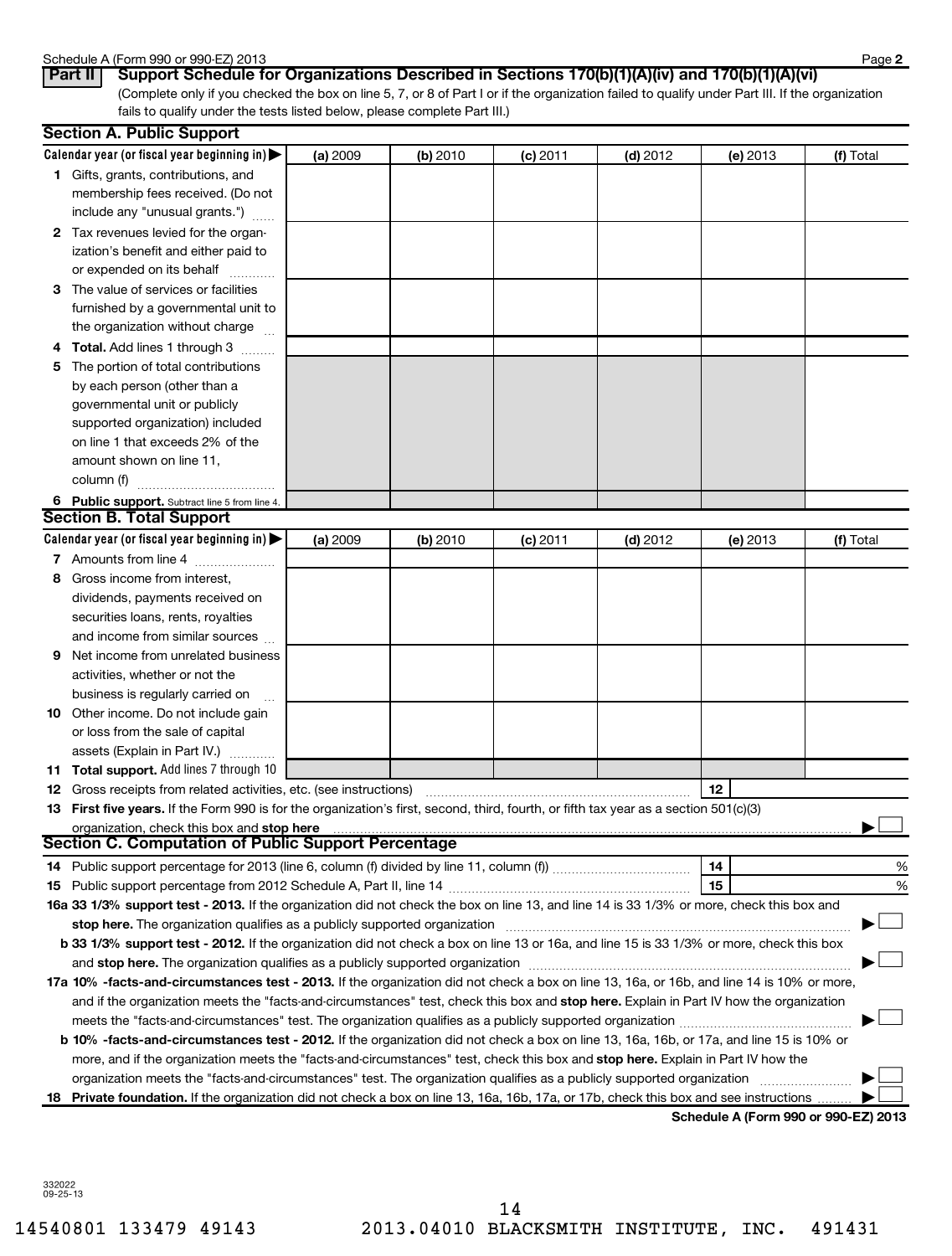#### Schedule A (Form 990 or 990-EZ) 2013 <code>BLACKSMITH INSTITUTE</code> , <code>INC</code> .  $13-4075779$  <code>Page</code> **Part III | Support Schedule for Organizations Described in Section 509(a)(2)**

(Complete only if you checked the box on line 9 of Part I or if the organization failed to qualify under Part II. If the organization fails to qualify under the tests listed below, please complete Part II.)

|    | <b>Section A. Public Support</b><br>Calendar year (or fiscal year beginning in)                                                                                                                                                                           | (a) 2009   | (b) 2010     | $(c)$ 2011                            | $(d)$ 2012 | (e) 2013                             | (f) Total                         |
|----|-----------------------------------------------------------------------------------------------------------------------------------------------------------------------------------------------------------------------------------------------------------|------------|--------------|---------------------------------------|------------|--------------------------------------|-----------------------------------|
|    | 1 Gifts, grants, contributions, and                                                                                                                                                                                                                       |            |              |                                       |            |                                      |                                   |
|    | membership fees received. (Do not                                                                                                                                                                                                                         |            |              |                                       |            |                                      |                                   |
|    | include any "unusual grants.")                                                                                                                                                                                                                            | 1,744,217. | 4,190,283.   | 2,011,544.                            | 1,408,717. | 1,619,177.                           | 10,973,938.                       |
|    | 2 Gross receipts from admissions,<br>merchandise sold or services per-<br>formed, or facilities furnished in<br>any activity that is related to the<br>organization's tax-exempt purpose                                                                  |            |              | 34,370.                               | 83,608.    |                                      | $93,432.$ 211,410.                |
|    | 3 Gross receipts from activities that                                                                                                                                                                                                                     |            |              |                                       |            |                                      |                                   |
|    | are not an unrelated trade or bus-<br>iness under section 513                                                                                                                                                                                             |            |              |                                       |            |                                      |                                   |
|    |                                                                                                                                                                                                                                                           |            |              |                                       |            |                                      |                                   |
|    | 4 Tax revenues levied for the organ-<br>ization's benefit and either paid to                                                                                                                                                                              |            |              |                                       |            |                                      |                                   |
|    | or expended on its behalf                                                                                                                                                                                                                                 |            |              |                                       |            |                                      |                                   |
|    | 5 The value of services or facilities<br>furnished by a governmental unit to<br>the organization without charge                                                                                                                                           |            |              |                                       |            |                                      |                                   |
|    |                                                                                                                                                                                                                                                           | 1,744,217. | 4,190,283.   | 2,045,914                             | 1,492,325. | 1,712,609.                           | 11, 185, 348.                     |
|    | 6 Total. Add lines 1 through 5<br>7a Amounts included on lines 1, 2, and                                                                                                                                                                                  |            |              |                                       |            |                                      |                                   |
|    | 3 received from disqualified persons                                                                                                                                                                                                                      |            |              |                                       |            |                                      | 0.                                |
|    | <b>b</b> Amounts included on lines 2 and 3 received<br>from other than disqualified persons that<br>exceed the greater of \$5,000 or 1% of the                                                                                                            |            |              |                                       |            |                                      | 0.                                |
|    | amount on line 13 for the year                                                                                                                                                                                                                            |            |              |                                       |            |                                      | $\overline{0}$ .                  |
|    | c Add lines 7a and 7b                                                                                                                                                                                                                                     |            |              |                                       |            |                                      | 11, 185, 348.                     |
|    | 8 Public support (Subtract line 7c from line 6.)<br><b>Section B. Total Support</b>                                                                                                                                                                       |            |              |                                       |            |                                      |                                   |
|    | Calendar year (or fiscal year beginning in)                                                                                                                                                                                                               | (a) 2009   | (b) 2010     | $(c)$ 2011                            | $(d)$ 2012 | (e) 2013                             | (f) Total                         |
|    | <b>9</b> Amounts from line 6                                                                                                                                                                                                                              | 1,744,217  | 4,190,283.   | 2,045,914                             | 1,492,325. | 1,712,609.                           | 11, 185, 348.                     |
|    | <b>10a</b> Gross income from interest,<br>dividends, payments received on<br>securities loans, rents, royalties                                                                                                                                           | 1,306.     | 97.          | 5.                                    | 215.       |                                      |                                   |
|    | and income from similar sources<br><b>b</b> Unrelated business taxable income                                                                                                                                                                             |            |              |                                       |            |                                      | 1,623.                            |
|    | (less section 511 taxes) from businesses<br>acquired after June 30, 1975                                                                                                                                                                                  |            |              |                                       |            |                                      |                                   |
|    | c Add lines 10a and 10b                                                                                                                                                                                                                                   | 1,306.     | 97.          | 5.                                    | 215.       |                                      | 1,623.                            |
|    | 11 Net income from unrelated business<br>activities not included in line 10b<br>whether or not the business is<br>regularly carried on                                                                                                                    |            |              |                                       |            |                                      |                                   |
|    | <b>12</b> Other income. Do not include gain<br>or loss from the sale of capital<br>assets (Explain in Part IV.) $\cdots$                                                                                                                                  | 3,219.     | 2,386.       |                                       | 18,076.    | 3,224.                               | 26,905.                           |
|    | <b>13</b> Total support. (Add lines 9, 10c, 11, and 12.)                                                                                                                                                                                                  | 1,748,742. | 4, 192, 766. | 2,045,919.                            | 1,510,616. | 1,715,833.                           | 11, 213, 876.                     |
|    | 14 First five years. If the Form 990 is for the organization's first, second, third, fourth, or fifth tax year as a section 501(c)(3) organization,                                                                                                       |            |              |                                       |            |                                      |                                   |
|    | check this box and stop here                                                                                                                                                                                                                              |            |              |                                       |            |                                      |                                   |
|    | Section C. Computation of Public Support Percentage                                                                                                                                                                                                       |            |              |                                       |            |                                      |                                   |
|    |                                                                                                                                                                                                                                                           |            |              |                                       |            | 15                                   | 99.75<br>%                        |
| 16 | Public support percentage from 2012 Schedule A, Part III, line 15                                                                                                                                                                                         |            |              |                                       |            | 16                                   | 98.61<br>$\%$                     |
|    | Section D. Computation of Investment Income Percentage                                                                                                                                                                                                    |            |              |                                       |            |                                      |                                   |
|    |                                                                                                                                                                                                                                                           |            |              |                                       |            | 17                                   | .01<br>$\%$                       |
| 18 |                                                                                                                                                                                                                                                           |            |              |                                       |            | 18                                   | .13<br>$\%$                       |
|    | 19a 33 1/3% support tests - 2013. If the organization did not check the box on line 14, and line 15 is more than 33 1/3%, and line 17 is not                                                                                                              |            |              |                                       |            |                                      |                                   |
|    | more than 33 1/3%, check this box and stop here. The organization qualifies as a publicly supported organization<br>b 33 1/3% support tests - 2012. If the organization did not check a box on line 14 or line 19a, and line 16 is more than 33 1/3%, and |            |              |                                       |            |                                      | $\blacktriangleright$ $\boxed{X}$ |
|    | line 18 is not more than 33 1/3%, check this box and stop here. The organization qualifies as a publicly supported organization                                                                                                                           |            |              |                                       |            |                                      |                                   |
|    | 20 Private foundation. If the organization did not check a box on line 14, 19a, or 19b, check this box and see instructions                                                                                                                               |            |              |                                       |            |                                      |                                   |
|    | 332023 09-25-13                                                                                                                                                                                                                                           |            |              |                                       |            | Schedule A (Form 990 or 990-EZ) 2013 |                                   |
|    |                                                                                                                                                                                                                                                           |            |              | 15                                    |            |                                      |                                   |
|    | 14540801 133479 49143                                                                                                                                                                                                                                     |            |              | 2013.04010 BLACKSMITH INSTITUTE, INC. |            |                                      | 491431                            |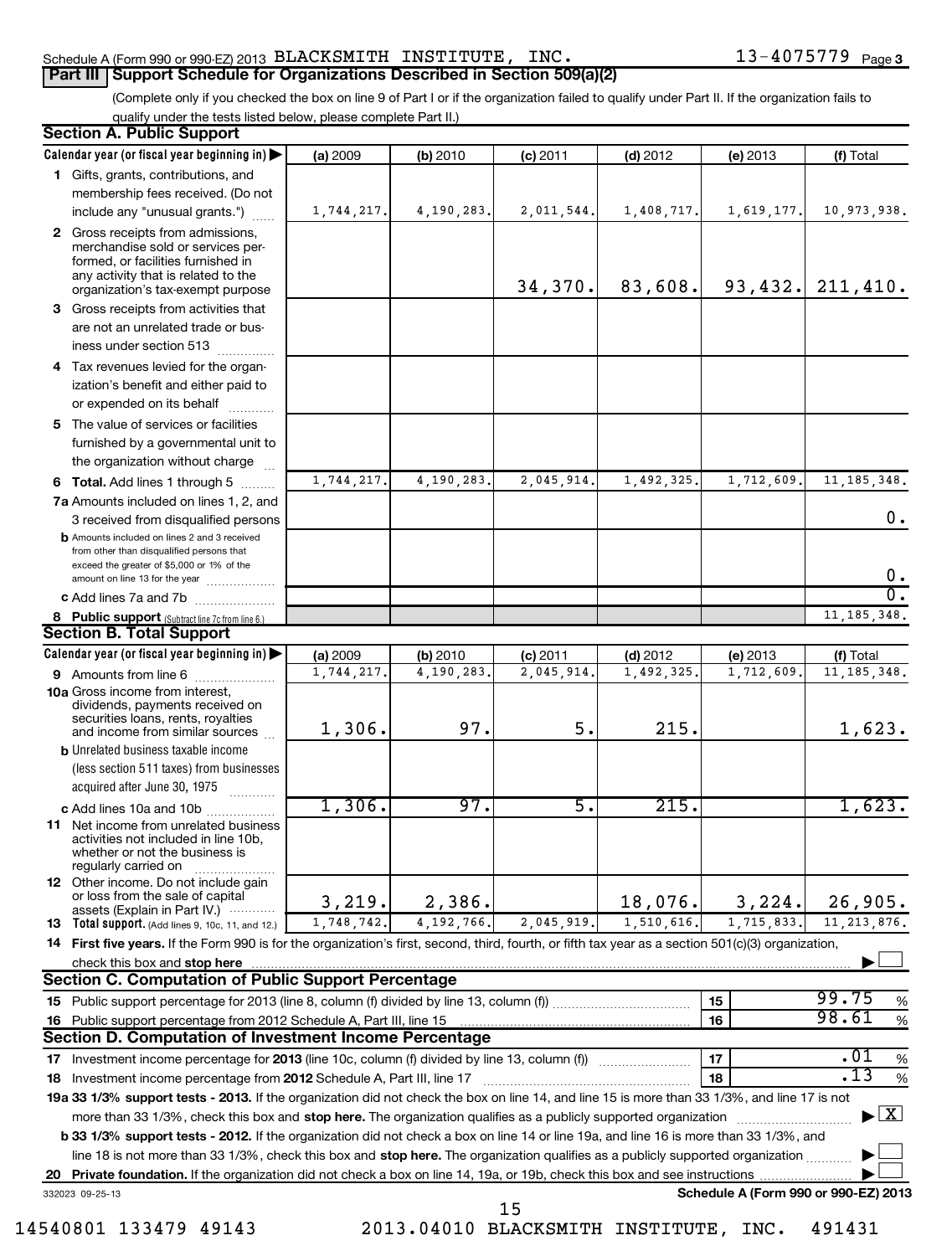|                                                              |  |  | Also complete this part for any additional information. (See instructions). |  |  |                                      |
|--------------------------------------------------------------|--|--|-----------------------------------------------------------------------------|--|--|--------------------------------------|
| SCHEDULE A, PART III, LINE 12, EXPLANATION FOR OTHER INCOME: |  |  |                                                                             |  |  |                                      |
|                                                              |  |  |                                                                             |  |  |                                      |
| <b>OTHER</b>                                                 |  |  |                                                                             |  |  |                                      |
|                                                              |  |  |                                                                             |  |  |                                      |
|                                                              |  |  |                                                                             |  |  |                                      |
|                                                              |  |  |                                                                             |  |  |                                      |
|                                                              |  |  |                                                                             |  |  |                                      |
|                                                              |  |  |                                                                             |  |  |                                      |
|                                                              |  |  |                                                                             |  |  |                                      |
|                                                              |  |  |                                                                             |  |  |                                      |
|                                                              |  |  |                                                                             |  |  |                                      |
|                                                              |  |  |                                                                             |  |  |                                      |
|                                                              |  |  |                                                                             |  |  |                                      |
|                                                              |  |  |                                                                             |  |  |                                      |
|                                                              |  |  |                                                                             |  |  |                                      |
|                                                              |  |  |                                                                             |  |  |                                      |
|                                                              |  |  |                                                                             |  |  |                                      |
|                                                              |  |  |                                                                             |  |  |                                      |
|                                                              |  |  |                                                                             |  |  |                                      |
|                                                              |  |  |                                                                             |  |  |                                      |
|                                                              |  |  |                                                                             |  |  |                                      |
|                                                              |  |  |                                                                             |  |  |                                      |
|                                                              |  |  |                                                                             |  |  |                                      |
|                                                              |  |  |                                                                             |  |  |                                      |
|                                                              |  |  |                                                                             |  |  |                                      |
|                                                              |  |  |                                                                             |  |  |                                      |
|                                                              |  |  |                                                                             |  |  |                                      |
|                                                              |  |  |                                                                             |  |  |                                      |
|                                                              |  |  |                                                                             |  |  |                                      |
|                                                              |  |  |                                                                             |  |  |                                      |
|                                                              |  |  |                                                                             |  |  |                                      |
|                                                              |  |  |                                                                             |  |  |                                      |
|                                                              |  |  |                                                                             |  |  |                                      |
|                                                              |  |  |                                                                             |  |  |                                      |
|                                                              |  |  |                                                                             |  |  |                                      |
|                                                              |  |  |                                                                             |  |  |                                      |
|                                                              |  |  |                                                                             |  |  |                                      |
|                                                              |  |  |                                                                             |  |  |                                      |
|                                                              |  |  |                                                                             |  |  |                                      |
|                                                              |  |  |                                                                             |  |  |                                      |
|                                                              |  |  |                                                                             |  |  |                                      |
|                                                              |  |  |                                                                             |  |  |                                      |
|                                                              |  |  |                                                                             |  |  |                                      |
| 332024 09-25-13                                              |  |  |                                                                             |  |  | Schedule A (Form 990 or 990-EZ) 2013 |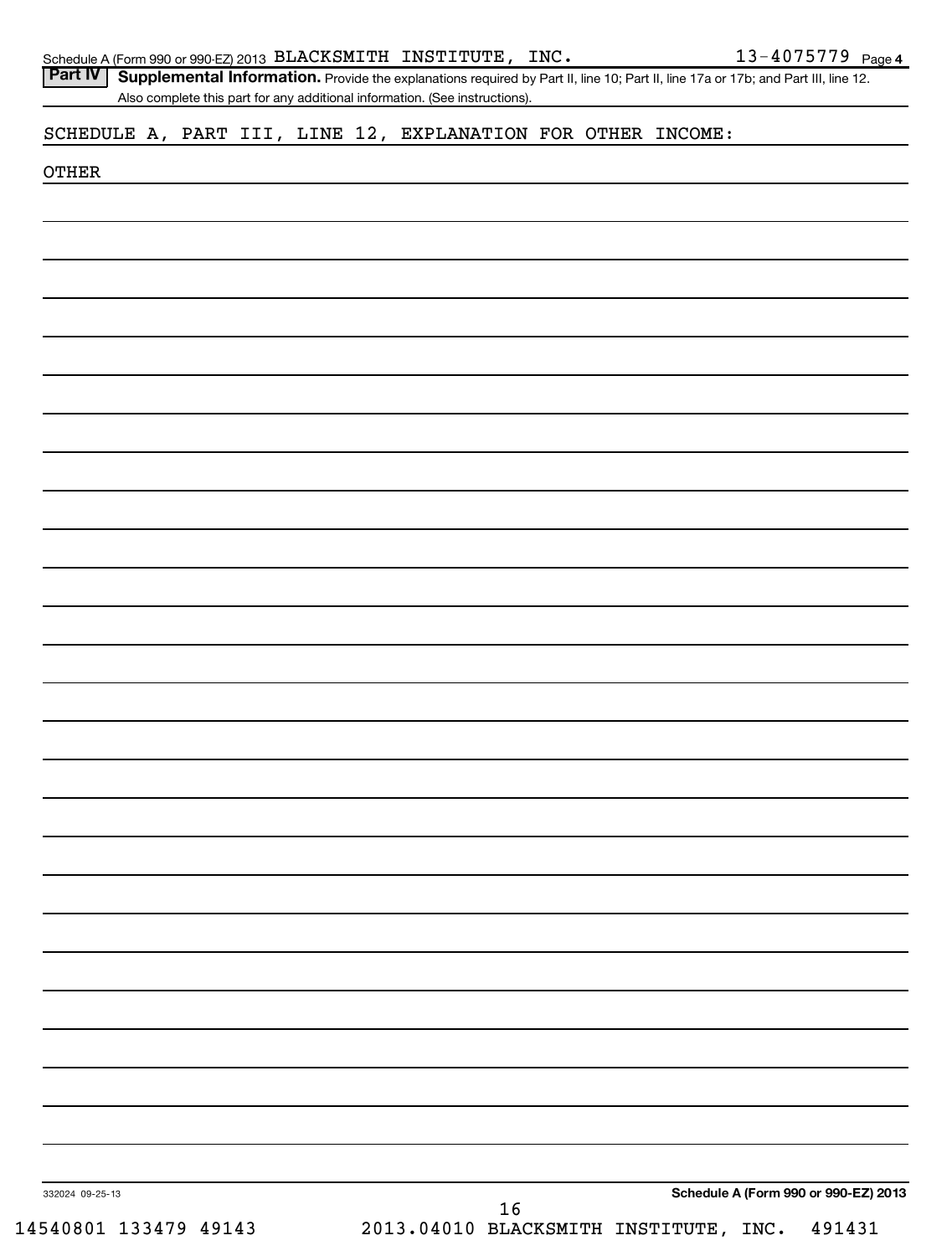**(Form 990) | Complete if the organization answered "Yes," to Form 990, Part IV, line 6, 7, 8, 9, 10, 11a, 11b, 11c, 11d, 11e, 11f, 12a, or 12b. | Attach to Form 990. | Information about Schedule D (Form 990) and its instructions is at**  *www.irs.gov/form990.* **SCHEDULE D Supplemental Financial Statements**<br> **Form 990 2013**<br>
Part IV line 6.7.8.9.10, 11a, 11b, 11d, 11d, 11d, 11d, 11d, 12a, 0r, 12b

| Department of the Treasury |
|----------------------------|
| Internal Revenue Service   |

| Department of the Treasury<br>Internal Revenue Service | ר מונו זי, ווורס ט, ו, ט, ט, וט, ו ומ, ו ווט, ו וט, ו וט, ו ורס, ו וו, ובמ, טו ובוט.<br>$\blacktriangleright$ Attach to Form 990.<br>Information about Schedule D (Form 990) and its instructions is at $_{WWW}$ irs gov/form990 |                                       | <b>Open to Public</b><br><b>Inspection</b> |
|--------------------------------------------------------|----------------------------------------------------------------------------------------------------------------------------------------------------------------------------------------------------------------------------------|---------------------------------------|--------------------------------------------|
| Name of the organization                               |                                                                                                                                                                                                                                  | <b>Emplover identification number</b> | 13-4075779                                 |
|                                                        | TNC.<br>RIACKSMITH INSTITUTE                                                                                                                                                                                                     |                                       |                                            |

OMB No. 1545-0047

|                    | BLACKSMITH INSTITUTE, INC.                                                                                                                                                     | 13-4075779                                          |
|--------------------|--------------------------------------------------------------------------------------------------------------------------------------------------------------------------------|-----------------------------------------------------|
| Part I             | Organizations Maintaining Donor Advised Funds or Other Similar Funds or Accounts. Complete if the                                                                              |                                                     |
|                    | organization answered "Yes" to Form 990, Part IV, line 6.                                                                                                                      |                                                     |
|                    | (a) Donor advised funds                                                                                                                                                        | (b) Funds and other accounts                        |
| 1.                 |                                                                                                                                                                                |                                                     |
| 2                  |                                                                                                                                                                                |                                                     |
| з                  |                                                                                                                                                                                |                                                     |
| 4                  |                                                                                                                                                                                |                                                     |
| 5                  | Did the organization inform all donors and donor advisors in writing that the assets held in donor advised funds                                                               |                                                     |
|                    |                                                                                                                                                                                | Yes<br>No                                           |
| 6                  | Did the organization inform all grantees, donors, and donor advisors in writing that grant funds can be used only                                                              |                                                     |
|                    | for charitable purposes and not for the benefit of the donor or donor advisor, or for any other purpose conferring                                                             |                                                     |
|                    | impermissible private benefit?                                                                                                                                                 | No<br>Yes                                           |
|                    | Part II<br>Conservation Easements. Complete if the organization answered "Yes" to Form 990, Part IV, line 7.                                                                   |                                                     |
| 1.                 | Purpose(s) of conservation easements held by the organization (check all that apply).                                                                                          |                                                     |
|                    | Preservation of land for public use (e.g., recreation or education)                                                                                                            | Preservation of an historically important land area |
|                    | Preservation of a certified historic structure<br>Protection of natural habitat                                                                                                |                                                     |
|                    | Preservation of open space                                                                                                                                                     |                                                     |
| 2                  | Complete lines 2a through 2d if the organization held a qualified conservation contribution in the form of a conservation easement on the last                                 |                                                     |
|                    | day of the tax year.                                                                                                                                                           |                                                     |
|                    |                                                                                                                                                                                | Held at the End of the Tax Year                     |
| а                  |                                                                                                                                                                                | 2a                                                  |
| b                  | Total acreage restricted by conservation easements                                                                                                                             | 2b                                                  |
|                    |                                                                                                                                                                                | 2c                                                  |
| d                  | Number of conservation easements included in (c) acquired after 8/17/06, and not on a historic structure                                                                       |                                                     |
|                    | listed in the National Register [111] Martin March 1999 (120) And The Martin March 1999 (120) (130) March 1999                                                                 | 2d                                                  |
| 3                  | Number of conservation easements modified, transferred, released, extinguished, or terminated by the organization during the tax                                               |                                                     |
|                    | year                                                                                                                                                                           |                                                     |
| 4                  | Number of states where property subject to conservation easement is located >                                                                                                  |                                                     |
| 5                  | Does the organization have a written policy regarding the periodic monitoring, inspection, handling of                                                                         |                                                     |
|                    | violations, and enforcement of the conservation easements it holds?                                                                                                            | Yes<br><b>No</b>                                    |
| 6                  | Staff and volunteer hours devoted to monitoring, inspecting, and enforcing conservation easements during the year                                                              |                                                     |
| 7                  | Amount of expenses incurred in monitoring, inspecting, and enforcing conservation easements during the year $\triangleright$ \$                                                |                                                     |
| 8                  | Does each conservation easement reported on line 2(d) above satisfy the requirements of section 170(h)(4)(B)(i)                                                                |                                                     |
|                    |                                                                                                                                                                                | <b>No</b><br>Yes                                    |
| 9                  | In Part XIII, describe how the organization reports conservation easements in its revenue and expense statement, and balance sheet, and                                        |                                                     |
|                    | include, if applicable, the text of the footnote to the organization's financial statements that describes the organization's accounting for                                   |                                                     |
|                    | conservation easements.                                                                                                                                                        |                                                     |
|                    | Organizations Maintaining Collections of Art, Historical Treasures, or Other Similar Assets.<br>Part III                                                                       |                                                     |
|                    | Complete if the organization answered "Yes" to Form 990, Part IV, line 8.                                                                                                      |                                                     |
|                    | 1a If the organization elected, as permitted under SFAS 116 (ASC 958), not to report in its revenue statement and balance sheet works of art,                                  |                                                     |
|                    | historical treasures, or other similar assets held for public exhibition, education, or research in furtherance of public service, provide, in Part XIII,                      |                                                     |
|                    | the text of the footnote to its financial statements that describes these items.                                                                                               |                                                     |
|                    | <b>b</b> If the organization elected, as permitted under SFAS 116 (ASC 958), to report in its revenue statement and balance sheet works of art, historical                     |                                                     |
|                    | treasures, or other similar assets held for public exhibition, education, or research in furtherance of public service, provide the following amounts                          |                                                     |
|                    | relating to these items:                                                                                                                                                       |                                                     |
|                    |                                                                                                                                                                                |                                                     |
|                    | $\bullet$<br>(ii) Assets included in Form 990, Part X                                                                                                                          |                                                     |
| 2                  | If the organization received or held works of art, historical treasures, or other similar assets for financial gain, provide                                                   |                                                     |
|                    | the following amounts required to be reported under SFAS 116 (ASC 958) relating to these items:                                                                                |                                                     |
| а                  | Revenues included in Form 990, Part VIII, line 1 $\ldots$ $\ldots$ $\ldots$ $\ldots$ $\ldots$ $\ldots$ $\ldots$ $\ldots$ $\ldots$ $\ldots$ $\ldots$ $\ldots$ $\ldots$ $\ldots$ |                                                     |
| b                  |                                                                                                                                                                                |                                                     |
|                    |                                                                                                                                                                                |                                                     |
|                    | LHA For Paperwork Reduction Act Notice, see the Instructions for Form 990.                                                                                                     | Schedule D (Form 990) 2013                          |
| 332051<br>09-25-13 |                                                                                                                                                                                |                                                     |

14540801 133479 49143 2013.04010 BLACKSMITH INSTITUTE, INC. 491431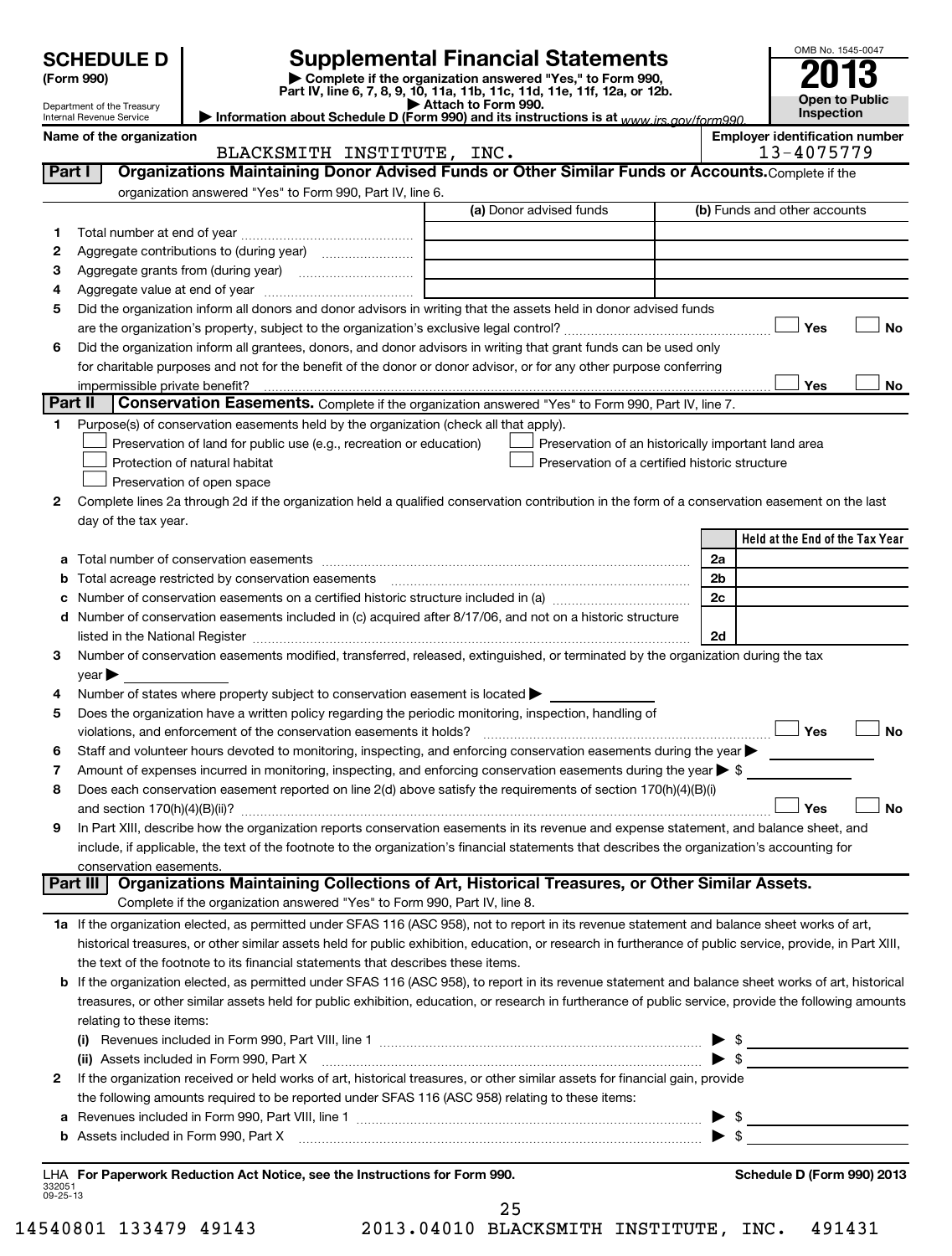| Organizations Maintaining Collections of Art, Historical Treasures, or Other Similar Assets (continued)<br>Part III<br>Using the organization's acquisition, accession, and other records, check any of the following that are a significant use of its collection items<br>3<br>(check all that apply):<br>Public exhibition<br>Loan or exchange programs<br>a<br>Scholarly research<br>Other and the control of the control of the control of the control of the control of the control of the control of the control of the control of the control of the control of the control of the control of the control of th<br>b<br>Preservation for future generations<br>c<br>Provide a description of the organization's collections and explain how they further the organization's exempt purpose in Part XIII.<br>4<br>During the year, did the organization solicit or receive donations of art, historical treasures, or other similar assets<br>5<br>Yes<br>No<br>Part IV<br><b>Escrow and Custodial Arrangements.</b> Complete if the organization answered "Yes" to Form 990, Part IV, line 9, or<br>reported an amount on Form 990, Part X, line 21.<br>1a Is the organization an agent, trustee, custodian or other intermediary for contributions or other assets not included<br>Yes<br><b>No</b><br>on Form 990, Part X? [11] matter and the contract of the contract of the contract of the contract of the contract of the contract of the contract of the contract of the contract of the contract of the contract of the contr<br>b If "Yes," explain the arrangement in Part XIII and complete the following table:<br>Amount<br>c Beginning balance measurements and the contract of the contract of the contract of the contract of the contract of the contract of the contract of the contract of the contract of the contract of the contract of the contr<br>1c<br>1d<br>Distributions during the year manufactured and an account of the year manufactured and the year manufactured and the year manufactured and the year manufactured and the year manufactured and the year manufactured and the y<br>1e<br>е<br>1f<br>f.<br>Yes<br>No<br><b>Part V</b><br>Endowment Funds. Complete if the organization answered "Yes" to Form 990, Part IV, line 10.<br>(c) Two years back $\vert$ (d) Three years back $\vert$ (e) Four years back<br>(a) Current year<br>(b) Prior year<br>Beginning of year balance<br>٦а<br>Net investment earnings, gains, and losses<br>e Other expenditures for facilities<br>and programs<br>Administrative expenses <i>manually communical</i><br>Ť.<br>End of year balance<br>g<br>Provide the estimated percentage of the current year end balance (line 1g, column (a)) held as:<br>2<br>Board designated or quasi-endowment > ____<br>а<br>Permanent endowment<br>%<br>b<br>c Temporarily restricted endowment<br>%<br>The percentages in lines 2a, 2b, and 2c should equal 100%.<br>3a Are there endowment funds not in the possession of the organization that are held and administered for the organization<br><b>Yes</b><br>No<br>by:<br>(i)<br>3a(i)<br>3a(ii)<br>3b<br>Describe in Part XIII the intended uses of the organization's endowment funds.<br><b>Part VI</b><br>Land, Buildings, and Equipment.<br>Complete if the organization answered "Yes" to Form 990, Part IV, line 11a. See Form 990, Part X, line 10.<br>Description of property<br>(a) Cost or other<br>(b) Cost or other<br>(c) Accumulated<br>(d) Book value<br>basis (investment)<br>depreciation<br>basis (other)<br>157, 268.<br>100,995.<br>56, 273.<br>Total. Add lines 1a through 1e. (Column (d) must equal Form 990, Part X, column (B), line 10(c).) | Schedule D (Form 990) 2013 | BLACKSMITH INSTITUTE, INC. |  |  | 13-4075779 <sub>Page</sub> 2 |  |  |
|-------------------------------------------------------------------------------------------------------------------------------------------------------------------------------------------------------------------------------------------------------------------------------------------------------------------------------------------------------------------------------------------------------------------------------------------------------------------------------------------------------------------------------------------------------------------------------------------------------------------------------------------------------------------------------------------------------------------------------------------------------------------------------------------------------------------------------------------------------------------------------------------------------------------------------------------------------------------------------------------------------------------------------------------------------------------------------------------------------------------------------------------------------------------------------------------------------------------------------------------------------------------------------------------------------------------------------------------------------------------------------------------------------------------------------------------------------------------------------------------------------------------------------------------------------------------------------------------------------------------------------------------------------------------------------------------------------------------------------------------------------------------------------------------------------------------------------------------------------------------------------------------------------------------------------------------------------------------------------------------------------------------------------------------------------------------------------------------------------------------------------------------------------------------------------------------------------------------------------------------------------------------------------------------------------------------------------------------------------------------------------------------------------------------------------------------------------------------------------------------------------------------------------------------------------------------------------------------------------------------------------------------------------------------------------------------------------------------------------------------------------------------------------------------------------------------------------------------------------------------------------------------------------------------------------------------------------------------------------------------------------------------------------------------------------------------------------------------------------------------------------------------------------------------------------------------------------------------------------------------------------------------------------------------------------------------------------------------------------------------------------------------------------------------------------------------------------------------------------------------------------------------------------------------------------------------------------------------------------------------------------------------------------------------------------------------------------|----------------------------|----------------------------|--|--|------------------------------|--|--|
|                                                                                                                                                                                                                                                                                                                                                                                                                                                                                                                                                                                                                                                                                                                                                                                                                                                                                                                                                                                                                                                                                                                                                                                                                                                                                                                                                                                                                                                                                                                                                                                                                                                                                                                                                                                                                                                                                                                                                                                                                                                                                                                                                                                                                                                                                                                                                                                                                                                                                                                                                                                                                                                                                                                                                                                                                                                                                                                                                                                                                                                                                                                                                                                                                                                                                                                                                                                                                                                                                                                                                                                                                                                                                                       |                            |                            |  |  |                              |  |  |
|                                                                                                                                                                                                                                                                                                                                                                                                                                                                                                                                                                                                                                                                                                                                                                                                                                                                                                                                                                                                                                                                                                                                                                                                                                                                                                                                                                                                                                                                                                                                                                                                                                                                                                                                                                                                                                                                                                                                                                                                                                                                                                                                                                                                                                                                                                                                                                                                                                                                                                                                                                                                                                                                                                                                                                                                                                                                                                                                                                                                                                                                                                                                                                                                                                                                                                                                                                                                                                                                                                                                                                                                                                                                                                       |                            |                            |  |  |                              |  |  |
|                                                                                                                                                                                                                                                                                                                                                                                                                                                                                                                                                                                                                                                                                                                                                                                                                                                                                                                                                                                                                                                                                                                                                                                                                                                                                                                                                                                                                                                                                                                                                                                                                                                                                                                                                                                                                                                                                                                                                                                                                                                                                                                                                                                                                                                                                                                                                                                                                                                                                                                                                                                                                                                                                                                                                                                                                                                                                                                                                                                                                                                                                                                                                                                                                                                                                                                                                                                                                                                                                                                                                                                                                                                                                                       |                            |                            |  |  |                              |  |  |
|                                                                                                                                                                                                                                                                                                                                                                                                                                                                                                                                                                                                                                                                                                                                                                                                                                                                                                                                                                                                                                                                                                                                                                                                                                                                                                                                                                                                                                                                                                                                                                                                                                                                                                                                                                                                                                                                                                                                                                                                                                                                                                                                                                                                                                                                                                                                                                                                                                                                                                                                                                                                                                                                                                                                                                                                                                                                                                                                                                                                                                                                                                                                                                                                                                                                                                                                                                                                                                                                                                                                                                                                                                                                                                       |                            |                            |  |  |                              |  |  |
|                                                                                                                                                                                                                                                                                                                                                                                                                                                                                                                                                                                                                                                                                                                                                                                                                                                                                                                                                                                                                                                                                                                                                                                                                                                                                                                                                                                                                                                                                                                                                                                                                                                                                                                                                                                                                                                                                                                                                                                                                                                                                                                                                                                                                                                                                                                                                                                                                                                                                                                                                                                                                                                                                                                                                                                                                                                                                                                                                                                                                                                                                                                                                                                                                                                                                                                                                                                                                                                                                                                                                                                                                                                                                                       |                            |                            |  |  |                              |  |  |
|                                                                                                                                                                                                                                                                                                                                                                                                                                                                                                                                                                                                                                                                                                                                                                                                                                                                                                                                                                                                                                                                                                                                                                                                                                                                                                                                                                                                                                                                                                                                                                                                                                                                                                                                                                                                                                                                                                                                                                                                                                                                                                                                                                                                                                                                                                                                                                                                                                                                                                                                                                                                                                                                                                                                                                                                                                                                                                                                                                                                                                                                                                                                                                                                                                                                                                                                                                                                                                                                                                                                                                                                                                                                                                       |                            |                            |  |  |                              |  |  |
|                                                                                                                                                                                                                                                                                                                                                                                                                                                                                                                                                                                                                                                                                                                                                                                                                                                                                                                                                                                                                                                                                                                                                                                                                                                                                                                                                                                                                                                                                                                                                                                                                                                                                                                                                                                                                                                                                                                                                                                                                                                                                                                                                                                                                                                                                                                                                                                                                                                                                                                                                                                                                                                                                                                                                                                                                                                                                                                                                                                                                                                                                                                                                                                                                                                                                                                                                                                                                                                                                                                                                                                                                                                                                                       |                            |                            |  |  |                              |  |  |
|                                                                                                                                                                                                                                                                                                                                                                                                                                                                                                                                                                                                                                                                                                                                                                                                                                                                                                                                                                                                                                                                                                                                                                                                                                                                                                                                                                                                                                                                                                                                                                                                                                                                                                                                                                                                                                                                                                                                                                                                                                                                                                                                                                                                                                                                                                                                                                                                                                                                                                                                                                                                                                                                                                                                                                                                                                                                                                                                                                                                                                                                                                                                                                                                                                                                                                                                                                                                                                                                                                                                                                                                                                                                                                       |                            |                            |  |  |                              |  |  |
|                                                                                                                                                                                                                                                                                                                                                                                                                                                                                                                                                                                                                                                                                                                                                                                                                                                                                                                                                                                                                                                                                                                                                                                                                                                                                                                                                                                                                                                                                                                                                                                                                                                                                                                                                                                                                                                                                                                                                                                                                                                                                                                                                                                                                                                                                                                                                                                                                                                                                                                                                                                                                                                                                                                                                                                                                                                                                                                                                                                                                                                                                                                                                                                                                                                                                                                                                                                                                                                                                                                                                                                                                                                                                                       |                            |                            |  |  |                              |  |  |
|                                                                                                                                                                                                                                                                                                                                                                                                                                                                                                                                                                                                                                                                                                                                                                                                                                                                                                                                                                                                                                                                                                                                                                                                                                                                                                                                                                                                                                                                                                                                                                                                                                                                                                                                                                                                                                                                                                                                                                                                                                                                                                                                                                                                                                                                                                                                                                                                                                                                                                                                                                                                                                                                                                                                                                                                                                                                                                                                                                                                                                                                                                                                                                                                                                                                                                                                                                                                                                                                                                                                                                                                                                                                                                       |                            |                            |  |  |                              |  |  |
|                                                                                                                                                                                                                                                                                                                                                                                                                                                                                                                                                                                                                                                                                                                                                                                                                                                                                                                                                                                                                                                                                                                                                                                                                                                                                                                                                                                                                                                                                                                                                                                                                                                                                                                                                                                                                                                                                                                                                                                                                                                                                                                                                                                                                                                                                                                                                                                                                                                                                                                                                                                                                                                                                                                                                                                                                                                                                                                                                                                                                                                                                                                                                                                                                                                                                                                                                                                                                                                                                                                                                                                                                                                                                                       |                            |                            |  |  |                              |  |  |
|                                                                                                                                                                                                                                                                                                                                                                                                                                                                                                                                                                                                                                                                                                                                                                                                                                                                                                                                                                                                                                                                                                                                                                                                                                                                                                                                                                                                                                                                                                                                                                                                                                                                                                                                                                                                                                                                                                                                                                                                                                                                                                                                                                                                                                                                                                                                                                                                                                                                                                                                                                                                                                                                                                                                                                                                                                                                                                                                                                                                                                                                                                                                                                                                                                                                                                                                                                                                                                                                                                                                                                                                                                                                                                       |                            |                            |  |  |                              |  |  |
|                                                                                                                                                                                                                                                                                                                                                                                                                                                                                                                                                                                                                                                                                                                                                                                                                                                                                                                                                                                                                                                                                                                                                                                                                                                                                                                                                                                                                                                                                                                                                                                                                                                                                                                                                                                                                                                                                                                                                                                                                                                                                                                                                                                                                                                                                                                                                                                                                                                                                                                                                                                                                                                                                                                                                                                                                                                                                                                                                                                                                                                                                                                                                                                                                                                                                                                                                                                                                                                                                                                                                                                                                                                                                                       |                            |                            |  |  |                              |  |  |
|                                                                                                                                                                                                                                                                                                                                                                                                                                                                                                                                                                                                                                                                                                                                                                                                                                                                                                                                                                                                                                                                                                                                                                                                                                                                                                                                                                                                                                                                                                                                                                                                                                                                                                                                                                                                                                                                                                                                                                                                                                                                                                                                                                                                                                                                                                                                                                                                                                                                                                                                                                                                                                                                                                                                                                                                                                                                                                                                                                                                                                                                                                                                                                                                                                                                                                                                                                                                                                                                                                                                                                                                                                                                                                       |                            |                            |  |  |                              |  |  |
|                                                                                                                                                                                                                                                                                                                                                                                                                                                                                                                                                                                                                                                                                                                                                                                                                                                                                                                                                                                                                                                                                                                                                                                                                                                                                                                                                                                                                                                                                                                                                                                                                                                                                                                                                                                                                                                                                                                                                                                                                                                                                                                                                                                                                                                                                                                                                                                                                                                                                                                                                                                                                                                                                                                                                                                                                                                                                                                                                                                                                                                                                                                                                                                                                                                                                                                                                                                                                                                                                                                                                                                                                                                                                                       |                            |                            |  |  |                              |  |  |
|                                                                                                                                                                                                                                                                                                                                                                                                                                                                                                                                                                                                                                                                                                                                                                                                                                                                                                                                                                                                                                                                                                                                                                                                                                                                                                                                                                                                                                                                                                                                                                                                                                                                                                                                                                                                                                                                                                                                                                                                                                                                                                                                                                                                                                                                                                                                                                                                                                                                                                                                                                                                                                                                                                                                                                                                                                                                                                                                                                                                                                                                                                                                                                                                                                                                                                                                                                                                                                                                                                                                                                                                                                                                                                       |                            |                            |  |  |                              |  |  |
|                                                                                                                                                                                                                                                                                                                                                                                                                                                                                                                                                                                                                                                                                                                                                                                                                                                                                                                                                                                                                                                                                                                                                                                                                                                                                                                                                                                                                                                                                                                                                                                                                                                                                                                                                                                                                                                                                                                                                                                                                                                                                                                                                                                                                                                                                                                                                                                                                                                                                                                                                                                                                                                                                                                                                                                                                                                                                                                                                                                                                                                                                                                                                                                                                                                                                                                                                                                                                                                                                                                                                                                                                                                                                                       |                            |                            |  |  |                              |  |  |
|                                                                                                                                                                                                                                                                                                                                                                                                                                                                                                                                                                                                                                                                                                                                                                                                                                                                                                                                                                                                                                                                                                                                                                                                                                                                                                                                                                                                                                                                                                                                                                                                                                                                                                                                                                                                                                                                                                                                                                                                                                                                                                                                                                                                                                                                                                                                                                                                                                                                                                                                                                                                                                                                                                                                                                                                                                                                                                                                                                                                                                                                                                                                                                                                                                                                                                                                                                                                                                                                                                                                                                                                                                                                                                       |                            |                            |  |  |                              |  |  |
|                                                                                                                                                                                                                                                                                                                                                                                                                                                                                                                                                                                                                                                                                                                                                                                                                                                                                                                                                                                                                                                                                                                                                                                                                                                                                                                                                                                                                                                                                                                                                                                                                                                                                                                                                                                                                                                                                                                                                                                                                                                                                                                                                                                                                                                                                                                                                                                                                                                                                                                                                                                                                                                                                                                                                                                                                                                                                                                                                                                                                                                                                                                                                                                                                                                                                                                                                                                                                                                                                                                                                                                                                                                                                                       |                            |                            |  |  |                              |  |  |
|                                                                                                                                                                                                                                                                                                                                                                                                                                                                                                                                                                                                                                                                                                                                                                                                                                                                                                                                                                                                                                                                                                                                                                                                                                                                                                                                                                                                                                                                                                                                                                                                                                                                                                                                                                                                                                                                                                                                                                                                                                                                                                                                                                                                                                                                                                                                                                                                                                                                                                                                                                                                                                                                                                                                                                                                                                                                                                                                                                                                                                                                                                                                                                                                                                                                                                                                                                                                                                                                                                                                                                                                                                                                                                       |                            |                            |  |  |                              |  |  |
|                                                                                                                                                                                                                                                                                                                                                                                                                                                                                                                                                                                                                                                                                                                                                                                                                                                                                                                                                                                                                                                                                                                                                                                                                                                                                                                                                                                                                                                                                                                                                                                                                                                                                                                                                                                                                                                                                                                                                                                                                                                                                                                                                                                                                                                                                                                                                                                                                                                                                                                                                                                                                                                                                                                                                                                                                                                                                                                                                                                                                                                                                                                                                                                                                                                                                                                                                                                                                                                                                                                                                                                                                                                                                                       |                            |                            |  |  |                              |  |  |
|                                                                                                                                                                                                                                                                                                                                                                                                                                                                                                                                                                                                                                                                                                                                                                                                                                                                                                                                                                                                                                                                                                                                                                                                                                                                                                                                                                                                                                                                                                                                                                                                                                                                                                                                                                                                                                                                                                                                                                                                                                                                                                                                                                                                                                                                                                                                                                                                                                                                                                                                                                                                                                                                                                                                                                                                                                                                                                                                                                                                                                                                                                                                                                                                                                                                                                                                                                                                                                                                                                                                                                                                                                                                                                       |                            |                            |  |  |                              |  |  |
|                                                                                                                                                                                                                                                                                                                                                                                                                                                                                                                                                                                                                                                                                                                                                                                                                                                                                                                                                                                                                                                                                                                                                                                                                                                                                                                                                                                                                                                                                                                                                                                                                                                                                                                                                                                                                                                                                                                                                                                                                                                                                                                                                                                                                                                                                                                                                                                                                                                                                                                                                                                                                                                                                                                                                                                                                                                                                                                                                                                                                                                                                                                                                                                                                                                                                                                                                                                                                                                                                                                                                                                                                                                                                                       |                            |                            |  |  |                              |  |  |
|                                                                                                                                                                                                                                                                                                                                                                                                                                                                                                                                                                                                                                                                                                                                                                                                                                                                                                                                                                                                                                                                                                                                                                                                                                                                                                                                                                                                                                                                                                                                                                                                                                                                                                                                                                                                                                                                                                                                                                                                                                                                                                                                                                                                                                                                                                                                                                                                                                                                                                                                                                                                                                                                                                                                                                                                                                                                                                                                                                                                                                                                                                                                                                                                                                                                                                                                                                                                                                                                                                                                                                                                                                                                                                       |                            |                            |  |  |                              |  |  |
|                                                                                                                                                                                                                                                                                                                                                                                                                                                                                                                                                                                                                                                                                                                                                                                                                                                                                                                                                                                                                                                                                                                                                                                                                                                                                                                                                                                                                                                                                                                                                                                                                                                                                                                                                                                                                                                                                                                                                                                                                                                                                                                                                                                                                                                                                                                                                                                                                                                                                                                                                                                                                                                                                                                                                                                                                                                                                                                                                                                                                                                                                                                                                                                                                                                                                                                                                                                                                                                                                                                                                                                                                                                                                                       |                            |                            |  |  |                              |  |  |
|                                                                                                                                                                                                                                                                                                                                                                                                                                                                                                                                                                                                                                                                                                                                                                                                                                                                                                                                                                                                                                                                                                                                                                                                                                                                                                                                                                                                                                                                                                                                                                                                                                                                                                                                                                                                                                                                                                                                                                                                                                                                                                                                                                                                                                                                                                                                                                                                                                                                                                                                                                                                                                                                                                                                                                                                                                                                                                                                                                                                                                                                                                                                                                                                                                                                                                                                                                                                                                                                                                                                                                                                                                                                                                       |                            |                            |  |  |                              |  |  |
|                                                                                                                                                                                                                                                                                                                                                                                                                                                                                                                                                                                                                                                                                                                                                                                                                                                                                                                                                                                                                                                                                                                                                                                                                                                                                                                                                                                                                                                                                                                                                                                                                                                                                                                                                                                                                                                                                                                                                                                                                                                                                                                                                                                                                                                                                                                                                                                                                                                                                                                                                                                                                                                                                                                                                                                                                                                                                                                                                                                                                                                                                                                                                                                                                                                                                                                                                                                                                                                                                                                                                                                                                                                                                                       |                            |                            |  |  |                              |  |  |
|                                                                                                                                                                                                                                                                                                                                                                                                                                                                                                                                                                                                                                                                                                                                                                                                                                                                                                                                                                                                                                                                                                                                                                                                                                                                                                                                                                                                                                                                                                                                                                                                                                                                                                                                                                                                                                                                                                                                                                                                                                                                                                                                                                                                                                                                                                                                                                                                                                                                                                                                                                                                                                                                                                                                                                                                                                                                                                                                                                                                                                                                                                                                                                                                                                                                                                                                                                                                                                                                                                                                                                                                                                                                                                       |                            |                            |  |  |                              |  |  |
|                                                                                                                                                                                                                                                                                                                                                                                                                                                                                                                                                                                                                                                                                                                                                                                                                                                                                                                                                                                                                                                                                                                                                                                                                                                                                                                                                                                                                                                                                                                                                                                                                                                                                                                                                                                                                                                                                                                                                                                                                                                                                                                                                                                                                                                                                                                                                                                                                                                                                                                                                                                                                                                                                                                                                                                                                                                                                                                                                                                                                                                                                                                                                                                                                                                                                                                                                                                                                                                                                                                                                                                                                                                                                                       |                            |                            |  |  |                              |  |  |
|                                                                                                                                                                                                                                                                                                                                                                                                                                                                                                                                                                                                                                                                                                                                                                                                                                                                                                                                                                                                                                                                                                                                                                                                                                                                                                                                                                                                                                                                                                                                                                                                                                                                                                                                                                                                                                                                                                                                                                                                                                                                                                                                                                                                                                                                                                                                                                                                                                                                                                                                                                                                                                                                                                                                                                                                                                                                                                                                                                                                                                                                                                                                                                                                                                                                                                                                                                                                                                                                                                                                                                                                                                                                                                       |                            |                            |  |  |                              |  |  |
|                                                                                                                                                                                                                                                                                                                                                                                                                                                                                                                                                                                                                                                                                                                                                                                                                                                                                                                                                                                                                                                                                                                                                                                                                                                                                                                                                                                                                                                                                                                                                                                                                                                                                                                                                                                                                                                                                                                                                                                                                                                                                                                                                                                                                                                                                                                                                                                                                                                                                                                                                                                                                                                                                                                                                                                                                                                                                                                                                                                                                                                                                                                                                                                                                                                                                                                                                                                                                                                                                                                                                                                                                                                                                                       |                            |                            |  |  |                              |  |  |
|                                                                                                                                                                                                                                                                                                                                                                                                                                                                                                                                                                                                                                                                                                                                                                                                                                                                                                                                                                                                                                                                                                                                                                                                                                                                                                                                                                                                                                                                                                                                                                                                                                                                                                                                                                                                                                                                                                                                                                                                                                                                                                                                                                                                                                                                                                                                                                                                                                                                                                                                                                                                                                                                                                                                                                                                                                                                                                                                                                                                                                                                                                                                                                                                                                                                                                                                                                                                                                                                                                                                                                                                                                                                                                       |                            |                            |  |  |                              |  |  |
|                                                                                                                                                                                                                                                                                                                                                                                                                                                                                                                                                                                                                                                                                                                                                                                                                                                                                                                                                                                                                                                                                                                                                                                                                                                                                                                                                                                                                                                                                                                                                                                                                                                                                                                                                                                                                                                                                                                                                                                                                                                                                                                                                                                                                                                                                                                                                                                                                                                                                                                                                                                                                                                                                                                                                                                                                                                                                                                                                                                                                                                                                                                                                                                                                                                                                                                                                                                                                                                                                                                                                                                                                                                                                                       |                            |                            |  |  |                              |  |  |
|                                                                                                                                                                                                                                                                                                                                                                                                                                                                                                                                                                                                                                                                                                                                                                                                                                                                                                                                                                                                                                                                                                                                                                                                                                                                                                                                                                                                                                                                                                                                                                                                                                                                                                                                                                                                                                                                                                                                                                                                                                                                                                                                                                                                                                                                                                                                                                                                                                                                                                                                                                                                                                                                                                                                                                                                                                                                                                                                                                                                                                                                                                                                                                                                                                                                                                                                                                                                                                                                                                                                                                                                                                                                                                       |                            |                            |  |  |                              |  |  |
|                                                                                                                                                                                                                                                                                                                                                                                                                                                                                                                                                                                                                                                                                                                                                                                                                                                                                                                                                                                                                                                                                                                                                                                                                                                                                                                                                                                                                                                                                                                                                                                                                                                                                                                                                                                                                                                                                                                                                                                                                                                                                                                                                                                                                                                                                                                                                                                                                                                                                                                                                                                                                                                                                                                                                                                                                                                                                                                                                                                                                                                                                                                                                                                                                                                                                                                                                                                                                                                                                                                                                                                                                                                                                                       |                            |                            |  |  |                              |  |  |
|                                                                                                                                                                                                                                                                                                                                                                                                                                                                                                                                                                                                                                                                                                                                                                                                                                                                                                                                                                                                                                                                                                                                                                                                                                                                                                                                                                                                                                                                                                                                                                                                                                                                                                                                                                                                                                                                                                                                                                                                                                                                                                                                                                                                                                                                                                                                                                                                                                                                                                                                                                                                                                                                                                                                                                                                                                                                                                                                                                                                                                                                                                                                                                                                                                                                                                                                                                                                                                                                                                                                                                                                                                                                                                       |                            |                            |  |  |                              |  |  |
|                                                                                                                                                                                                                                                                                                                                                                                                                                                                                                                                                                                                                                                                                                                                                                                                                                                                                                                                                                                                                                                                                                                                                                                                                                                                                                                                                                                                                                                                                                                                                                                                                                                                                                                                                                                                                                                                                                                                                                                                                                                                                                                                                                                                                                                                                                                                                                                                                                                                                                                                                                                                                                                                                                                                                                                                                                                                                                                                                                                                                                                                                                                                                                                                                                                                                                                                                                                                                                                                                                                                                                                                                                                                                                       |                            |                            |  |  |                              |  |  |
|                                                                                                                                                                                                                                                                                                                                                                                                                                                                                                                                                                                                                                                                                                                                                                                                                                                                                                                                                                                                                                                                                                                                                                                                                                                                                                                                                                                                                                                                                                                                                                                                                                                                                                                                                                                                                                                                                                                                                                                                                                                                                                                                                                                                                                                                                                                                                                                                                                                                                                                                                                                                                                                                                                                                                                                                                                                                                                                                                                                                                                                                                                                                                                                                                                                                                                                                                                                                                                                                                                                                                                                                                                                                                                       |                            |                            |  |  |                              |  |  |
|                                                                                                                                                                                                                                                                                                                                                                                                                                                                                                                                                                                                                                                                                                                                                                                                                                                                                                                                                                                                                                                                                                                                                                                                                                                                                                                                                                                                                                                                                                                                                                                                                                                                                                                                                                                                                                                                                                                                                                                                                                                                                                                                                                                                                                                                                                                                                                                                                                                                                                                                                                                                                                                                                                                                                                                                                                                                                                                                                                                                                                                                                                                                                                                                                                                                                                                                                                                                                                                                                                                                                                                                                                                                                                       |                            |                            |  |  |                              |  |  |
|                                                                                                                                                                                                                                                                                                                                                                                                                                                                                                                                                                                                                                                                                                                                                                                                                                                                                                                                                                                                                                                                                                                                                                                                                                                                                                                                                                                                                                                                                                                                                                                                                                                                                                                                                                                                                                                                                                                                                                                                                                                                                                                                                                                                                                                                                                                                                                                                                                                                                                                                                                                                                                                                                                                                                                                                                                                                                                                                                                                                                                                                                                                                                                                                                                                                                                                                                                                                                                                                                                                                                                                                                                                                                                       |                            |                            |  |  |                              |  |  |
|                                                                                                                                                                                                                                                                                                                                                                                                                                                                                                                                                                                                                                                                                                                                                                                                                                                                                                                                                                                                                                                                                                                                                                                                                                                                                                                                                                                                                                                                                                                                                                                                                                                                                                                                                                                                                                                                                                                                                                                                                                                                                                                                                                                                                                                                                                                                                                                                                                                                                                                                                                                                                                                                                                                                                                                                                                                                                                                                                                                                                                                                                                                                                                                                                                                                                                                                                                                                                                                                                                                                                                                                                                                                                                       |                            |                            |  |  |                              |  |  |
|                                                                                                                                                                                                                                                                                                                                                                                                                                                                                                                                                                                                                                                                                                                                                                                                                                                                                                                                                                                                                                                                                                                                                                                                                                                                                                                                                                                                                                                                                                                                                                                                                                                                                                                                                                                                                                                                                                                                                                                                                                                                                                                                                                                                                                                                                                                                                                                                                                                                                                                                                                                                                                                                                                                                                                                                                                                                                                                                                                                                                                                                                                                                                                                                                                                                                                                                                                                                                                                                                                                                                                                                                                                                                                       |                            |                            |  |  |                              |  |  |
|                                                                                                                                                                                                                                                                                                                                                                                                                                                                                                                                                                                                                                                                                                                                                                                                                                                                                                                                                                                                                                                                                                                                                                                                                                                                                                                                                                                                                                                                                                                                                                                                                                                                                                                                                                                                                                                                                                                                                                                                                                                                                                                                                                                                                                                                                                                                                                                                                                                                                                                                                                                                                                                                                                                                                                                                                                                                                                                                                                                                                                                                                                                                                                                                                                                                                                                                                                                                                                                                                                                                                                                                                                                                                                       |                            |                            |  |  |                              |  |  |
| 56, 273.<br>Schedule D (Form 990) 2013                                                                                                                                                                                                                                                                                                                                                                                                                                                                                                                                                                                                                                                                                                                                                                                                                                                                                                                                                                                                                                                                                                                                                                                                                                                                                                                                                                                                                                                                                                                                                                                                                                                                                                                                                                                                                                                                                                                                                                                                                                                                                                                                                                                                                                                                                                                                                                                                                                                                                                                                                                                                                                                                                                                                                                                                                                                                                                                                                                                                                                                                                                                                                                                                                                                                                                                                                                                                                                                                                                                                                                                                                                                                |                            |                            |  |  |                              |  |  |
|                                                                                                                                                                                                                                                                                                                                                                                                                                                                                                                                                                                                                                                                                                                                                                                                                                                                                                                                                                                                                                                                                                                                                                                                                                                                                                                                                                                                                                                                                                                                                                                                                                                                                                                                                                                                                                                                                                                                                                                                                                                                                                                                                                                                                                                                                                                                                                                                                                                                                                                                                                                                                                                                                                                                                                                                                                                                                                                                                                                                                                                                                                                                                                                                                                                                                                                                                                                                                                                                                                                                                                                                                                                                                                       |                            |                            |  |  |                              |  |  |
|                                                                                                                                                                                                                                                                                                                                                                                                                                                                                                                                                                                                                                                                                                                                                                                                                                                                                                                                                                                                                                                                                                                                                                                                                                                                                                                                                                                                                                                                                                                                                                                                                                                                                                                                                                                                                                                                                                                                                                                                                                                                                                                                                                                                                                                                                                                                                                                                                                                                                                                                                                                                                                                                                                                                                                                                                                                                                                                                                                                                                                                                                                                                                                                                                                                                                                                                                                                                                                                                                                                                                                                                                                                                                                       |                            |                            |  |  |                              |  |  |
|                                                                                                                                                                                                                                                                                                                                                                                                                                                                                                                                                                                                                                                                                                                                                                                                                                                                                                                                                                                                                                                                                                                                                                                                                                                                                                                                                                                                                                                                                                                                                                                                                                                                                                                                                                                                                                                                                                                                                                                                                                                                                                                                                                                                                                                                                                                                                                                                                                                                                                                                                                                                                                                                                                                                                                                                                                                                                                                                                                                                                                                                                                                                                                                                                                                                                                                                                                                                                                                                                                                                                                                                                                                                                                       |                            |                            |  |  |                              |  |  |
|                                                                                                                                                                                                                                                                                                                                                                                                                                                                                                                                                                                                                                                                                                                                                                                                                                                                                                                                                                                                                                                                                                                                                                                                                                                                                                                                                                                                                                                                                                                                                                                                                                                                                                                                                                                                                                                                                                                                                                                                                                                                                                                                                                                                                                                                                                                                                                                                                                                                                                                                                                                                                                                                                                                                                                                                                                                                                                                                                                                                                                                                                                                                                                                                                                                                                                                                                                                                                                                                                                                                                                                                                                                                                                       |                            |                            |  |  |                              |  |  |
|                                                                                                                                                                                                                                                                                                                                                                                                                                                                                                                                                                                                                                                                                                                                                                                                                                                                                                                                                                                                                                                                                                                                                                                                                                                                                                                                                                                                                                                                                                                                                                                                                                                                                                                                                                                                                                                                                                                                                                                                                                                                                                                                                                                                                                                                                                                                                                                                                                                                                                                                                                                                                                                                                                                                                                                                                                                                                                                                                                                                                                                                                                                                                                                                                                                                                                                                                                                                                                                                                                                                                                                                                                                                                                       |                            |                            |  |  |                              |  |  |
|                                                                                                                                                                                                                                                                                                                                                                                                                                                                                                                                                                                                                                                                                                                                                                                                                                                                                                                                                                                                                                                                                                                                                                                                                                                                                                                                                                                                                                                                                                                                                                                                                                                                                                                                                                                                                                                                                                                                                                                                                                                                                                                                                                                                                                                                                                                                                                                                                                                                                                                                                                                                                                                                                                                                                                                                                                                                                                                                                                                                                                                                                                                                                                                                                                                                                                                                                                                                                                                                                                                                                                                                                                                                                                       |                            |                            |  |  |                              |  |  |
|                                                                                                                                                                                                                                                                                                                                                                                                                                                                                                                                                                                                                                                                                                                                                                                                                                                                                                                                                                                                                                                                                                                                                                                                                                                                                                                                                                                                                                                                                                                                                                                                                                                                                                                                                                                                                                                                                                                                                                                                                                                                                                                                                                                                                                                                                                                                                                                                                                                                                                                                                                                                                                                                                                                                                                                                                                                                                                                                                                                                                                                                                                                                                                                                                                                                                                                                                                                                                                                                                                                                                                                                                                                                                                       |                            |                            |  |  |                              |  |  |

332052 09-25-13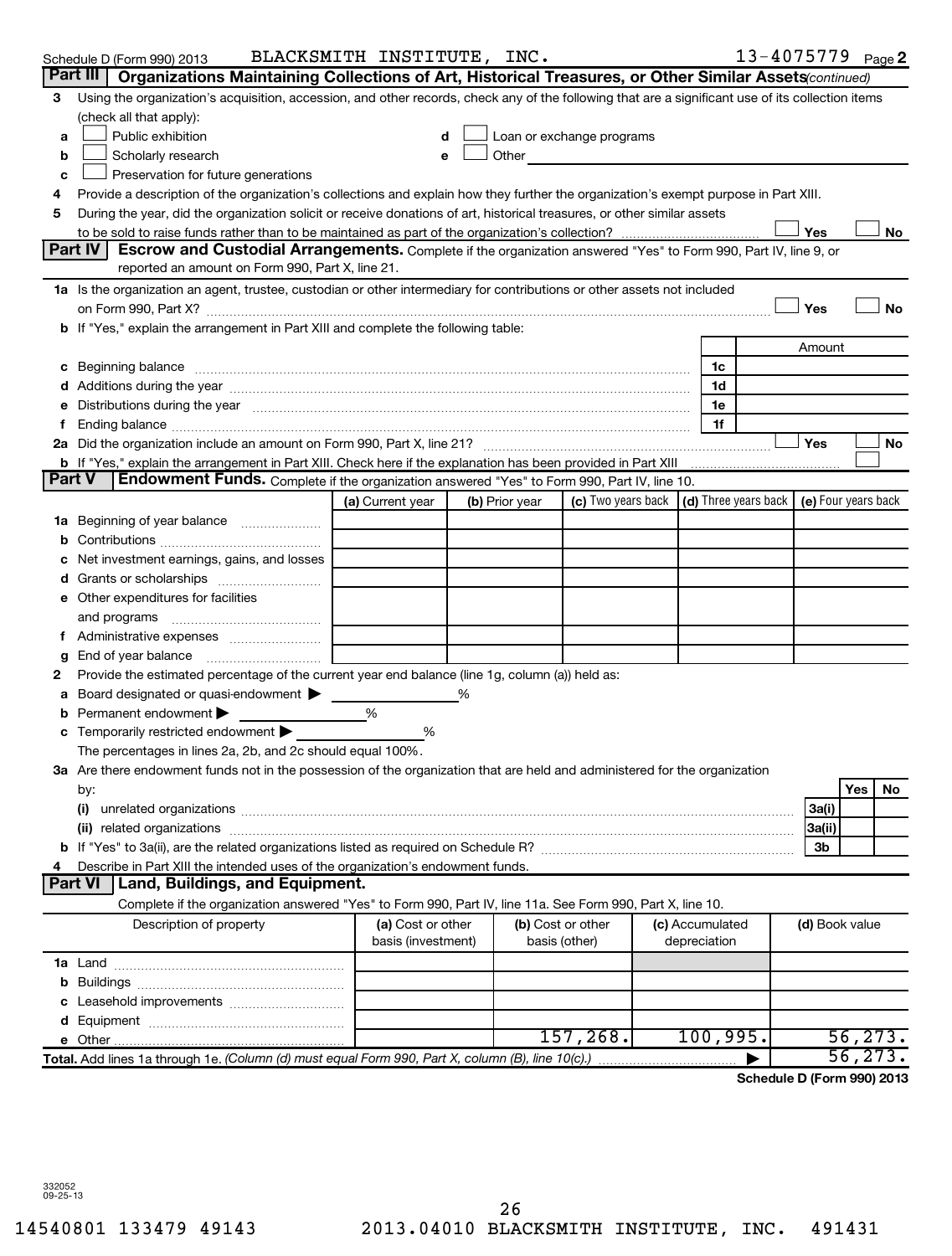| Schedule D (Form 990) |
|-----------------------|
|-----------------------|

Schedule D (Form 990) 2013 Page BLACKSMITH INSTITUTE, INC. 13-4075779

| Part VII Investments - Other Securities.                                                                                                                                           |                 |                                                           |                |
|------------------------------------------------------------------------------------------------------------------------------------------------------------------------------------|-----------------|-----------------------------------------------------------|----------------|
| Complete if the organization answered "Yes" to Form 990, Part IV, line 11b. See Form 990, Part X, line 12.<br>(a) Description of security or category (including name of security) | (b) Book value  | (c) Method of valuation: Cost or end-of-year market value |                |
|                                                                                                                                                                                    |                 |                                                           |                |
|                                                                                                                                                                                    |                 |                                                           |                |
| (3) Other                                                                                                                                                                          |                 |                                                           |                |
| (A)                                                                                                                                                                                |                 |                                                           |                |
| (B)                                                                                                                                                                                |                 |                                                           |                |
| (C)                                                                                                                                                                                |                 |                                                           |                |
| (D)                                                                                                                                                                                |                 |                                                           |                |
| (E)                                                                                                                                                                                |                 |                                                           |                |
| (F)                                                                                                                                                                                |                 |                                                           |                |
| (G)                                                                                                                                                                                |                 |                                                           |                |
| (H)                                                                                                                                                                                |                 |                                                           |                |
| Total. (Col. (b) must equal Form 990, Part X, col. (B) line 12.) $\blacktriangleright$                                                                                             |                 |                                                           |                |
| Part VIII Investments - Program Related.                                                                                                                                           |                 |                                                           |                |
| Complete if the organization answered "Yes" to Form 990, Part IV, line 11c. See Form 990, Part X, line 13.                                                                         |                 |                                                           |                |
| (a) Description of investment                                                                                                                                                      | (b) Book value  | (c) Method of valuation: Cost or end-of-year market value |                |
| (1)                                                                                                                                                                                |                 |                                                           |                |
| (2)                                                                                                                                                                                |                 |                                                           |                |
| (3)                                                                                                                                                                                |                 |                                                           |                |
| (4)                                                                                                                                                                                |                 |                                                           |                |
| (5)                                                                                                                                                                                |                 |                                                           |                |
| (6)                                                                                                                                                                                |                 |                                                           |                |
| (7)                                                                                                                                                                                |                 |                                                           |                |
| (8)                                                                                                                                                                                |                 |                                                           |                |
| (9)                                                                                                                                                                                |                 |                                                           |                |
| Total. (Col. (b) must equal Form 990, Part X, col. (B) line 13.) $\blacktriangleright$                                                                                             |                 |                                                           |                |
| Part IX<br><b>Other Assets.</b>                                                                                                                                                    |                 |                                                           |                |
| Complete if the organization answered "Yes" to Form 990, Part IV, line 11d. See Form 990, Part X, line 15.                                                                         |                 |                                                           |                |
|                                                                                                                                                                                    | (a) Description |                                                           | (b) Book value |
| DUE FROM RELATED PARTY<br>(1)                                                                                                                                                      |                 |                                                           | 90,626.        |
| (2)                                                                                                                                                                                |                 |                                                           |                |
| (3)                                                                                                                                                                                |                 |                                                           |                |
| (4)                                                                                                                                                                                |                 |                                                           |                |
| (5)                                                                                                                                                                                |                 |                                                           |                |
| (6)                                                                                                                                                                                |                 |                                                           |                |
| (7)                                                                                                                                                                                |                 |                                                           |                |
| (8)                                                                                                                                                                                |                 |                                                           |                |
| (9)                                                                                                                                                                                |                 |                                                           |                |
| Total. (Column (b) must equal Form 990, Part X, col. (B) line 15.).                                                                                                                |                 |                                                           | 90,626.        |
| <b>Other Liabilities.</b><br>Part X                                                                                                                                                |                 |                                                           |                |
| Complete if the organization answered "Yes" to Form 990, Part IV, line 11e or 11f. See Form 990, Part X, line 25.                                                                  |                 |                                                           |                |
| (a) Description of liability<br>1.                                                                                                                                                 |                 | (b) Book value                                            |                |
| Federal income taxes<br>(1)                                                                                                                                                        |                 |                                                           |                |
| (2)                                                                                                                                                                                |                 |                                                           |                |
| (3)                                                                                                                                                                                |                 |                                                           |                |
| (4)                                                                                                                                                                                |                 |                                                           |                |
| (5)                                                                                                                                                                                |                 |                                                           |                |
| (6)                                                                                                                                                                                |                 |                                                           |                |
| (7)                                                                                                                                                                                |                 |                                                           |                |
| (8)                                                                                                                                                                                |                 |                                                           |                |
| (9)                                                                                                                                                                                |                 |                                                           |                |
| Total. (Column (b) must equal Form 990, Part X, col. (B) line 25.)                                                                                                                 |                 |                                                           |                |
| Liability for uncertain tax positions. In Part XIII, provide the text of the footnote to the organization's financial statements that reports the<br>2.                            |                 |                                                           |                |
| organization's liability for uncertain tax positions under FIN 48 (ASC 740). Check here if the text of the footnote has been provided in Part XIII $\lfloor$ X                     |                 |                                                           |                |
|                                                                                                                                                                                    |                 |                                                           |                |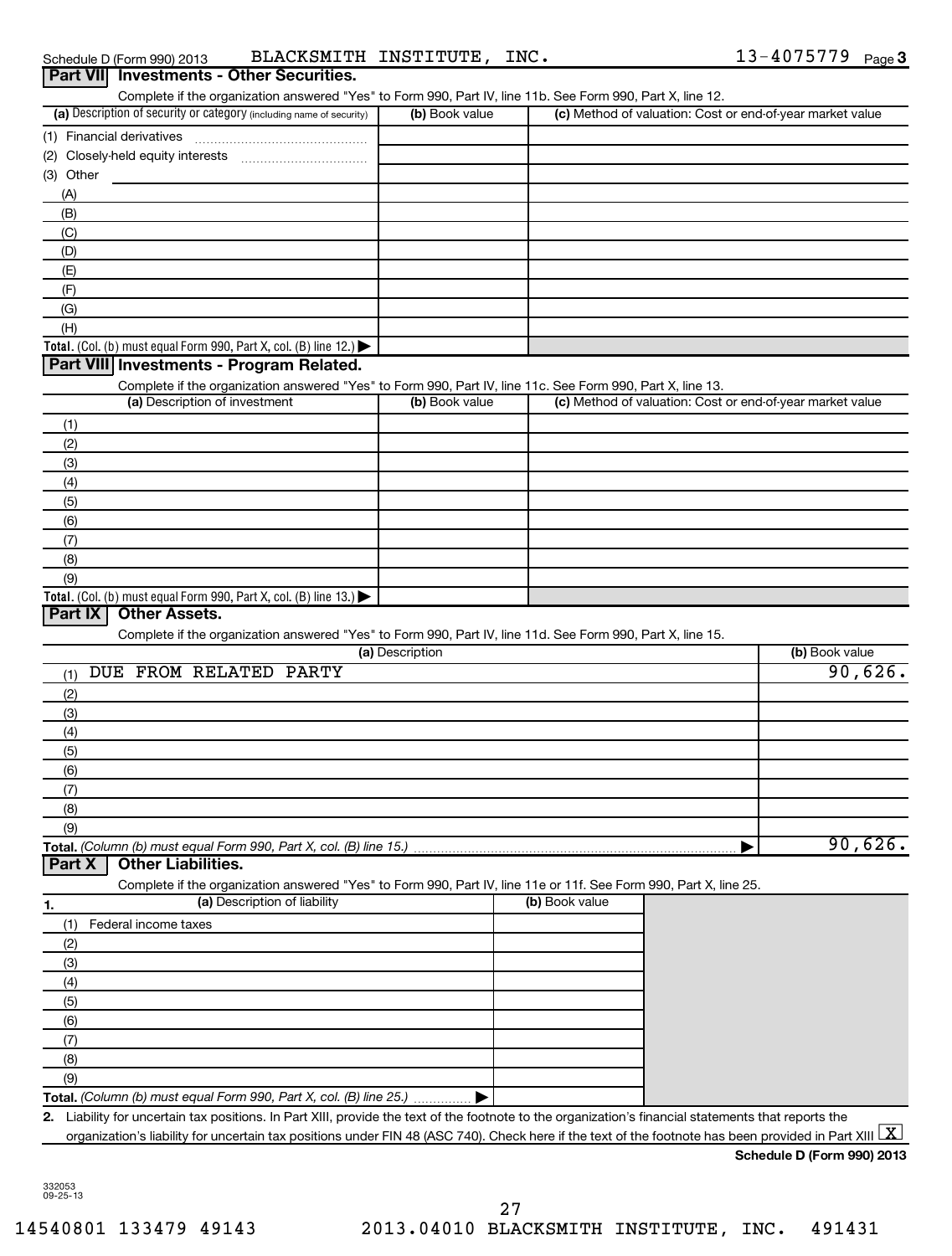|    | BLACKSMITH INSTITUTE, INC.<br>Schedule D (Form 990) 2013                                                                                                                                                                           | 13-4075779 Page 4            |
|----|------------------------------------------------------------------------------------------------------------------------------------------------------------------------------------------------------------------------------------|------------------------------|
|    | Reconciliation of Revenue per Audited Financial Statements With Revenue per Return.<br>Part XI                                                                                                                                     |                              |
|    | Complete if the organization answered "Yes" to Form 990, Part IV, line 12a.                                                                                                                                                        |                              |
| 1  | Total revenue, gains, and other support per audited financial statements [111] [11] Total revenue, gains, and other support per audited financial statements                                                                       | 2,090,041.<br>$\blacksquare$ |
| 2  | Amounts included on line 1 but not on Form 990, Part VIII, line 12:                                                                                                                                                                |                              |
| a  | 2a                                                                                                                                                                                                                                 | 67.                          |
| b  | 2 <sub>b</sub>                                                                                                                                                                                                                     | 248,515.                     |
| c  | 2c<br>Recoveries of prior year grants [11,111] Recoveries of prior year grants [11,111] Recoveries of prior year grants                                                                                                            |                              |
| d  | 2d<br>Other (Describe in Part XIII.)                                                                                                                                                                                               |                              |
| е  | Add lines 2a through 2d                                                                                                                                                                                                            | 248,582.<br>2e               |
| 3  |                                                                                                                                                                                                                                    | 1,841,459.<br>3              |
|    | Amounts included on Form 990, Part VIII, line 12, but not on line 1:                                                                                                                                                               |                              |
| a  | 4a                                                                                                                                                                                                                                 |                              |
| b  | 4 <sub>b</sub>                                                                                                                                                                                                                     | $-96, 325.$                  |
|    | Add lines 4a and 4b                                                                                                                                                                                                                | $-96, 325.$<br>4c            |
| 5. |                                                                                                                                                                                                                                    | 1,745,134.<br>$\overline{5}$ |
|    | Part XII   Reconciliation of Expenses per Audited Financial Statements With Expenses per Return.                                                                                                                                   |                              |
|    | Complete if the organization answered "Yes" to Form 990, Part IV, line 12a.                                                                                                                                                        |                              |
| 1  |                                                                                                                                                                                                                                    | 1,872,471.<br>$\blacksquare$ |
| 2  | Amounts included on line 1 but not on Form 990, Part IX, line 25:                                                                                                                                                                  |                              |
| a  | 2a                                                                                                                                                                                                                                 | 248,515.                     |
| b  | 2 <sub>b</sub>                                                                                                                                                                                                                     |                              |
| с  | 2 <sub>c</sub>                                                                                                                                                                                                                     |                              |
|    | 2d                                                                                                                                                                                                                                 | 96, 325.                     |
| e  | Add lines 2a through 2d <b>[10]</b> Communication and the state of the state of the state of the state of the state of the state of the state of the state of the state of the state of the state of the state of the state of the | 344,840.<br>2e               |
| 3  |                                                                                                                                                                                                                                    | 1,527,631.<br>$\mathbf{a}$   |
| 4  | Amounts included on Form 990, Part IX, line 25, but not on line 1:                                                                                                                                                                 |                              |
| a  | 4а                                                                                                                                                                                                                                 |                              |
| b  | 4 <sub>b</sub>                                                                                                                                                                                                                     |                              |
|    | Add lines 4a and 4b                                                                                                                                                                                                                | υ.<br>4c                     |
| 5  |                                                                                                                                                                                                                                    | 1,527,631.<br>5              |
|    | Part XIII Supplemental Information.                                                                                                                                                                                                |                              |

Provide the descriptions required for Part II, lines 3, 5, and 9; Part III, lines 1a and 4; Part IV, lines 1b and 2b; Part V, line 4; Part X, line 2; Part XI, lines 2d and 4b; and Part XII, lines 2d and 4b. Also complete this part to provide any additional information.

PART X, LINE 2:

| EXPLANATION: THE INCOME TAX POSITIONS TAKEN BY THE ORGANIZATION FOR ANY    |
|----------------------------------------------------------------------------|
| YEARS OPEN UNDER THE VARIOUS STATUTES OF LIMITATIONS ARE THAT THE          |
| ORGANIZATION CONTINUES TO BE EXEMPT FROM INCOME TAXES AND THAT THE         |
| ORGANIZATION DOES NOT HAVE UNRELATED BUSINESS INCOME THAT WOULD BE SUBJECT |
| TO INCOME TAXES. THE ORGANIZATION BELIEVES THAT THERE ARE NO TAX           |
| POSITIONS TAKEN OR EXPECTED TO BE TAKEN THAT WOULD SIGNIFICANTLY INCREASE  |
| OR DECREASE UNRECOGNIZED TAX BENEFITS WITHIN 12 MONTHS OF THE REPORTING    |
| DATE.                                                                      |
|                                                                            |

## PART XI, LINE 4B - OTHER ADJUSTMENTS:

332054 09-25-13 **Schedule D (Form 990) 2013** SPECIAL EVENT EXPENSES (NOT NETTED ON FINANCIAL STATEMENTS) -96,325. 14540801 133479 49143 2013.04010 BLACKSMITH INSTITUTE, INC. 491431 28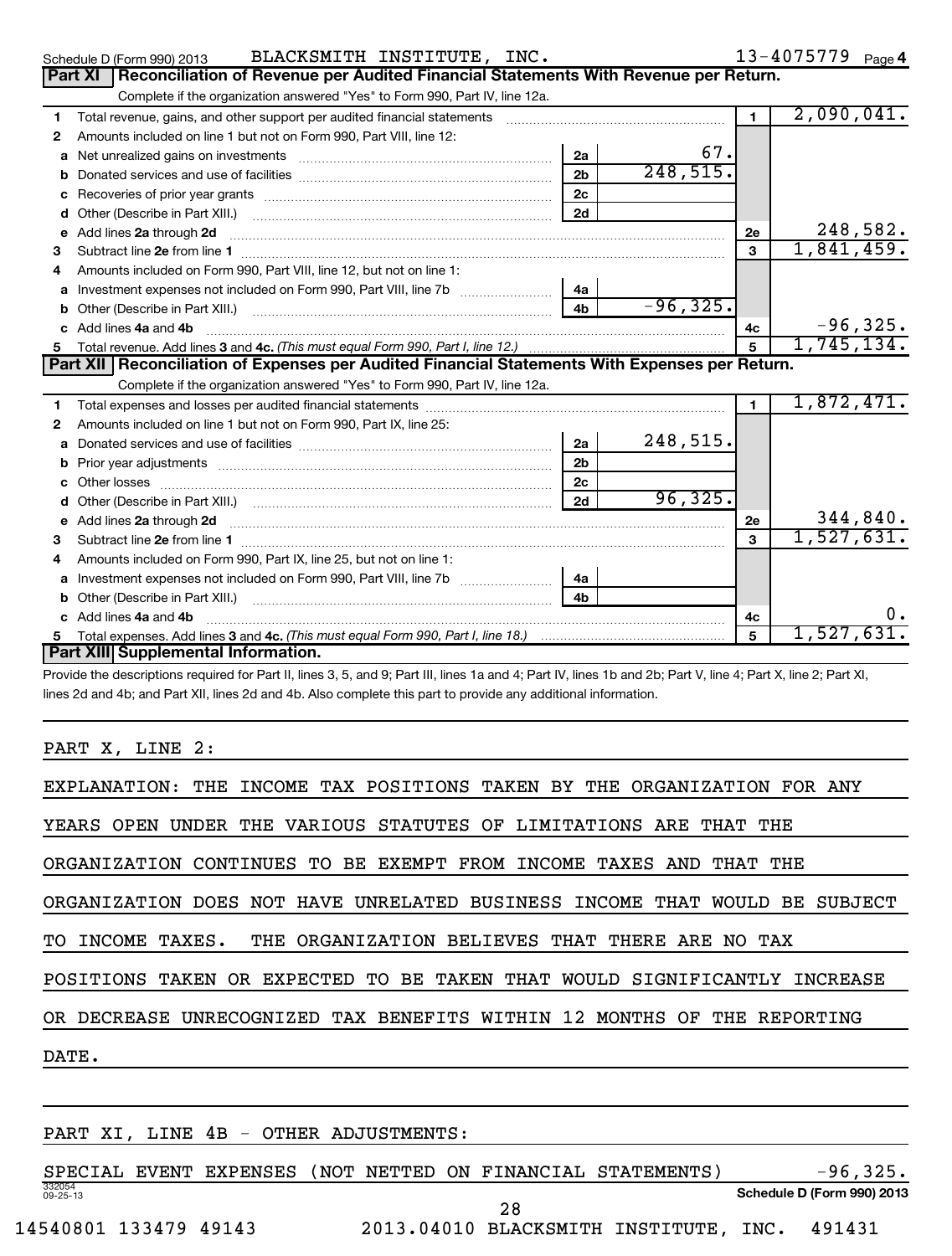|          |  | <b>Part XIII   Supplemental Information (continued)</b> |  |  |    |                                                             |                            |
|----------|--|---------------------------------------------------------|--|--|----|-------------------------------------------------------------|----------------------------|
|          |  |                                                         |  |  |    |                                                             |                            |
|          |  | PART XII, LINE 2D - OTHER ADJUSTMENTS:                  |  |  |    |                                                             |                            |
|          |  |                                                         |  |  |    |                                                             |                            |
|          |  |                                                         |  |  |    | SPECIAL EVENT EXPENSES (NOT NETTED ON FINANCIAL STATEMENTS) | 96,325.                    |
|          |  |                                                         |  |  |    |                                                             |                            |
|          |  |                                                         |  |  |    |                                                             |                            |
|          |  |                                                         |  |  |    |                                                             |                            |
|          |  |                                                         |  |  |    |                                                             |                            |
|          |  |                                                         |  |  |    |                                                             |                            |
|          |  |                                                         |  |  |    |                                                             |                            |
|          |  |                                                         |  |  |    |                                                             |                            |
|          |  |                                                         |  |  |    |                                                             |                            |
|          |  |                                                         |  |  |    |                                                             |                            |
|          |  |                                                         |  |  |    |                                                             |                            |
|          |  |                                                         |  |  |    |                                                             |                            |
|          |  |                                                         |  |  |    |                                                             |                            |
|          |  |                                                         |  |  |    |                                                             |                            |
|          |  |                                                         |  |  |    |                                                             |                            |
|          |  |                                                         |  |  |    |                                                             |                            |
|          |  |                                                         |  |  |    |                                                             |                            |
|          |  |                                                         |  |  |    |                                                             |                            |
|          |  |                                                         |  |  |    |                                                             |                            |
|          |  |                                                         |  |  |    |                                                             |                            |
|          |  |                                                         |  |  |    |                                                             |                            |
|          |  |                                                         |  |  |    |                                                             |                            |
|          |  |                                                         |  |  |    |                                                             |                            |
|          |  |                                                         |  |  |    |                                                             |                            |
|          |  |                                                         |  |  |    |                                                             |                            |
|          |  |                                                         |  |  |    |                                                             |                            |
|          |  |                                                         |  |  |    |                                                             |                            |
|          |  |                                                         |  |  |    |                                                             |                            |
|          |  |                                                         |  |  |    |                                                             |                            |
| 332055   |  |                                                         |  |  |    |                                                             | Schedule D (Form 990) 2013 |
| 09-25-13 |  |                                                         |  |  | 29 |                                                             |                            |

14540801 133479 49143 2013.04010 BLACKSMITH INSTITUTE, INC. 491431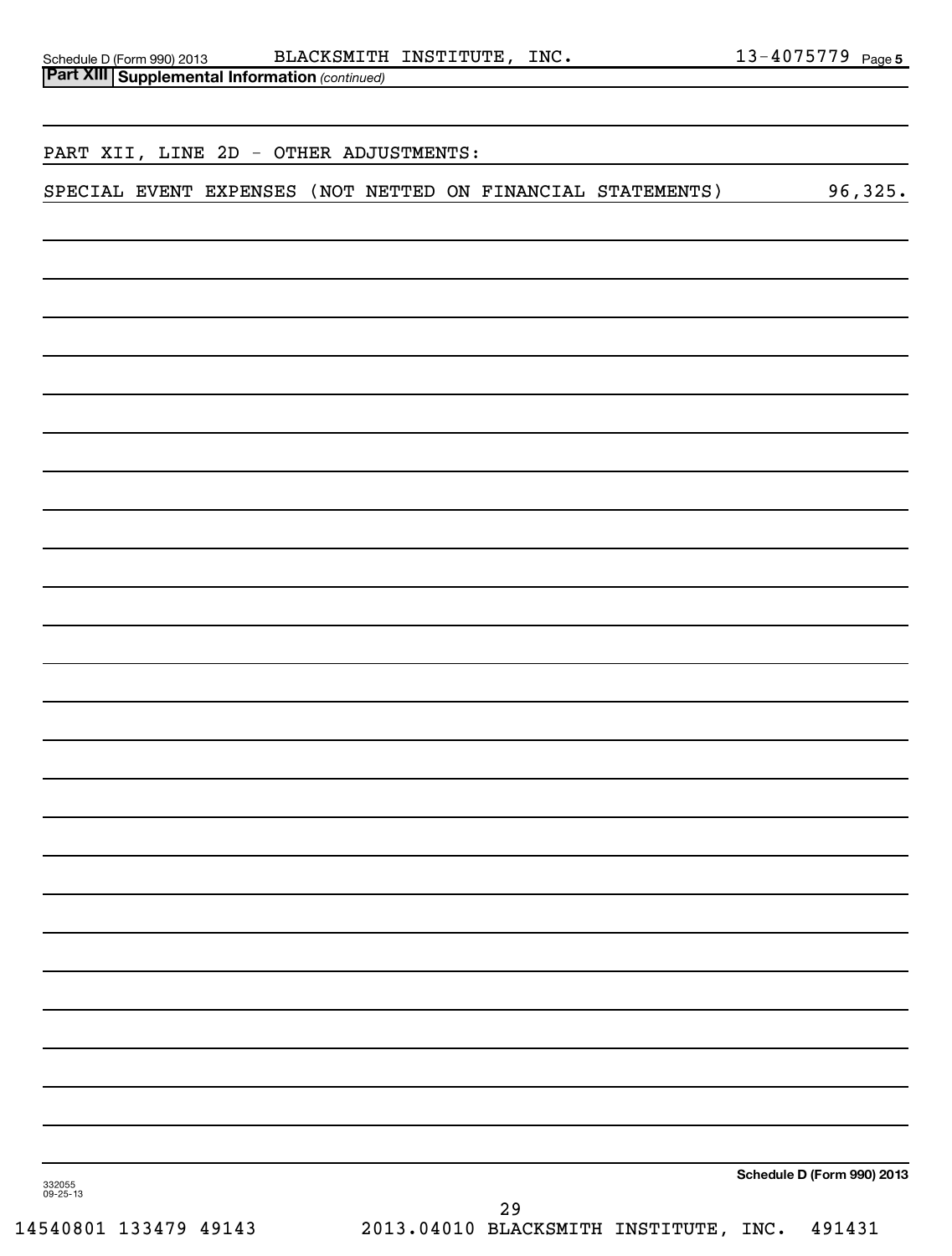| <b>SCHEDULE FI</b>                                     |                                           |                                                                                       | <b>Statement of Activities Outside the United States</b>                                                                                                                                                                                                                               |                   |                                                                                                             | OMB No. 1545-0047                                                |
|--------------------------------------------------------|-------------------------------------------|---------------------------------------------------------------------------------------|----------------------------------------------------------------------------------------------------------------------------------------------------------------------------------------------------------------------------------------------------------------------------------------|-------------------|-------------------------------------------------------------------------------------------------------------|------------------------------------------------------------------|
| (Form 990)                                             |                                           |                                                                                       | Complete if the organization answered "Yes" on Form 990, Part IV, line 14b, 15, or 16.                                                                                                                                                                                                 |                   |                                                                                                             |                                                                  |
| Department of the Treasury<br>Internal Revenue Service |                                           |                                                                                       | Attach to Form 990. See separate instructions.<br>Information about Schedule F (Form 990) and its instructions is at $www.irs.gov/form990$ .                                                                                                                                           |                   |                                                                                                             | <b>Open to Public</b><br><b>Inspection</b>                       |
| Name of the organization                               |                                           |                                                                                       |                                                                                                                                                                                                                                                                                        |                   |                                                                                                             | <b>Employer identification number</b>                            |
| BLACKSMITH INSTITUTE, INC.                             |                                           |                                                                                       |                                                                                                                                                                                                                                                                                        |                   | 13-4075779                                                                                                  |                                                                  |
| Part I                                                 |                                           |                                                                                       | General Information on Activities Outside the United States. Complete if the organization answered "Yes" on                                                                                                                                                                            |                   |                                                                                                             |                                                                  |
|                                                        | Form 990, Part IV, line 14b.              |                                                                                       |                                                                                                                                                                                                                                                                                        |                   |                                                                                                             |                                                                  |
| 1.                                                     |                                           |                                                                                       | For grantmakers. Does the organization maintain records to substantiate the amount of its grants and other assistance,<br>the grantees' eligibility for the grants or assistance, and the selection criteria used to award the grants or assistance? $\ldots$ $\boxed{\textbf{X}}$ Yes |                   |                                                                                                             | <b>No</b>                                                        |
| $\mathbf{2}$<br>United States.                         |                                           |                                                                                       | For grantmakers. Describe in Part V the organization's procedures for monitoring the use of its grants and other assistance outside the                                                                                                                                                |                   |                                                                                                             |                                                                  |
| 3                                                      |                                           |                                                                                       | Activities per Region. (The following Part I, line 3 table can be duplicated if additional space is needed.)                                                                                                                                                                           |                   |                                                                                                             |                                                                  |
| (a) Region                                             | (b) Number of<br>offices<br>in the region | (c) Number of<br>employees,<br>agents, and<br>independent<br>contractors<br>in region | (d) Activities conducted in region<br>(by type) (e.g., fundraising, program<br>services, investments, grants to<br>recipients located in the region)                                                                                                                                   |                   | (e) If activity listed in (d)<br>is a program service,<br>describe specific type<br>of service(s) in region | (f) Total<br>expenditures<br>for and<br>investments<br>in region |
|                                                        |                                           |                                                                                       |                                                                                                                                                                                                                                                                                        |                   |                                                                                                             |                                                                  |
| AFRICA                                                 | 0                                         | 40                                                                                    | PROGRAM SERVICES                                                                                                                                                                                                                                                                       | POLLUTION CLEANUP |                                                                                                             | 21,249.                                                          |
|                                                        |                                           |                                                                                       |                                                                                                                                                                                                                                                                                        |                   |                                                                                                             |                                                                  |
| CHINA                                                  | 1                                         | 3                                                                                     | PROGRAM SERVICES                                                                                                                                                                                                                                                                       | POLLUTION CLEANUP |                                                                                                             | 33,884.                                                          |
| <b>EASTERN EUROPE</b>                                  | 0                                         | 18                                                                                    | PROGRAM SERVICES                                                                                                                                                                                                                                                                       | POLLUTION CLEANUP |                                                                                                             | 157,271.                                                         |
| LATIN                                                  |                                           |                                                                                       |                                                                                                                                                                                                                                                                                        |                   |                                                                                                             |                                                                  |
| AMERICA/CARIBBEAN                                      | 0                                         | 23                                                                                    | PROGRAM SERVICES                                                                                                                                                                                                                                                                       | POLLUTION CLEANUP |                                                                                                             | 10,582.                                                          |
|                                                        |                                           |                                                                                       |                                                                                                                                                                                                                                                                                        |                   |                                                                                                             |                                                                  |
| SE ASIA                                                | 2                                         | 12                                                                                    | PROGRAM SERVICES                                                                                                                                                                                                                                                                       | POLLUTION CLEANUP |                                                                                                             | 412,639.                                                         |
|                                                        |                                           |                                                                                       |                                                                                                                                                                                                                                                                                        |                   |                                                                                                             |                                                                  |
|                                                        |                                           |                                                                                       |                                                                                                                                                                                                                                                                                        |                   |                                                                                                             |                                                                  |
| 3 a Sub-total                                          |                                           | 96                                                                                    |                                                                                                                                                                                                                                                                                        |                   |                                                                                                             | 635,625.                                                         |
| <b>b</b> Total from continuation<br>sheets to Part I   | 0                                         | 0                                                                                     |                                                                                                                                                                                                                                                                                        |                   |                                                                                                             | 0.                                                               |
| c Totals (add lines 3a<br>and 3b)                      |                                           | 96                                                                                    |                                                                                                                                                                                                                                                                                        |                   |                                                                                                             | 635,625.                                                         |

**For Paperwork Reduction Act Notice, see the Instructions for Form 990. Schedule F (Form 990) 2013** LHA

332071 10-03-13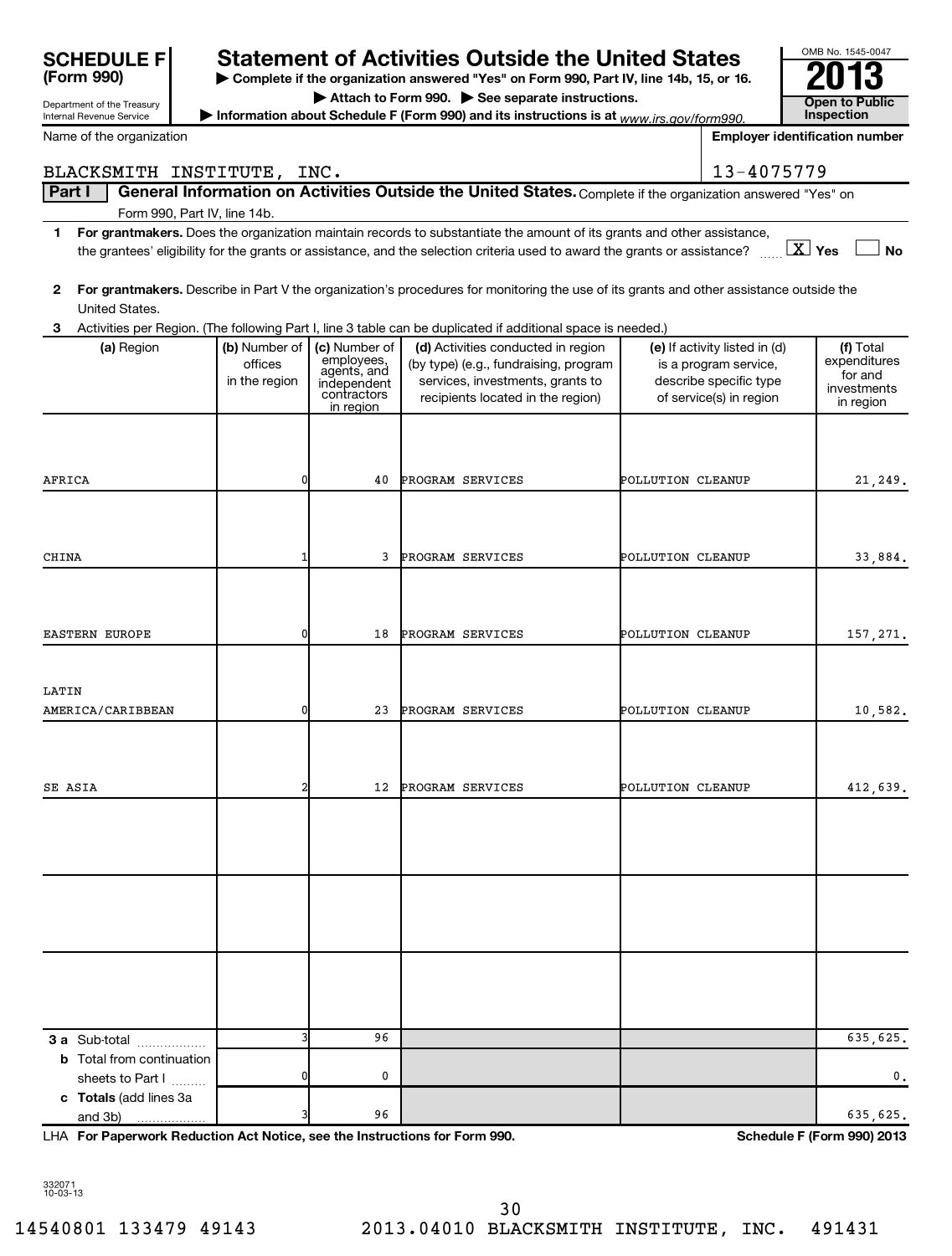**3** Enter total number of other organizations or entities |

**Schedule F (Form 990) 2013**

#### Part II | Grants and Other Assistance to Organizations or Entities Outside the United States. Complete if the organization answered "Yes" on Form 990, Part IV, line 15, for any recipient who received more than \$5,000. Part II can be duplicated if additional space is needed.

| $\mathbf{1}$<br>(a) Name of organization | (b) IRS code section<br>and EIN (if applicable) | (c) Region | (d) Purpose of<br>grant                                                                                                                                                                                                                             | (e) Amount<br>of cash grant | (f) Manner of<br>cash disbursement | (g) Amount of<br>non-cash<br>assistance | (h) Description<br>of non-cash<br>assistance | (i) Method of<br>valuation (book, FMV,<br>appraisal, other) |
|------------------------------------------|-------------------------------------------------|------------|-----------------------------------------------------------------------------------------------------------------------------------------------------------------------------------------------------------------------------------------------------|-----------------------------|------------------------------------|-----------------------------------------|----------------------------------------------|-------------------------------------------------------------|
|                                          |                                                 |            |                                                                                                                                                                                                                                                     |                             |                                    |                                         |                                              |                                                             |
|                                          |                                                 |            |                                                                                                                                                                                                                                                     |                             |                                    |                                         |                                              |                                                             |
|                                          |                                                 |            |                                                                                                                                                                                                                                                     |                             |                                    |                                         |                                              |                                                             |
|                                          |                                                 |            |                                                                                                                                                                                                                                                     |                             |                                    |                                         |                                              |                                                             |
|                                          |                                                 |            |                                                                                                                                                                                                                                                     |                             |                                    |                                         |                                              |                                                             |
|                                          |                                                 |            |                                                                                                                                                                                                                                                     |                             |                                    |                                         |                                              |                                                             |
|                                          |                                                 |            |                                                                                                                                                                                                                                                     |                             |                                    |                                         |                                              |                                                             |
|                                          |                                                 |            |                                                                                                                                                                                                                                                     |                             |                                    |                                         |                                              |                                                             |
|                                          |                                                 |            |                                                                                                                                                                                                                                                     |                             |                                    |                                         |                                              |                                                             |
|                                          |                                                 |            |                                                                                                                                                                                                                                                     |                             |                                    |                                         |                                              |                                                             |
|                                          |                                                 |            |                                                                                                                                                                                                                                                     |                             |                                    |                                         |                                              |                                                             |
|                                          |                                                 |            |                                                                                                                                                                                                                                                     |                             |                                    |                                         |                                              |                                                             |
|                                          |                                                 |            |                                                                                                                                                                                                                                                     |                             |                                    |                                         |                                              |                                                             |
|                                          |                                                 |            |                                                                                                                                                                                                                                                     |                             |                                    |                                         |                                              |                                                             |
|                                          |                                                 |            |                                                                                                                                                                                                                                                     |                             |                                    |                                         |                                              |                                                             |
|                                          |                                                 |            |                                                                                                                                                                                                                                                     |                             |                                    |                                         |                                              |                                                             |
| $\mathbf{2}$                             |                                                 |            | Enter total number of recipient organizations listed above that are recognized as charities by the foreign country, recognized as tax-exempt by<br>the IRS, or for which the grantee or counsel has provided a section 501(c)(3) equivalency letter |                             |                                    |                                         |                                              |                                                             |

31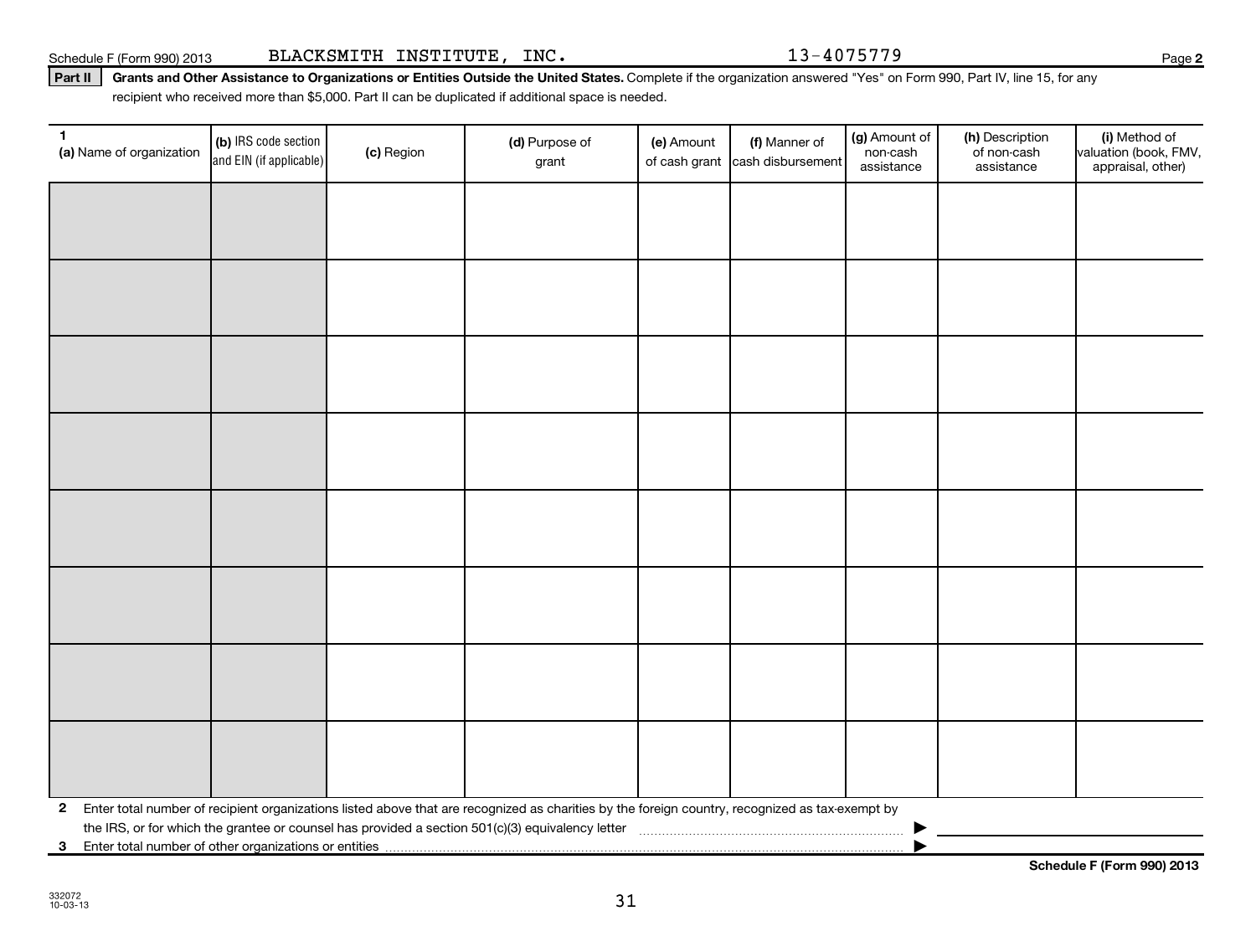**Schedule F (Form 990) 2013**

#### Part III Grants and Other Assistance to Individuals Outside the United States. Complete if the organization answered "Yes" on Form 990, Part IV, line 16.

Part III can be duplicated if additional space is needed.

| Part III can be duplicated if additional space is needed. |            |                                                      |                                    |                                         |                                           |                                                                |
|-----------------------------------------------------------|------------|------------------------------------------------------|------------------------------------|-----------------------------------------|-------------------------------------------|----------------------------------------------------------------|
| (a) Type of grant or assistance                           | (b) Region | (c) Number of (d) Amount of<br>recipients cash grant | (e) Manner of<br>cash disbursement | (f) Amount of<br>non-cash<br>assistance | (g) Description of<br>non-cash assistance | (h) Method of<br>valuation<br>(book, FMV,<br>appraisal, other) |
|                                                           |            |                                                      |                                    |                                         |                                           |                                                                |
|                                                           |            |                                                      |                                    |                                         |                                           |                                                                |
|                                                           |            |                                                      |                                    |                                         |                                           |                                                                |
|                                                           |            |                                                      |                                    |                                         |                                           |                                                                |
|                                                           |            |                                                      |                                    |                                         |                                           |                                                                |
|                                                           |            |                                                      |                                    |                                         |                                           |                                                                |
|                                                           |            |                                                      |                                    |                                         |                                           |                                                                |
|                                                           |            |                                                      |                                    |                                         |                                           |                                                                |
|                                                           |            |                                                      |                                    |                                         |                                           |                                                                |
|                                                           |            |                                                      |                                    |                                         |                                           |                                                                |
|                                                           |            |                                                      |                                    |                                         |                                           |                                                                |
|                                                           |            |                                                      |                                    |                                         |                                           |                                                                |
|                                                           |            |                                                      |                                    |                                         |                                           |                                                                |
|                                                           |            |                                                      |                                    |                                         |                                           |                                                                |
|                                                           |            |                                                      |                                    |                                         |                                           |                                                                |
|                                                           |            |                                                      |                                    |                                         |                                           |                                                                |
|                                                           |            |                                                      |                                    |                                         |                                           |                                                                |
|                                                           |            |                                                      |                                    |                                         |                                           |                                                                |
|                                                           |            |                                                      |                                    |                                         |                                           |                                                                |

32

| Schedule F (Form 990) 2013 | BLACKSMITH INSTITUTE,<br>INC. | $.3 - 4075779$ | Page |
|----------------------------|-------------------------------|----------------|------|
|----------------------------|-------------------------------|----------------|------|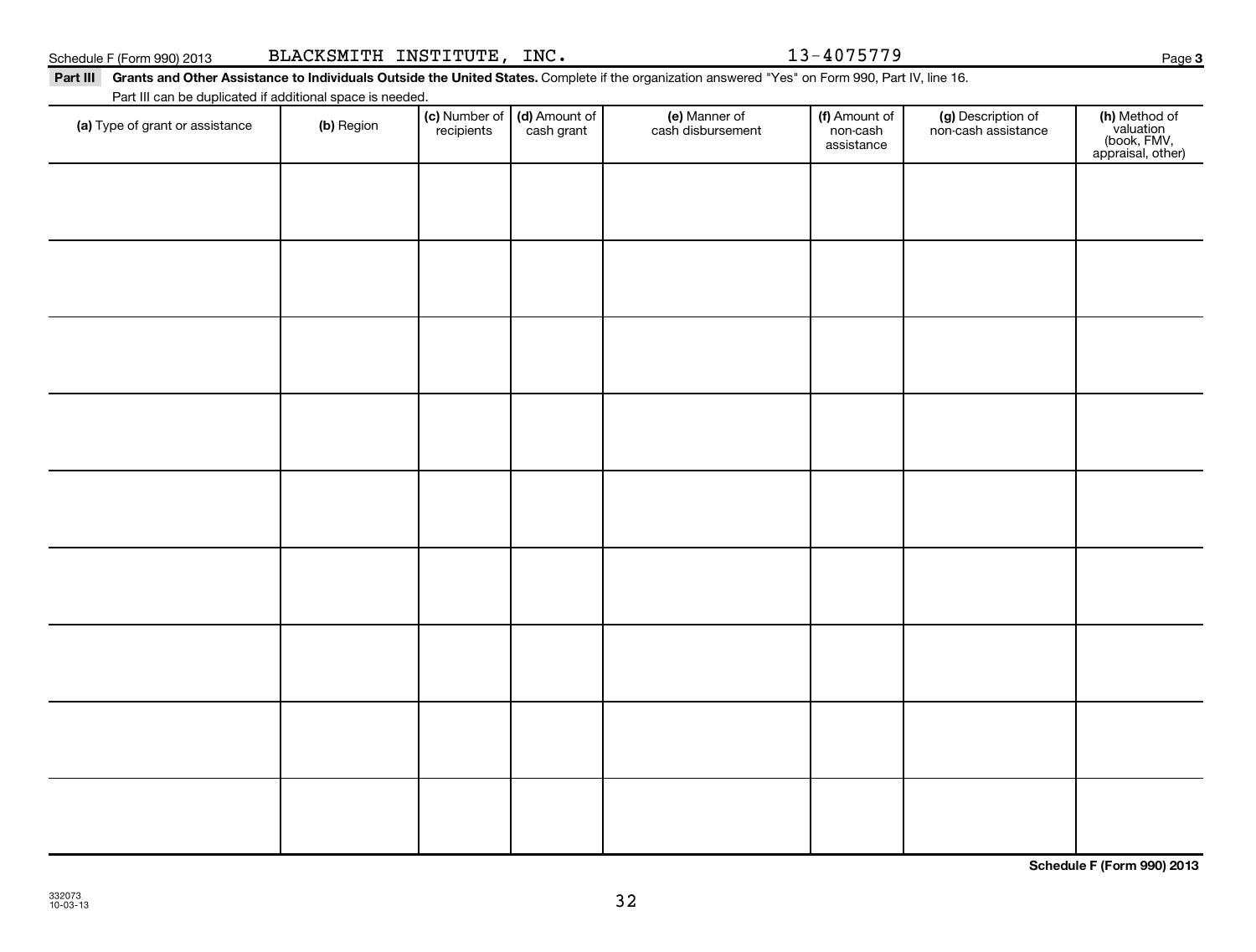| 1            | Was the organization a U.S. transferor of property to a foreign corporation during the tax year? If "Yes," the<br>organization may be required to file Form 926, Return by a U.S. Transferor of Property to a Foreign<br>Corporation (see Instructions for Form 926) [11] matter continuum matter of the Instruction (see Instructions for Form 926)            | Yes | $\overline{\mathbf{X}}$ No |
|--------------|-----------------------------------------------------------------------------------------------------------------------------------------------------------------------------------------------------------------------------------------------------------------------------------------------------------------------------------------------------------------|-----|----------------------------|
| $\mathbf{2}$ | Did the organization have an interest in a foreign trust during the tax year? If "Yes," the organization<br>may be required to file Form 3520, Annual Return to Report Transactions with Foreign Trusts and<br>Receipt of Certain Foreign Gifts, and/or Form 3520-A, Annual Information Return of Foreign Trust With                                            | Yes | $X _{N0}$                  |
| 3            | Did the organization have an ownership interest in a foreign corporation during the tax year? If "Yes,"<br>the organization may be required to file Form 5471, Information Return of U.S. Persons With Respect To                                                                                                                                               | Yes | $X _{N_Q}$                 |
| 4            | Was the organization a direct or indirect shareholder of a passive foreign investment company or a<br>qualified electing fund during the tax year? If "Yes," the organization may be required to file Form 8621,<br>Information Return by a Shareholder of a Passive Foreign Investment Company or Qualified Electing Fund.<br>(see Instructions for Form 8621) | Yes | $ X _{\sf No}$             |
| 5            | Did the organization have an ownership interest in a foreign partnership during the tax year? If "Yes,"<br>the organization may be required to file Form 8865, Return of U.S. Persons With Respect To Certain                                                                                                                                                   | Yes | N <sub>0</sub>             |
| 6            | Did the organization have any operations in or related to any boycotting countries during the tax year? If<br>"Yes," the organization may be required to file Form 5713, International Boycott Report. (see Instructions<br>for Form 5713)                                                                                                                      | Yes |                            |

**Schedule F (Form 990) 2013**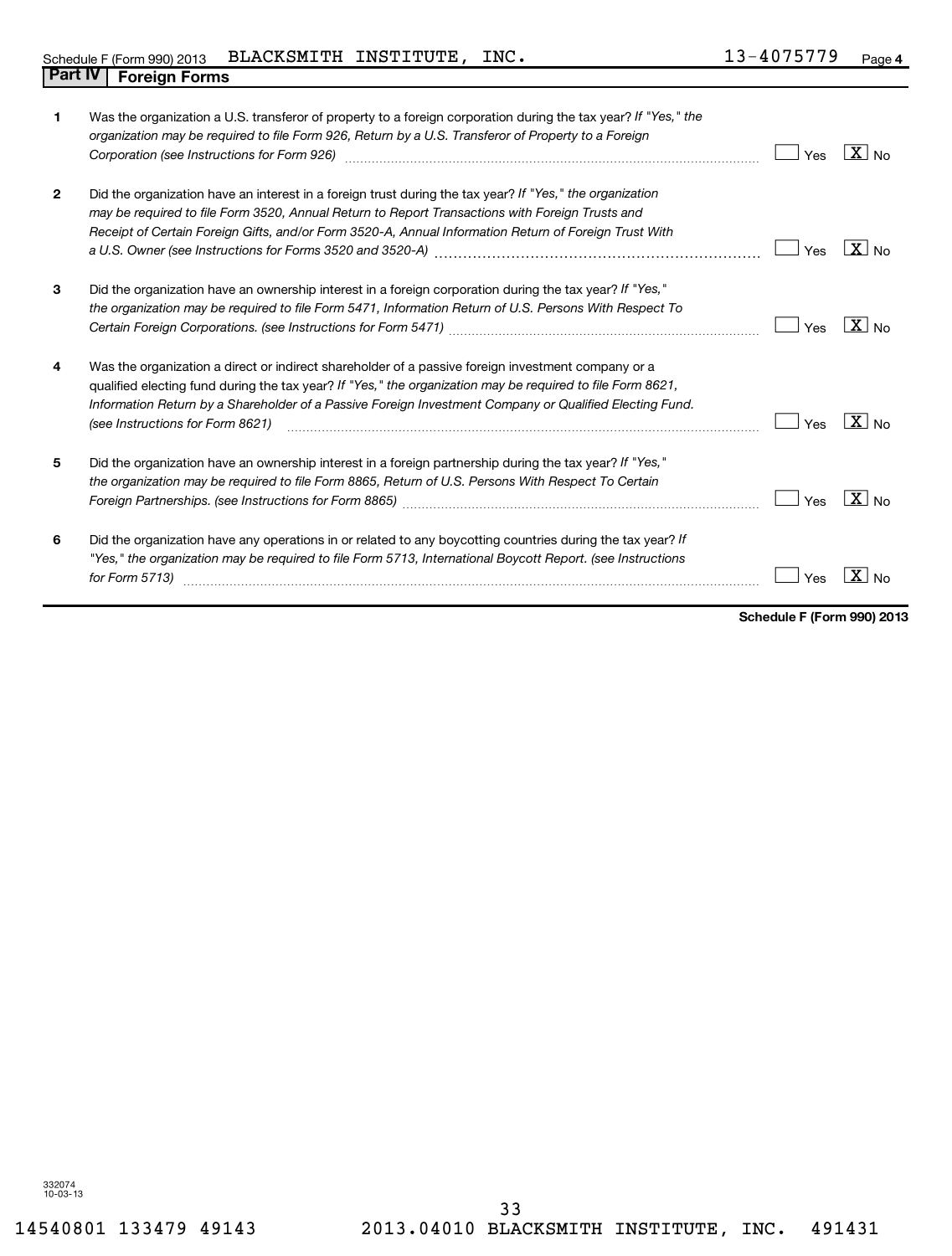| PART I, LINE 2:                                    |  |  |                   |  |
|----------------------------------------------------|--|--|-------------------|--|
| EXPLANATION: THE ORGANIZATION MAINTAINS RECORDS OF |  |  | <b>INCOME AND</b> |  |
| EXPENDITURES BY GRANT.                             |  |  |                   |  |
|                                                    |  |  |                   |  |
|                                                    |  |  |                   |  |
|                                                    |  |  |                   |  |
|                                                    |  |  |                   |  |
|                                                    |  |  |                   |  |
|                                                    |  |  |                   |  |
|                                                    |  |  |                   |  |
|                                                    |  |  |                   |  |
|                                                    |  |  |                   |  |
|                                                    |  |  |                   |  |
|                                                    |  |  |                   |  |
|                                                    |  |  |                   |  |
|                                                    |  |  |                   |  |
|                                                    |  |  |                   |  |
|                                                    |  |  |                   |  |
|                                                    |  |  |                   |  |
|                                                    |  |  |                   |  |
|                                                    |  |  |                   |  |
|                                                    |  |  |                   |  |
|                                                    |  |  |                   |  |
|                                                    |  |  |                   |  |
|                                                    |  |  |                   |  |
|                                                    |  |  |                   |  |
|                                                    |  |  |                   |  |
|                                                    |  |  |                   |  |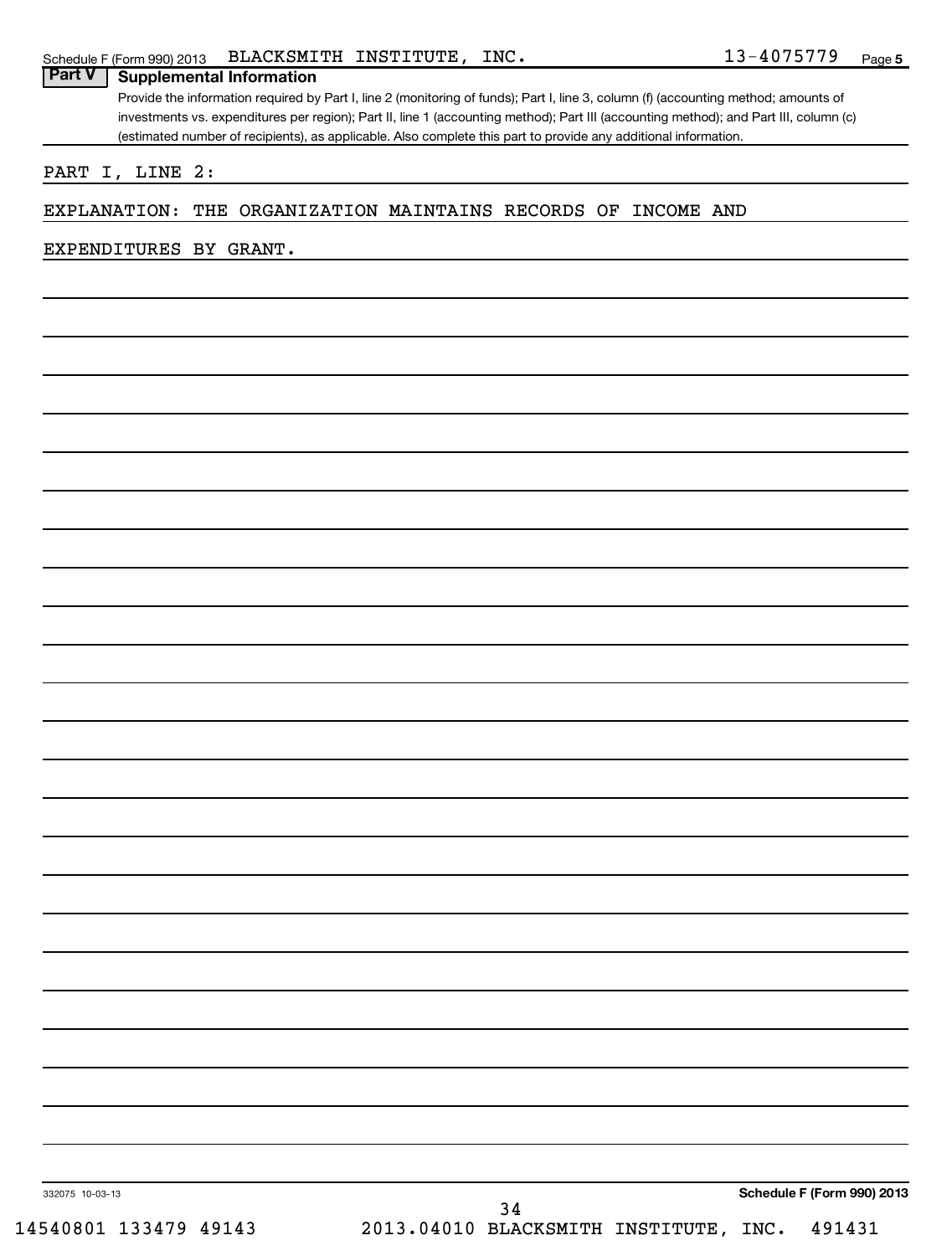| <b>SCHEDULE G</b>                                                                                                                      |                                                                                                   | Supplemental Information Regarding Fundraising or Gaming Activities                                                                                                                                                                                                                                                                                                                                                                                                                               |                                                                            |    |                                                              |  |                                                                            | OMB No. 1545-0047                                       |  |
|----------------------------------------------------------------------------------------------------------------------------------------|---------------------------------------------------------------------------------------------------|---------------------------------------------------------------------------------------------------------------------------------------------------------------------------------------------------------------------------------------------------------------------------------------------------------------------------------------------------------------------------------------------------------------------------------------------------------------------------------------------------|----------------------------------------------------------------------------|----|--------------------------------------------------------------|--|----------------------------------------------------------------------------|---------------------------------------------------------|--|
| (Form 990 or 990-EZ)                                                                                                                   |                                                                                                   | Complete if the organization answered "Yes" to Form 990, Part IV, lines 17, 18, or 19, or if the                                                                                                                                                                                                                                                                                                                                                                                                  |                                                                            |    |                                                              |  |                                                                            |                                                         |  |
| Department of the Treasury                                                                                                             |                                                                                                   | organization entered more than \$15,000 on Form 990-EZ, line 6a.<br>Attach to Form 990 or Form 990-EZ.                                                                                                                                                                                                                                                                                                                                                                                            |                                                                            |    |                                                              |  |                                                                            | <b>Open To Public</b>                                   |  |
| Internal Revenue Service                                                                                                               | Information about Schedule G (Form 990 or 990-EZ) and its instructions is at www irs gov/form 990 |                                                                                                                                                                                                                                                                                                                                                                                                                                                                                                   |                                                                            |    |                                                              |  |                                                                            |                                                         |  |
| Name of the organization                                                                                                               |                                                                                                   | BLACKSMITH INSTITUTE, INC.                                                                                                                                                                                                                                                                                                                                                                                                                                                                        |                                                                            |    |                                                              |  | 13-4075779                                                                 | <b>Employer identification number</b>                   |  |
| Part I                                                                                                                                 | required to complete this part.                                                                   | Fundraising Activities. Complete if the organization answered "Yes" to Form 990, Part IV, line 17. Form 990-EZ filers are not                                                                                                                                                                                                                                                                                                                                                                     |                                                                            |    |                                                              |  |                                                                            |                                                         |  |
| $\lfloor x \rfloor$<br>Mail solicitations<br>a<br>$\lfloor x \rfloor$<br>b<br>Phone solicitations<br>c<br>In-person solicitations<br>d | Internet and email solicitations                                                                  | 1 Indicate whether the organization raised funds through any of the following activities. Check all that apply.<br>$f\left[\frac{\mathbf{X}}{\mathbf{X}}\right]$ Solicitation of government grants<br>$g\lfloor X \rfloor$ Special fundraising events<br>2 a Did the organization have a written or oral agreement with any individual (including officers, directors, trustees or<br>key employees listed in Form 990, Part VII) or entity in connection with professional fundraising services? |                                                                            |    | $e$ $\boxed{\text{X}}$ Solicitation of non-government grants |  | $X \times$                                                                 | <b>No</b>                                               |  |
| compensated at least \$5,000 by the organization.                                                                                      |                                                                                                   | b If "Yes," list the ten highest paid individuals or entities (fundraisers) pursuant to agreements under which the fundraiser is to be                                                                                                                                                                                                                                                                                                                                                            |                                                                            |    |                                                              |  |                                                                            |                                                         |  |
| (i) Name and address of individual<br>or entity (fundraiser)                                                                           |                                                                                                   | (ii) Activity                                                                                                                                                                                                                                                                                                                                                                                                                                                                                     | (iii) Did<br>fundraiser<br>have custody<br>or control of<br>contributions? |    | (iv) Gross receipts<br>from activity                         |  | (v) Amount paid<br>to (or retained by)<br>fundraiser<br>listed in col. (i) | (vi) Amount paid<br>to (or retained by)<br>organization |  |
| JENNIFER MARRACCINO - 115                                                                                                              |                                                                                                   |                                                                                                                                                                                                                                                                                                                                                                                                                                                                                                   | Yes                                                                        | No |                                                              |  |                                                                            |                                                         |  |
| WYDENDOWN RD, NYACK, NY                                                                                                                |                                                                                                   | GOLF EVENT & INDIA GALA                                                                                                                                                                                                                                                                                                                                                                                                                                                                           |                                                                            | X  | 269,307.                                                     |  | 37,000.                                                                    | 232,307.                                                |  |
|                                                                                                                                        |                                                                                                   |                                                                                                                                                                                                                                                                                                                                                                                                                                                                                                   |                                                                            |    |                                                              |  |                                                                            |                                                         |  |
|                                                                                                                                        |                                                                                                   |                                                                                                                                                                                                                                                                                                                                                                                                                                                                                                   |                                                                            |    |                                                              |  |                                                                            |                                                         |  |
|                                                                                                                                        |                                                                                                   |                                                                                                                                                                                                                                                                                                                                                                                                                                                                                                   |                                                                            |    |                                                              |  |                                                                            |                                                         |  |
|                                                                                                                                        |                                                                                                   |                                                                                                                                                                                                                                                                                                                                                                                                                                                                                                   |                                                                            |    |                                                              |  |                                                                            |                                                         |  |
|                                                                                                                                        |                                                                                                   |                                                                                                                                                                                                                                                                                                                                                                                                                                                                                                   |                                                                            |    |                                                              |  |                                                                            |                                                         |  |
|                                                                                                                                        |                                                                                                   |                                                                                                                                                                                                                                                                                                                                                                                                                                                                                                   |                                                                            |    |                                                              |  |                                                                            |                                                         |  |
|                                                                                                                                        |                                                                                                   |                                                                                                                                                                                                                                                                                                                                                                                                                                                                                                   |                                                                            |    |                                                              |  |                                                                            |                                                         |  |
|                                                                                                                                        |                                                                                                   |                                                                                                                                                                                                                                                                                                                                                                                                                                                                                                   |                                                                            |    |                                                              |  |                                                                            |                                                         |  |
|                                                                                                                                        |                                                                                                   |                                                                                                                                                                                                                                                                                                                                                                                                                                                                                                   |                                                                            |    |                                                              |  |                                                                            |                                                         |  |
|                                                                                                                                        |                                                                                                   |                                                                                                                                                                                                                                                                                                                                                                                                                                                                                                   |                                                                            |    |                                                              |  |                                                                            |                                                         |  |
|                                                                                                                                        |                                                                                                   |                                                                                                                                                                                                                                                                                                                                                                                                                                                                                                   |                                                                            |    |                                                              |  |                                                                            |                                                         |  |
|                                                                                                                                        |                                                                                                   |                                                                                                                                                                                                                                                                                                                                                                                                                                                                                                   |                                                                            |    |                                                              |  |                                                                            |                                                         |  |
|                                                                                                                                        |                                                                                                   |                                                                                                                                                                                                                                                                                                                                                                                                                                                                                                   |                                                                            |    | 269,307.                                                     |  | 37,000.                                                                    |                                                         |  |
| Total<br>or licensing.                                                                                                                 |                                                                                                   | 3 List all states in which the organization is registered or licensed to solicit contributions or has been notified it is exempt from registration                                                                                                                                                                                                                                                                                                                                                |                                                                            |    |                                                              |  |                                                                            | 232,307.                                                |  |
|                                                                                                                                        |                                                                                                   | AL, AK, AZ, AR, CA, CT, GA, IL, KS, LA, ME, MA, MO, NH, NC, NY, OR, SC, WA, WI                                                                                                                                                                                                                                                                                                                                                                                                                    |                                                                            |    |                                                              |  |                                                                            |                                                         |  |
|                                                                                                                                        |                                                                                                   |                                                                                                                                                                                                                                                                                                                                                                                                                                                                                                   |                                                                            |    |                                                              |  |                                                                            |                                                         |  |
|                                                                                                                                        |                                                                                                   |                                                                                                                                                                                                                                                                                                                                                                                                                                                                                                   |                                                                            |    |                                                              |  |                                                                            |                                                         |  |
|                                                                                                                                        |                                                                                                   |                                                                                                                                                                                                                                                                                                                                                                                                                                                                                                   |                                                                            |    |                                                              |  |                                                                            |                                                         |  |
|                                                                                                                                        |                                                                                                   |                                                                                                                                                                                                                                                                                                                                                                                                                                                                                                   |                                                                            |    |                                                              |  |                                                                            |                                                         |  |
|                                                                                                                                        |                                                                                                   |                                                                                                                                                                                                                                                                                                                                                                                                                                                                                                   |                                                                            |    |                                                              |  |                                                                            |                                                         |  |
|                                                                                                                                        |                                                                                                   |                                                                                                                                                                                                                                                                                                                                                                                                                                                                                                   |                                                                            |    |                                                              |  |                                                                            |                                                         |  |
|                                                                                                                                        |                                                                                                   |                                                                                                                                                                                                                                                                                                                                                                                                                                                                                                   |                                                                            |    |                                                              |  |                                                                            |                                                         |  |
| 332081<br>09-12-13                                                                                                                     |                                                                                                   | LHA For Paperwork Reduction Act Notice, see the Instructions for Form 990 or 990-EZ.<br>SEE PART IV FOR CONTINUATIONS                                                                                                                                                                                                                                                                                                                                                                             |                                                                            |    |                                                              |  |                                                                            | Schedule G (Form 990 or 990-EZ) 2013                    |  |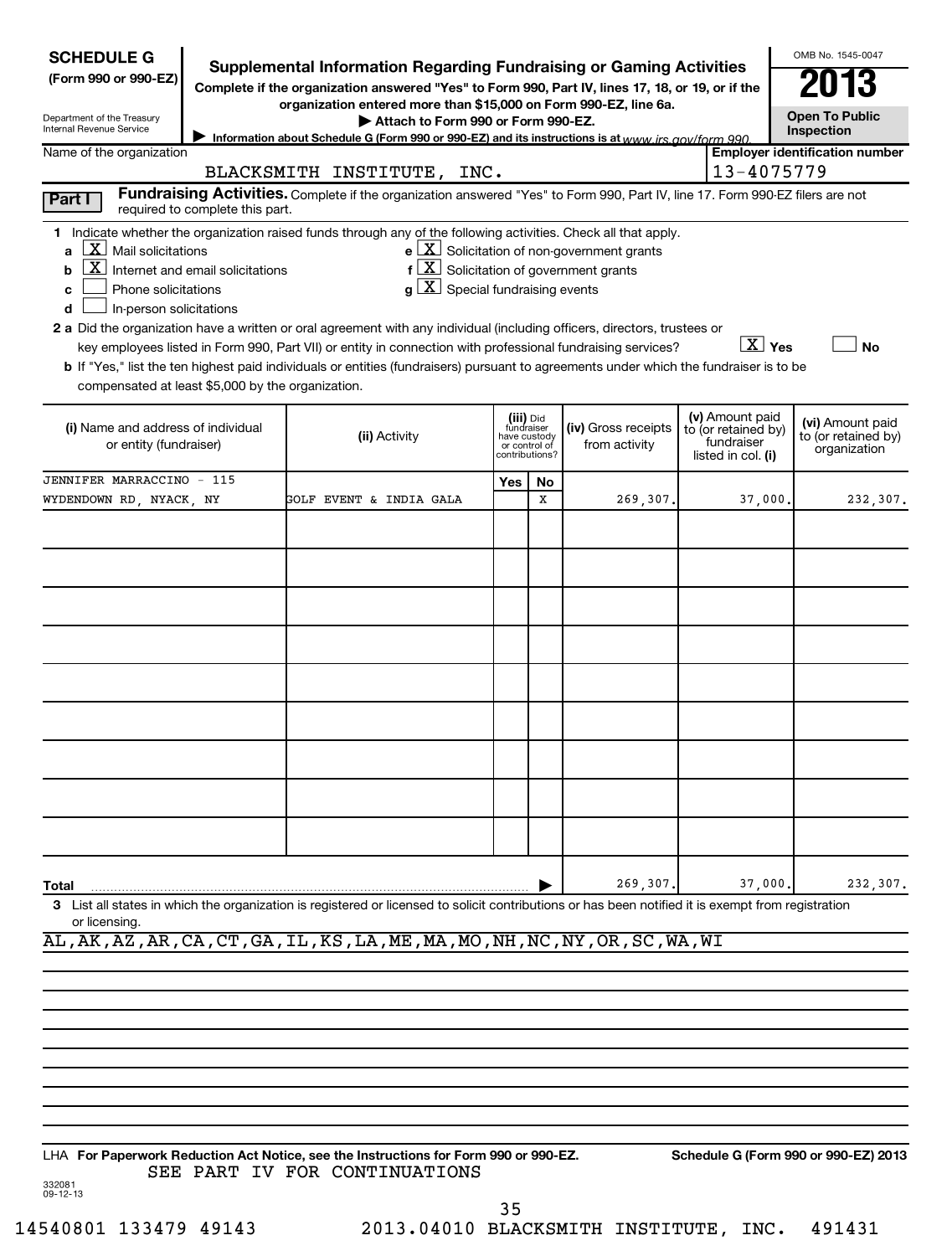## BLACKSMITH INSTITUTE, INC. 13-4075779

|                 | Part II      | Schedule G (Form 990 or 990-EZ) 2013 BLACKSMITH INSTITUTE, INC.<br>Fundraising Events. Complete if the organization answered "Yes" to Form 990, Part IV, line 18, or reported more than \$15,000 |                    |                         |                                 | $13 - 40/5/79$ Page 2                     |
|-----------------|--------------|--------------------------------------------------------------------------------------------------------------------------------------------------------------------------------------------------|--------------------|-------------------------|---------------------------------|-------------------------------------------|
|                 |              | of fundraising event contributions and gross income on Form 990-EZ, lines 1 and 6b. List events with gross receipts greater than \$5,000.                                                        |                    |                         |                                 |                                           |
|                 |              |                                                                                                                                                                                                  | (a) Event $#1$     | $(b)$ Event #2          | (c) Other events<br><b>NONE</b> | (d) Total events<br>(add col. (a) through |
|                 |              |                                                                                                                                                                                                  | <b>GOLF OUTING</b> | <b>GALA</b>             |                                 | col. (c)                                  |
|                 |              |                                                                                                                                                                                                  | (event type)       | (event type)            | (total number)                  |                                           |
| Revenue         | 1.           |                                                                                                                                                                                                  | 133,536.           | 135,771.                |                                 | 269,307.                                  |
|                 |              |                                                                                                                                                                                                  | 7,000.             | 72,550.                 |                                 | 79,550.                                   |
|                 | 3            | Gross income (line 1 minus line 2)                                                                                                                                                               | 126,536.           | 63,221.                 |                                 | 189,757.                                  |
|                 |              |                                                                                                                                                                                                  | 1,600.             |                         |                                 | 1,600.                                    |
|                 | 5            |                                                                                                                                                                                                  |                    |                         |                                 |                                           |
| Direct Expenses | 6            |                                                                                                                                                                                                  | 50,460.            | 38,224.                 |                                 | 88,684.                                   |
|                 | $\mathbf{7}$ | Food and beverages                                                                                                                                                                               |                    |                         |                                 |                                           |
|                 | 8            |                                                                                                                                                                                                  |                    |                         |                                 |                                           |
|                 | 9            |                                                                                                                                                                                                  | 1,618.             | 4,423.                  |                                 | 6,041.                                    |
|                 | 10           | Direct expense summary. Add lines 4 through 9 in column (d)                                                                                                                                      |                    |                         |                                 | 96, 325.                                  |
| <b>Part III</b> |              | 11 Net income summary. Subtract line 10 from line 3, column (d)<br>Gaming. Complete if the organization answered "Yes" to Form 990, Part IV, line 19, or reported more than                      |                    |                         |                                 | 93,432.                                   |
|                 |              | \$15,000 on Form 990-EZ, line 6a.                                                                                                                                                                |                    |                         |                                 |                                           |
|                 |              |                                                                                                                                                                                                  |                    | (b) Pull tabs/instant   | (c) Other gaming                | (d) Total gaming (add                     |
| Revenue         |              |                                                                                                                                                                                                  | (a) Bingo          | bingo/progressive bingo |                                 | col. (a) through col. (c))                |
|                 |              |                                                                                                                                                                                                  |                    |                         |                                 |                                           |
|                 | 1.           |                                                                                                                                                                                                  |                    |                         |                                 |                                           |
|                 |              |                                                                                                                                                                                                  |                    |                         |                                 |                                           |
| ect Expenses    | 3            |                                                                                                                                                                                                  |                    |                         |                                 |                                           |
| ة               |              | 4 Rent/facility costs                                                                                                                                                                            |                    |                         |                                 |                                           |
|                 | 5.           | Other direct expenses                                                                                                                                                                            |                    |                         |                                 |                                           |
|                 |              | 6 Volunteer labor                                                                                                                                                                                | Yes<br>%<br>No     | Yes<br>%<br>No          | Yes<br>%<br>No                  |                                           |
|                 | $\mathbf{7}$ | Direct expense summary. Add lines 2 through 5 in column (d)                                                                                                                                      |                    |                         |                                 |                                           |
|                 |              |                                                                                                                                                                                                  |                    |                         |                                 |                                           |
|                 |              |                                                                                                                                                                                                  |                    |                         |                                 |                                           |
| 9               |              | Enter the state(s) in which the organization operates gaming activities:                                                                                                                         |                    |                         |                                 |                                           |
|                 |              |                                                                                                                                                                                                  |                    |                         |                                 | Yes<br><b>No</b>                          |
|                 |              |                                                                                                                                                                                                  |                    |                         |                                 |                                           |
|                 |              |                                                                                                                                                                                                  |                    |                         |                                 |                                           |
|                 |              |                                                                                                                                                                                                  |                    |                         |                                 | Yes<br>No                                 |
|                 |              | <b>b</b> If "Yes," explain:                                                                                                                                                                      |                    |                         |                                 |                                           |
|                 |              |                                                                                                                                                                                                  |                    |                         |                                 |                                           |
|                 |              |                                                                                                                                                                                                  |                    |                         |                                 |                                           |

332082 09-12-13

**Schedule G (Form 990 or 990-EZ) 2013**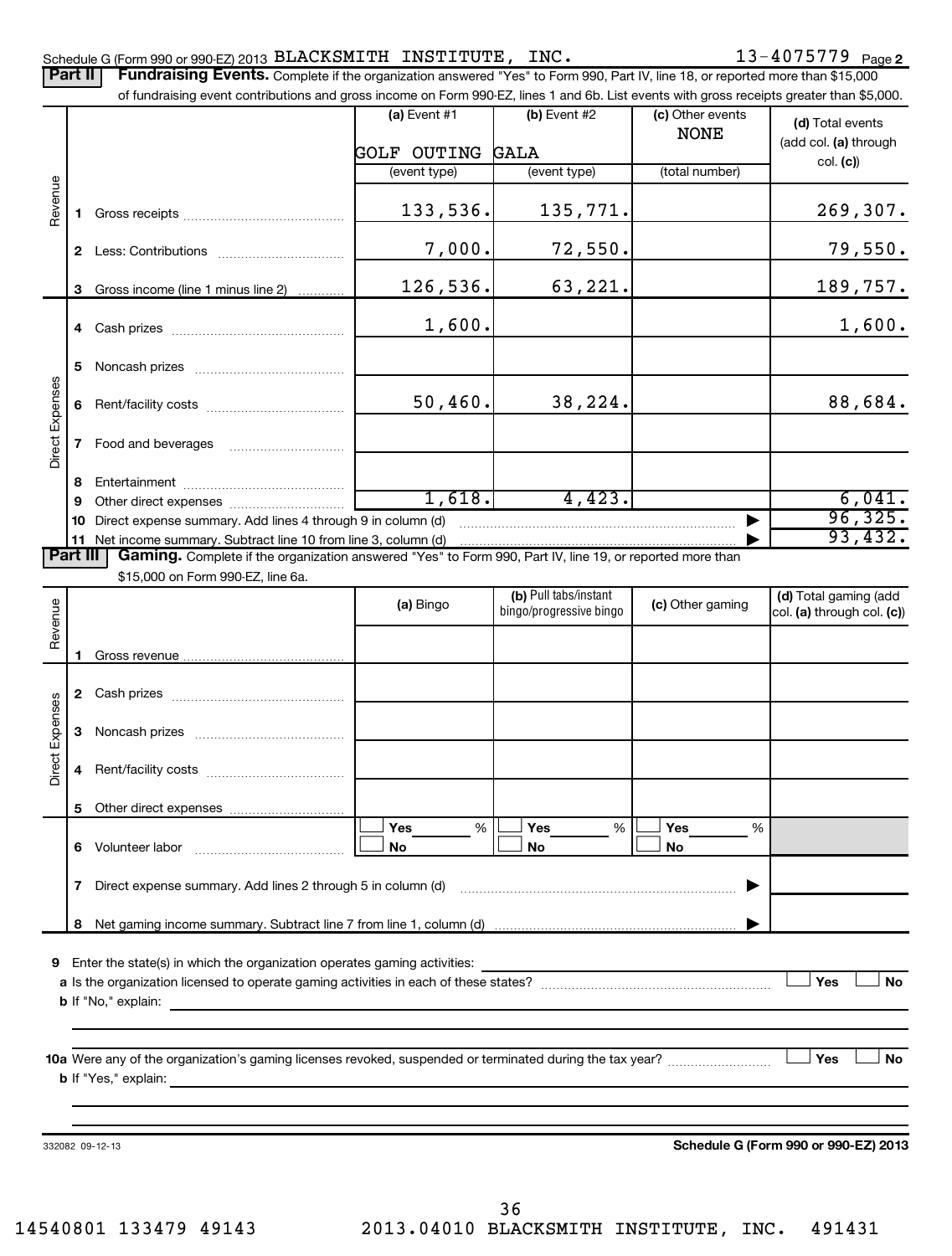|                                                                                      | Schedule G (Form 990 or 990-EZ) 2013 $\mathbf{BLACKSMITH}$ INSTITUTE, INC.                                                                                                                                                    |                                      | 13-4075779     | Page 3    |
|--------------------------------------------------------------------------------------|-------------------------------------------------------------------------------------------------------------------------------------------------------------------------------------------------------------------------------|--------------------------------------|----------------|-----------|
|                                                                                      |                                                                                                                                                                                                                               |                                      | Yes            | <b>No</b> |
|                                                                                      | 12 Is the organization a grantor, beneficiary or trustee of a trust or a member of a partnership or other entity formed                                                                                                       |                                      |                |           |
|                                                                                      |                                                                                                                                                                                                                               |                                      | <b>_l Yes</b>  | No        |
| 13 Indicate the percentage of gaming activity operated in:                           |                                                                                                                                                                                                                               |                                      |                |           |
|                                                                                      | a The organization's facility measurements are constructed as the construction of the construction of the construction of the construction of the construction of the construction of the construction of the construction of |                                      | 1За            | %         |
|                                                                                      |                                                                                                                                                                                                                               |                                      | 13b            | $\%$      |
|                                                                                      | 14 Enter the name and address of the person who prepares the organization's gaming/special events books and records:                                                                                                          |                                      |                |           |
|                                                                                      | Name ▶ <u>────────────────</u>                                                                                                                                                                                                |                                      |                |           |
| Address $\blacktriangleright$                                                        | and the control of the control of the control of the control of the control of the control of the control of the                                                                                                              |                                      |                |           |
|                                                                                      | 15a Does the organization have a contract with a third party from whom the organization receives gaming revenue?                                                                                                              |                                      | Yes            | <b>No</b> |
|                                                                                      |                                                                                                                                                                                                                               |                                      |                |           |
| of gaming revenue retained by the third party $\triangleright$ \$ _________________. |                                                                                                                                                                                                                               |                                      |                |           |
| c If "Yes," enter name and address of the third party:                               |                                                                                                                                                                                                                               |                                      |                |           |
|                                                                                      |                                                                                                                                                                                                                               |                                      |                |           |
|                                                                                      | Name $\blacktriangleright$ $\frac{1}{\sqrt{1-\frac{1}{2}}\left(1-\frac{1}{2}\right)}$                                                                                                                                         |                                      |                |           |
| Address $\blacktriangleright$                                                        | <u> 1989 - Johann John Stone, markin sanat masjid a shekara ta 1989 - An tsara ta 1989 - An tsara ta 1989 - An ts</u>                                                                                                         |                                      |                |           |
| Gaming manager information:<br>16                                                    |                                                                                                                                                                                                                               |                                      |                |           |
| Name $\blacktriangleright$                                                           | <u> 1989 - Andrea State Barbara, amerikan personal di sebagai personal di sebagai personal di sebagai personal di</u>                                                                                                         |                                      |                |           |
|                                                                                      |                                                                                                                                                                                                                               |                                      |                |           |
| Gaming manager compensation > \$                                                     |                                                                                                                                                                                                                               |                                      |                |           |
|                                                                                      |                                                                                                                                                                                                                               |                                      |                |           |
|                                                                                      |                                                                                                                                                                                                                               |                                      |                |           |
|                                                                                      |                                                                                                                                                                                                                               |                                      |                |           |
|                                                                                      |                                                                                                                                                                                                                               |                                      |                |           |
| Director/officer                                                                     | Employee<br>Independent contractor                                                                                                                                                                                            |                                      |                |           |
|                                                                                      |                                                                                                                                                                                                                               |                                      |                |           |
| Mandatory distributions:<br>17                                                       |                                                                                                                                                                                                                               |                                      |                |           |
| retain the state gaming license?                                                     | a Is the organization required under state law to make charitable distributions from the gaming proceeds to                                                                                                                   |                                      | $\sqrt{ }$ Yes | $\Box$ No |
|                                                                                      | <b>b</b> Enter the amount of distributions required under state law to be distributed to other exempt organizations or spent in the                                                                                           |                                      |                |           |
| organization's own exempt activities during the tax year $\triangleright$ \$         |                                                                                                                                                                                                                               |                                      |                |           |
| <b>Part IV</b>                                                                       | Supplemental Information. Provide the explanations required by Part I, line 2b, columns (iii) and (v), and Part III, lines 9, 9b, 10b, 15b,                                                                                   |                                      |                |           |
|                                                                                      | 15c, 16, and 17b, as applicable. Also complete this part to provide any additional information (see instructions).                                                                                                            |                                      |                |           |
|                                                                                      | SCHEDULE G, PART I, LINE 2B, LIST OF TEN HIGHEST PAID FUNDRAISERS:                                                                                                                                                            |                                      |                |           |
|                                                                                      |                                                                                                                                                                                                                               |                                      |                |           |
| ( I )                                                                                | NAME OF FUNDRAISER: JENNIFER MARRACCINO                                                                                                                                                                                       |                                      |                |           |
|                                                                                      |                                                                                                                                                                                                                               |                                      |                |           |
| (I)                                                                                  | ADDRESS OF FUNDRAISER: 115 WYDENDOWN RD, NYACK, NY                                                                                                                                                                            | 10960                                |                |           |
|                                                                                      |                                                                                                                                                                                                                               |                                      |                |           |
| PART I, LINE 2B, COLUMN (V):                                                         |                                                                                                                                                                                                                               |                                      |                |           |
|                                                                                      |                                                                                                                                                                                                                               |                                      |                |           |
|                                                                                      | EXPLANATION: SOLICITATION FROM HIGH NET WORTH DONORS AND COORDINATE                                                                                                                                                           |                                      |                |           |
| FUNDRAISING EVENTS.                                                                  |                                                                                                                                                                                                                               |                                      |                |           |
| 332083 09-12-13                                                                      |                                                                                                                                                                                                                               | Schedule G (Form 990 or 990-EZ) 2013 |                |           |
|                                                                                      | 37                                                                                                                                                                                                                            |                                      |                |           |
| 14540801 133479 49143                                                                | 2013.04010 BLACKSMITH INSTITUTE, INC.                                                                                                                                                                                         |                                      | 491431         |           |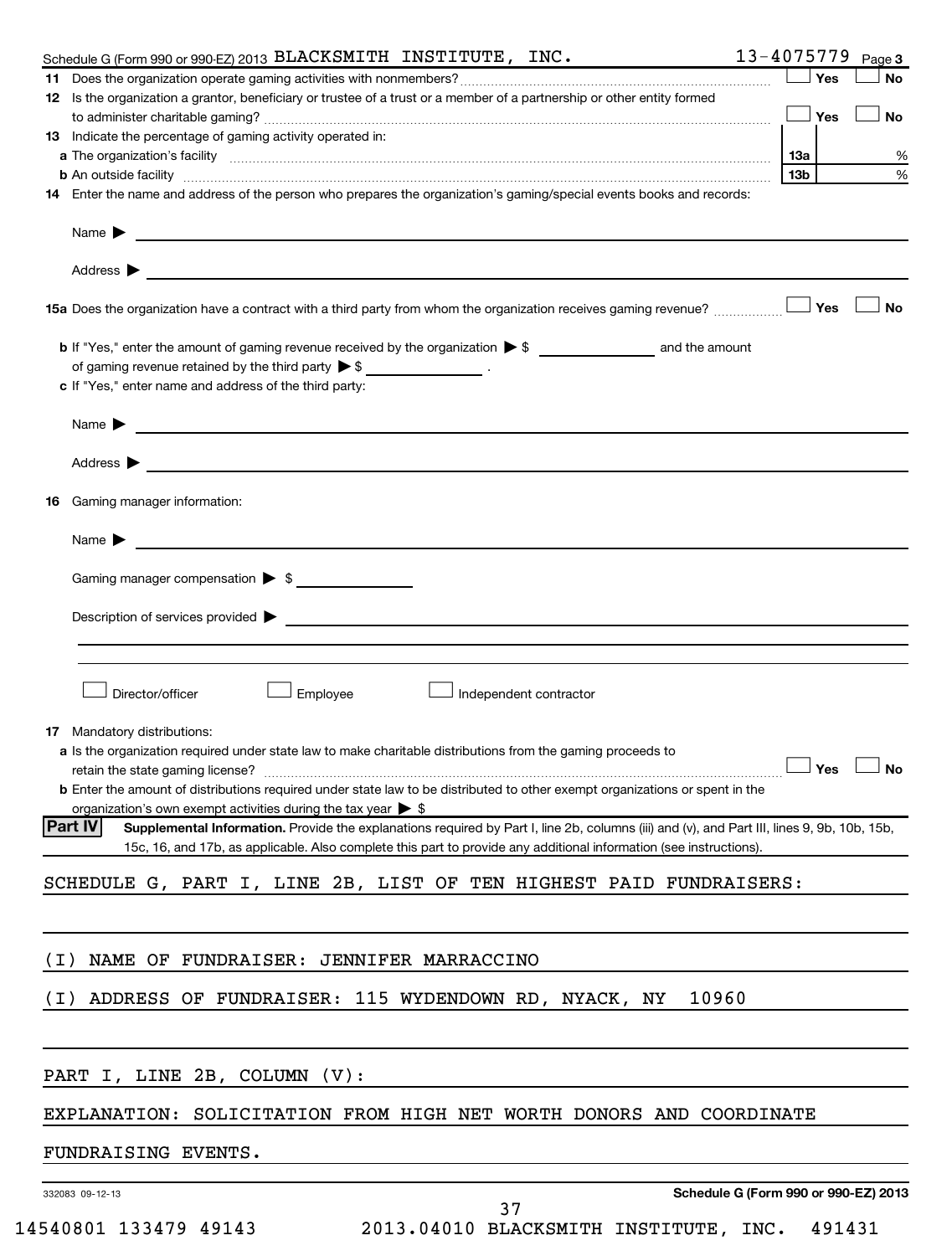| <b>SCHEDULE L</b> |  |
|-------------------|--|
|-------------------|--|

## **Transactions With Interested Persons**<br>the organization answered "Yes" on Form 990, Part IV, line 25a, 25b, 26, 27, 28a, 200 13<br>28b, or 28c, or Form 990-EZ, Part V, line 38a or 40b.

**(Form 990 or 990-EZ) | Complete if the organization answered "Yes" on Form 990, Part IV, line 25a, 25b, 26, 27, 28a, 28b, or 28c, or Form 990-EZ, Part V, line 38a or 40b.**

| Attach to Form 990 or Form 990-EZ. See separate instructions. |  |  |
|---------------------------------------------------------------|--|--|

 **Information about Schedule L (Form 990 or 990-EZ) and its instructions is at**  $\blacktriangleright$  Information about Schedule L (Form 990 or 990-EZ) and its instructions is at  $_{www.irs. gov/form990.}$ 

**Open To Public Inspection**

OMB No. 1545-0047

| Department of the Treasury |
|----------------------------|
| Internal Revenue Service   |
|                            |

| Name of the organization                                                                                          |                                                                                                                      |                                | <b>Employer identification number</b> |                |           |  |
|-------------------------------------------------------------------------------------------------------------------|----------------------------------------------------------------------------------------------------------------------|--------------------------------|---------------------------------------|----------------|-----------|--|
| BLACKSMITH INSTITUTE, INC.                                                                                        | 13-4075779                                                                                                           |                                |                                       |                |           |  |
| <b>Part</b> I<br><b>Excess Benefit Transactions</b> (section 501(c)(3) and section 501(c)(4) organizations only). |                                                                                                                      |                                |                                       |                |           |  |
|                                                                                                                   | Complete if the organization answered "Yes" on Form 990, Part IV, line 25a or 25b, or Form 990-EZ, Part V, line 40b. |                                |                                       |                |           |  |
| (a) Name of disqualified person                                                                                   | (b) Relationship between disqualified                                                                                | (c) Description of transaction |                                       | (d) Corrected? |           |  |
|                                                                                                                   | person and organization                                                                                              |                                |                                       | Yes            | <b>No</b> |  |
|                                                                                                                   |                                                                                                                      |                                |                                       |                |           |  |

|              | Enter the amount of tax incurred by the organization managers or disqualified persons during the year under |  |  |
|--------------|-------------------------------------------------------------------------------------------------------------|--|--|
| section 4958 |                                                                                                             |  |  |
|              | Enter the amount of tax, if any, on line 2, above, reimbursed by the organization                           |  |  |

**3** Enter the amount of tax, if any, on line 2, above, reimbursed by the organization  $\ldots$  $\ldots$  $\ldots$  $\ldots$  $\ldots$  $\ldots$ 

### **Part II Loans to and/or From Interested Persons.**

Complete if the organization answered "Yes" on Form 990-EZ, Part V, line 38a or Form 990, Part IV, line 26; or if the organization reported an amount on Form 990, Part X, line 5, 6, or 22.

| (a) Name of<br>interested person | (b) Relationship<br>with organization | , ,<br>(c) Purpose<br>of loan | (d) Loan to or<br>from the<br>organization? |      | (e) Original<br>principal amount | (f) Balance due | (g) In<br>default? |    | (h) Approved<br>by board or<br>committee? agreement? |    |     |    |
|----------------------------------|---------------------------------------|-------------------------------|---------------------------------------------|------|----------------------------------|-----------------|--------------------|----|------------------------------------------------------|----|-----|----|
|                                  |                                       |                               | To                                          | From |                                  |                 | Yes                | No | Yes                                                  | No | Yes | No |
|                                  |                                       |                               |                                             |      |                                  |                 |                    |    |                                                      |    |     |    |
|                                  |                                       |                               |                                             |      |                                  |                 |                    |    |                                                      |    |     |    |
|                                  |                                       |                               |                                             |      |                                  |                 |                    |    |                                                      |    |     |    |
|                                  |                                       |                               |                                             |      |                                  |                 |                    |    |                                                      |    |     |    |
|                                  |                                       |                               |                                             |      |                                  |                 |                    |    |                                                      |    |     |    |
|                                  |                                       |                               |                                             |      |                                  |                 |                    |    |                                                      |    |     |    |
|                                  |                                       |                               |                                             |      |                                  |                 |                    |    |                                                      |    |     |    |
|                                  |                                       |                               |                                             |      |                                  |                 |                    |    |                                                      |    |     |    |
|                                  |                                       |                               |                                             |      |                                  |                 |                    |    |                                                      |    |     |    |
|                                  |                                       |                               |                                             |      |                                  |                 |                    |    |                                                      |    |     |    |
| Total                            |                                       |                               |                                             |      | -\$<br>▸                         |                 |                    |    |                                                      |    |     |    |

#### **Part III Grants or Assistance Benefiting Interested Persons.**

Complete if the organization answered "Yes" on Form 990, Part IV, line 27.

| (a) Name of interested person | (b) Relationship between<br>interested person and<br>the organization | (c) Amount of<br>assistance | (d) Type of<br>assistance | (e) Purpose of<br>assistance |
|-------------------------------|-----------------------------------------------------------------------|-----------------------------|---------------------------|------------------------------|
|                               |                                                                       |                             |                           |                              |
|                               |                                                                       |                             |                           |                              |
|                               |                                                                       |                             |                           |                              |
|                               |                                                                       |                             |                           |                              |
|                               |                                                                       |                             |                           |                              |
|                               |                                                                       |                             |                           |                              |
|                               |                                                                       |                             |                           |                              |
|                               |                                                                       |                             |                           |                              |
|                               |                                                                       |                             |                           |                              |
|                               |                                                                       |                             |                           |                              |

LHA For Paperwork Reduction Act Notice, see the Instructions for Form 990 or 990-EZ. Schedule L (Form 990 or 990-EZ) 2013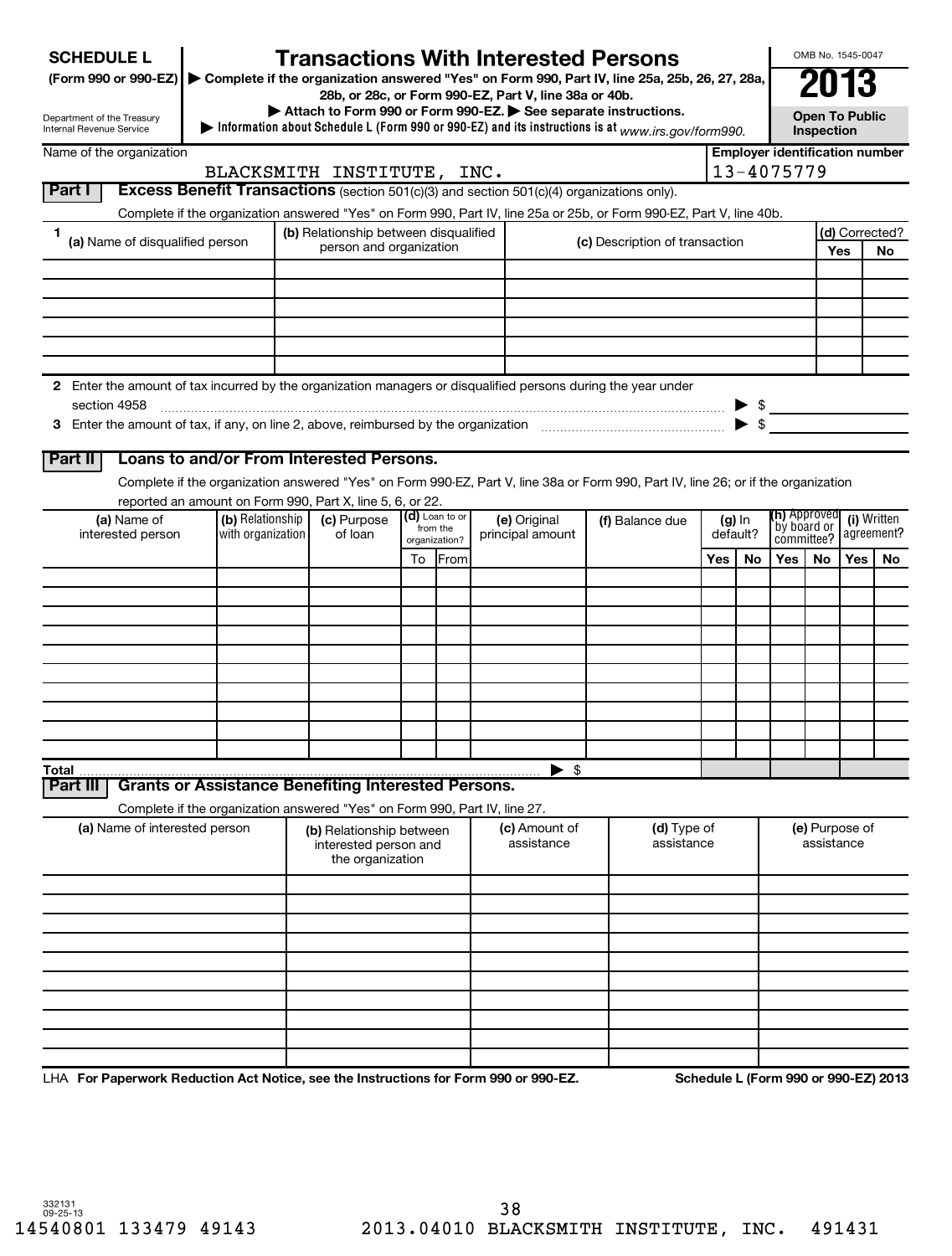| Schedule L (Form 990 or 990-EZ) 2013 BLACKSMITH INSTITUTE, INC.      |  | $13 - 4075779$ Page 2 |  |
|----------------------------------------------------------------------|--|-----------------------|--|
| <b>Part IV   Business Transactions Involving Interested Persons.</b> |  |                       |  |

| Complete if the organization answered "Yes" on Form 990, Part IV, line 28a, 28b, or 28c. |  |  |  |  |
|------------------------------------------------------------------------------------------|--|--|--|--|

| (a) Name of interested person | (b) Relationship between interested<br>person and the organization | (c) Amount of<br>transaction | (d) Description of<br>transaction |     | (e) Sharing of<br>organization's<br>revenues? |  |
|-------------------------------|--------------------------------------------------------------------|------------------------------|-----------------------------------|-----|-----------------------------------------------|--|
|                               |                                                                    |                              |                                   | Yes | No                                            |  |
| SANDY PAGE COOK               | PRESIDENT'S WIFE                                                   |                              | 13,750. SERVICES                  |     | х                                             |  |
|                               |                                                                    |                              |                                   |     |                                               |  |
|                               |                                                                    |                              |                                   |     |                                               |  |
|                               |                                                                    |                              |                                   |     |                                               |  |
|                               |                                                                    |                              |                                   |     |                                               |  |
|                               |                                                                    |                              |                                   |     |                                               |  |
|                               |                                                                    |                              |                                   |     |                                               |  |
|                               |                                                                    |                              |                                   |     |                                               |  |
|                               |                                                                    |                              |                                   |     |                                               |  |
|                               |                                                                    |                              |                                   |     |                                               |  |

### **Part V Supplemental Information**

Provide additional information for responses to questions on Schedule L (see instructions).

**Schedule L (Form 990 or 990-EZ) 2013**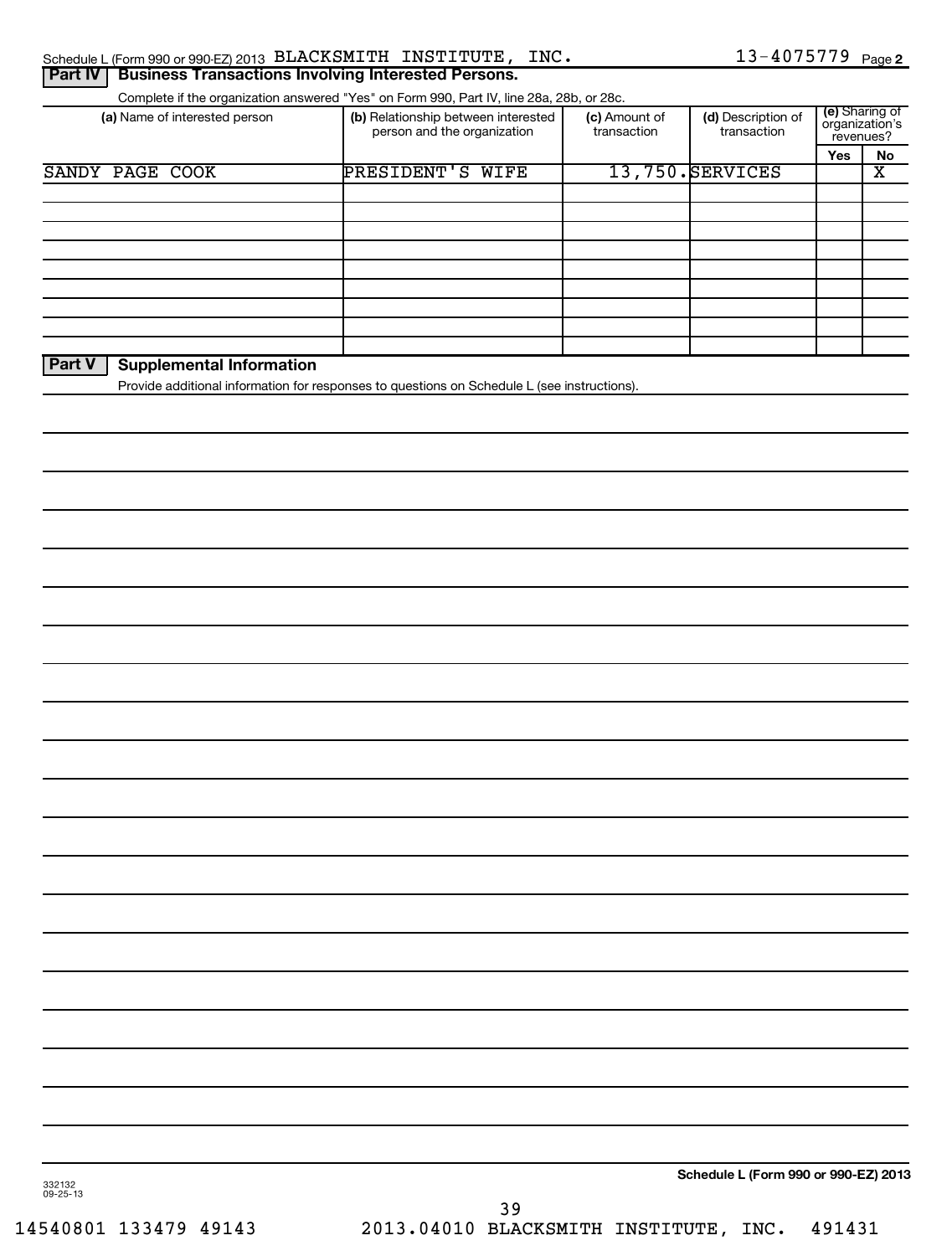#### **SCHEDULE M (Form 990)**

## **Noncash Contributions**

OMB No. 1545-0047

| Department of the Treasury |
|----------------------------|
| Internal Revenue Service   |

◆ Complete if the organizations answered "Yes" on Form 990, Part IV, lines 29 or 30.<br>▶ Complete if the organizations answered "Yes" on Form 990, Part IV, lines 29 or 30.

**Attach to Form 990.** J

**Open to Public Inspection**

Name of the organization

**Information about Schedule M (Form 990) and its instructions is at www irs gov/form990.** 

#### **Employer identification number** BLACKSMITH INSTITUTE, INC. 13-4075779

| Part I   | BLACKSMITH INSTITUTE,<br><b>Types of Property</b>                                                                                                                                                                                                                                                                                                                                                                                            |                        | TMC.                          |                                                                                                      | 13-4075779                                            |            |          |   |
|----------|----------------------------------------------------------------------------------------------------------------------------------------------------------------------------------------------------------------------------------------------------------------------------------------------------------------------------------------------------------------------------------------------------------------------------------------------|------------------------|-------------------------------|------------------------------------------------------------------------------------------------------|-------------------------------------------------------|------------|----------|---|
|          |                                                                                                                                                                                                                                                                                                                                                                                                                                              | (a)                    | (b)                           |                                                                                                      | (d)                                                   |            |          |   |
|          |                                                                                                                                                                                                                                                                                                                                                                                                                                              | Check if<br>applicable | Number of<br>contributions or | (c)<br>Noncash contribution<br>amounts reported on<br>items contributed Form 990, Part VIII, line 1g | Method of determining<br>noncash contribution amounts |            |          |   |
| 1.       |                                                                                                                                                                                                                                                                                                                                                                                                                                              |                        |                               |                                                                                                      |                                                       |            |          |   |
| 2        |                                                                                                                                                                                                                                                                                                                                                                                                                                              |                        |                               |                                                                                                      |                                                       |            |          |   |
| з        | Art - Fractional interests                                                                                                                                                                                                                                                                                                                                                                                                                   |                        |                               |                                                                                                      |                                                       |            |          |   |
| 4        |                                                                                                                                                                                                                                                                                                                                                                                                                                              |                        |                               |                                                                                                      |                                                       |            |          |   |
| 5        | Clothing and household goods                                                                                                                                                                                                                                                                                                                                                                                                                 |                        |                               |                                                                                                      |                                                       |            |          |   |
| 6        |                                                                                                                                                                                                                                                                                                                                                                                                                                              |                        |                               |                                                                                                      |                                                       |            |          |   |
| 7        |                                                                                                                                                                                                                                                                                                                                                                                                                                              |                        |                               |                                                                                                      |                                                       |            |          |   |
| 8        |                                                                                                                                                                                                                                                                                                                                                                                                                                              |                        |                               |                                                                                                      |                                                       |            |          |   |
| 9        |                                                                                                                                                                                                                                                                                                                                                                                                                                              | $\overline{\text{x}}$  | 4                             | 60,847.                                                                                              | <b>FMV</b>                                            |            |          |   |
| 10       | Securities - Closely held stock                                                                                                                                                                                                                                                                                                                                                                                                              |                        |                               |                                                                                                      |                                                       |            |          |   |
| 11       | Securities - Partnership, LLC, or                                                                                                                                                                                                                                                                                                                                                                                                            |                        |                               |                                                                                                      |                                                       |            |          |   |
|          | trust interests                                                                                                                                                                                                                                                                                                                                                                                                                              |                        |                               |                                                                                                      |                                                       |            |          |   |
| 12       |                                                                                                                                                                                                                                                                                                                                                                                                                                              |                        |                               |                                                                                                      |                                                       |            |          |   |
| 13       | Qualified conservation contribution -                                                                                                                                                                                                                                                                                                                                                                                                        |                        |                               |                                                                                                      |                                                       |            |          |   |
|          |                                                                                                                                                                                                                                                                                                                                                                                                                                              |                        |                               |                                                                                                      |                                                       |            |          |   |
| 14       | Qualified conservation contribution - Other                                                                                                                                                                                                                                                                                                                                                                                                  |                        |                               |                                                                                                      |                                                       |            |          |   |
| 15       |                                                                                                                                                                                                                                                                                                                                                                                                                                              |                        |                               |                                                                                                      |                                                       |            |          |   |
| 16       |                                                                                                                                                                                                                                                                                                                                                                                                                                              |                        |                               |                                                                                                      |                                                       |            |          |   |
| 17       |                                                                                                                                                                                                                                                                                                                                                                                                                                              |                        |                               |                                                                                                      |                                                       |            |          |   |
| 18       |                                                                                                                                                                                                                                                                                                                                                                                                                                              |                        |                               |                                                                                                      |                                                       |            |          |   |
| 19       |                                                                                                                                                                                                                                                                                                                                                                                                                                              |                        |                               |                                                                                                      |                                                       |            |          |   |
| 20       | Drugs and medical supplies                                                                                                                                                                                                                                                                                                                                                                                                                   |                        |                               |                                                                                                      |                                                       |            |          |   |
| 21       |                                                                                                                                                                                                                                                                                                                                                                                                                                              |                        |                               |                                                                                                      |                                                       |            |          |   |
| 22       |                                                                                                                                                                                                                                                                                                                                                                                                                                              |                        |                               |                                                                                                      |                                                       |            |          |   |
| 23       |                                                                                                                                                                                                                                                                                                                                                                                                                                              |                        |                               |                                                                                                      |                                                       |            |          |   |
| 24       | Other $\blacktriangleright$                                                                                                                                                                                                                                                                                                                                                                                                                  |                        |                               |                                                                                                      |                                                       |            |          |   |
| 25       | $\left(\begin{array}{ccc}\n\frac{1}{2} & \frac{1}{2} & \frac{1}{2} & \frac{1}{2} & \frac{1}{2} & \frac{1}{2} & \frac{1}{2} & \frac{1}{2} & \frac{1}{2} & \frac{1}{2} & \frac{1}{2} & \frac{1}{2} & \frac{1}{2} & \frac{1}{2} & \frac{1}{2} & \frac{1}{2} & \frac{1}{2} & \frac{1}{2} & \frac{1}{2} & \frac{1}{2} & \frac{1}{2} & \frac{1}{2} & \frac{1}{2} & \frac{1}{2} & \frac{1}{2} & \frac{1}{2} & \frac$<br>Other $\blacktriangleright$ |                        |                               |                                                                                                      |                                                       |            |          |   |
| 26<br>27 | Other $\blacktriangleright$                                                                                                                                                                                                                                                                                                                                                                                                                  |                        |                               |                                                                                                      |                                                       |            |          |   |
| 28       | Other                                                                                                                                                                                                                                                                                                                                                                                                                                        |                        |                               |                                                                                                      |                                                       |            |          |   |
| 29       | Number of Forms 8283 received by the organization during the tax year for contributions                                                                                                                                                                                                                                                                                                                                                      |                        |                               |                                                                                                      |                                                       |            |          |   |
|          | for which the organization completed Form 8283, Part IV, Donee Acknowledgement                                                                                                                                                                                                                                                                                                                                                               |                        |                               | 29                                                                                                   |                                                       |            |          |   |
|          |                                                                                                                                                                                                                                                                                                                                                                                                                                              |                        |                               |                                                                                                      |                                                       |            | Yes   No |   |
|          | 30a During the year, did the organization receive by contribution any property reported in Part I, lines 1 - 28, that it must hold for                                                                                                                                                                                                                                                                                                       |                        |                               |                                                                                                      |                                                       |            |          |   |
|          | at least three years from the date of the initial contribution, and which is not required to be used for exempt purposes for                                                                                                                                                                                                                                                                                                                 |                        |                               |                                                                                                      |                                                       |            |          |   |
|          |                                                                                                                                                                                                                                                                                                                                                                                                                                              |                        |                               |                                                                                                      |                                                       | <b>30a</b> |          | X |
|          | <b>b</b> If "Yes," describe the arrangement in Part II.                                                                                                                                                                                                                                                                                                                                                                                      |                        |                               |                                                                                                      |                                                       |            |          |   |
| 31       | Does the organization have a gift acceptance policy that requires the review of any non-standard contributions?                                                                                                                                                                                                                                                                                                                              |                        |                               |                                                                                                      |                                                       | 31         | Х        |   |
|          | 32a Does the organization hire or use third parties or related organizations to solicit, process, or sell noncash                                                                                                                                                                                                                                                                                                                            |                        |                               |                                                                                                      |                                                       |            |          |   |
|          | contributions?                                                                                                                                                                                                                                                                                                                                                                                                                               |                        |                               |                                                                                                      |                                                       | 32a        |          | x |
| b        | If "Yes," describe in Part II.                                                                                                                                                                                                                                                                                                                                                                                                               |                        |                               |                                                                                                      |                                                       |            |          |   |
| 33       | If the organization did not report an amount in column (c) for a type of property for which column (a) is checked,                                                                                                                                                                                                                                                                                                                           |                        |                               |                                                                                                      |                                                       |            |          |   |
|          | describe in Part II.                                                                                                                                                                                                                                                                                                                                                                                                                         |                        |                               |                                                                                                      |                                                       |            |          |   |
|          | <b>Atom And Moding</b>                                                                                                                                                                                                                                                                                                                                                                                                                       |                        |                               |                                                                                                      | <b>MA / E</b>                                         |            |          |   |

**For Paperwork Reduction Act Notice, see the Instructions for Form 990. Schedule M (Form 990) (2013)** LHA

332141 09-03-13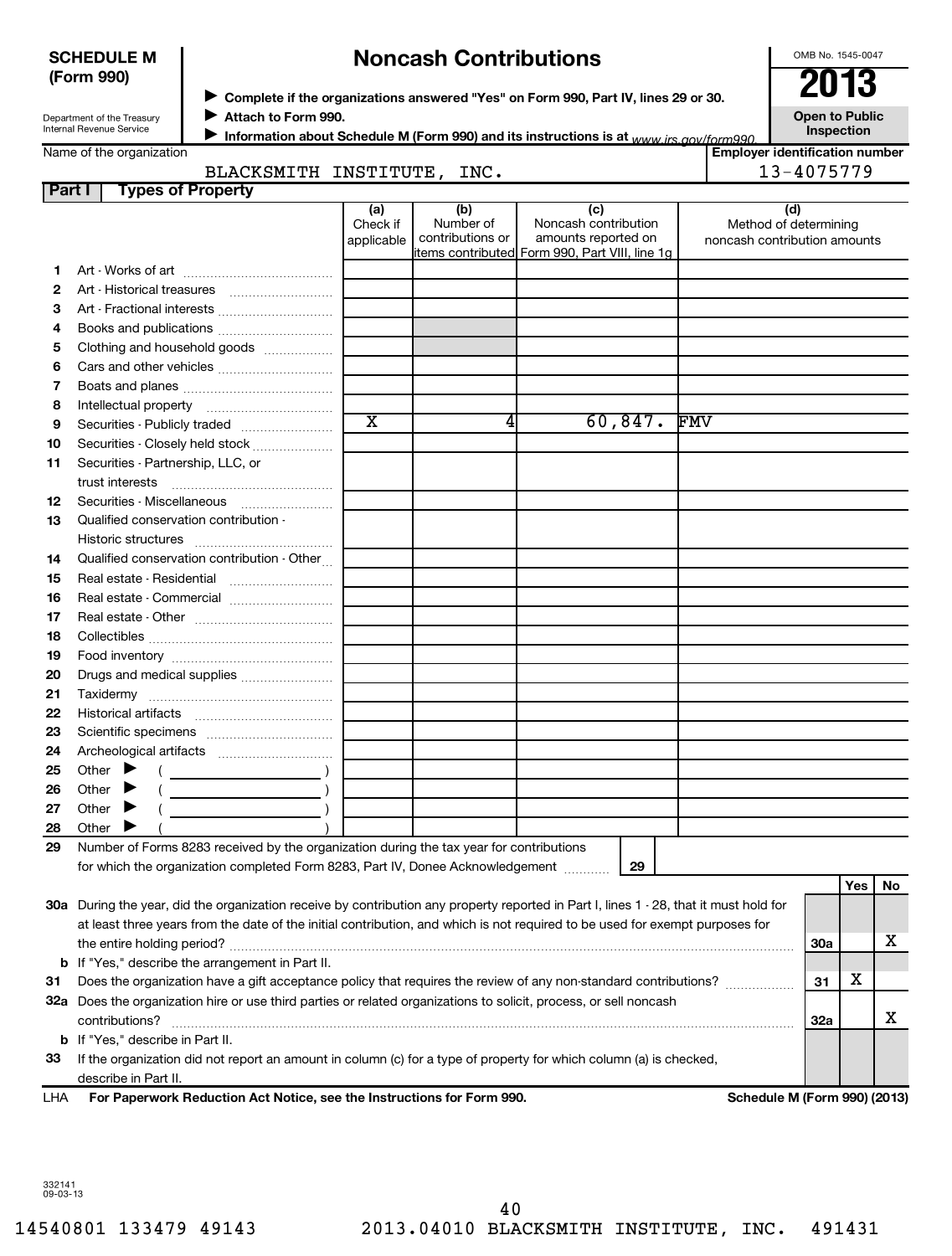| Part II         | <b>Supplemental Information.</b> Provide the information required by Part I, lines 30b, 32b, and 33, and whether the organization is reporting in Part I, column (b), the number of contributions, the number of items received, or |
|-----------------|-------------------------------------------------------------------------------------------------------------------------------------------------------------------------------------------------------------------------------------|
|                 |                                                                                                                                                                                                                                     |
|                 |                                                                                                                                                                                                                                     |
|                 |                                                                                                                                                                                                                                     |
|                 |                                                                                                                                                                                                                                     |
|                 |                                                                                                                                                                                                                                     |
|                 |                                                                                                                                                                                                                                     |
|                 |                                                                                                                                                                                                                                     |
|                 |                                                                                                                                                                                                                                     |
|                 |                                                                                                                                                                                                                                     |
|                 |                                                                                                                                                                                                                                     |
|                 |                                                                                                                                                                                                                                     |
|                 |                                                                                                                                                                                                                                     |
|                 |                                                                                                                                                                                                                                     |
|                 |                                                                                                                                                                                                                                     |
|                 |                                                                                                                                                                                                                                     |
|                 |                                                                                                                                                                                                                                     |
|                 |                                                                                                                                                                                                                                     |
|                 |                                                                                                                                                                                                                                     |
|                 |                                                                                                                                                                                                                                     |
|                 |                                                                                                                                                                                                                                     |
|                 |                                                                                                                                                                                                                                     |
|                 |                                                                                                                                                                                                                                     |
|                 |                                                                                                                                                                                                                                     |
|                 |                                                                                                                                                                                                                                     |
|                 |                                                                                                                                                                                                                                     |
|                 |                                                                                                                                                                                                                                     |
|                 |                                                                                                                                                                                                                                     |
|                 |                                                                                                                                                                                                                                     |
| 332142 09-03-13 | Schedule M (Form 990) (2013)                                                                                                                                                                                                        |
|                 | 41                                                                                                                                                                                                                                  |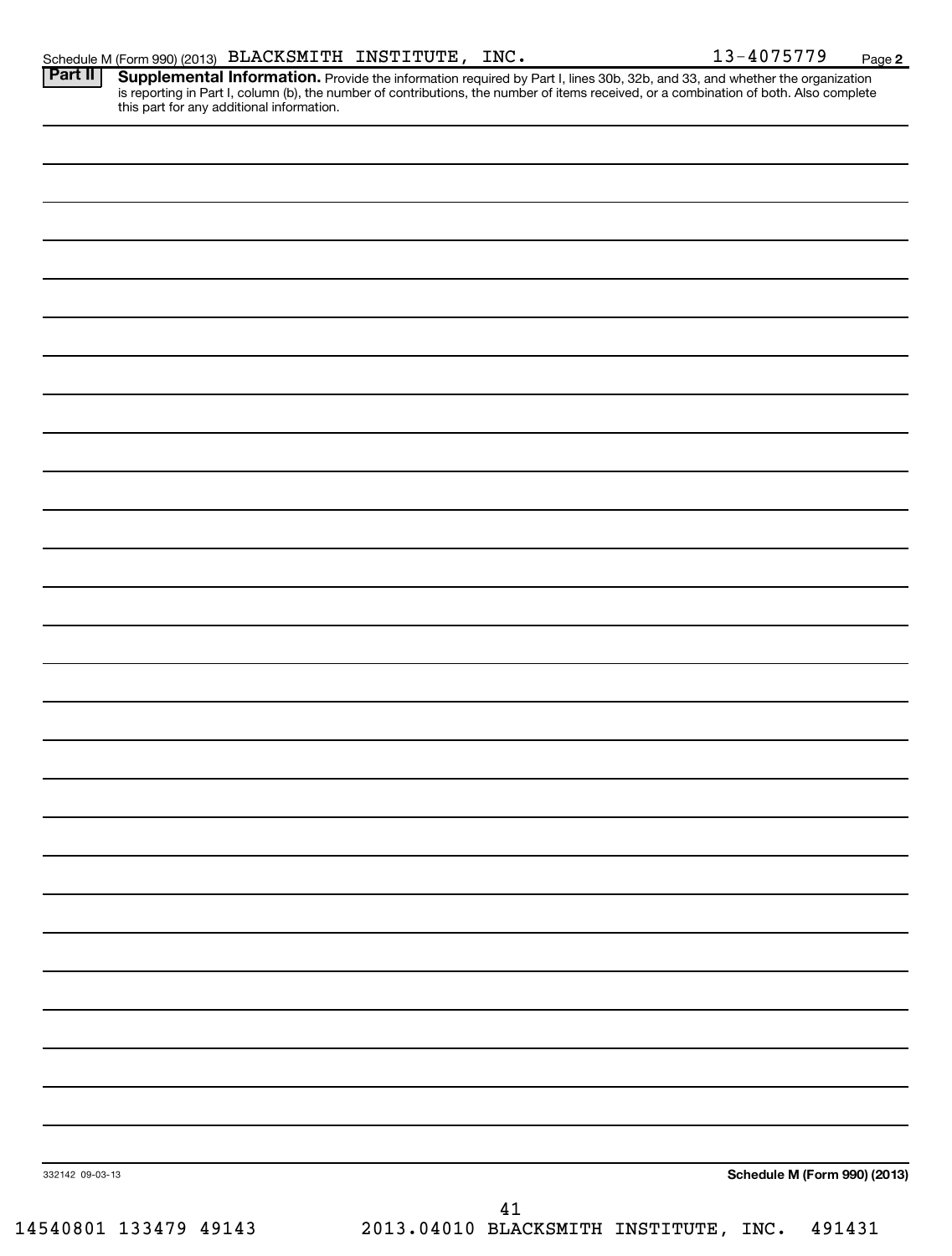**(Form 990 or 990-EZ)**

**Complete to provide information for responses to specific questions on SCHEDULE O Supplemental Information to Form 990 or 990-EZ 2013**

**Form 990 or 990-EZ or to provide any additional information. | Attach to Form 990 or 990-EZ.**

Department of the Treasury Internal Revenue Service Name of the organization

**Information about Schedule O (Form 990 or 990-EZ) and its instructions is at www.irs.gov/form990.** 

**Inspection Employer identification number** BLACKSMITH INSTITUTE, INC. 13-4075779

OMB No. 1545-0047

**Open to Public**

FORM 990, PART I, LINE 1, DESCRIPTION OF ORGANIZATION MISSION:

LIFE-THREATENING POLLUTION ISSUES IN THE DEVELOPING WORLD.

FORM 990, PART VI, SECTION B, LINE 11:

EXPLANATION: A COPY OF FORM 990 WILL BE REVIEWED BY THE PRESIDENT OF THE

BOARD. A COPY WILL BE MAILED TO THE REMAINING DIRECTORS FOR FINAL

APPROVAL.

FORM 990, PART VI, SECTION B, LINE 12C:

EXPLANATION: ANNUALLY THE BOARD MEMBERS FILL OUT A FORM DESCRIBING ANY

PROJECTS THEY WORKED ON AS CONSULTANTS FOR BLACKSMITH INSTITUTE.

FORM 990, PART VI, SECTION B, LINE 15:

EXPLANATION: THE EXECUTIVE BOARD MEMBERS REVIEW THE ANNUAL SALARIES OF ALL

HIGHLY PAID EMPLOYEES TO SEE IF WITHIN THE SALARY RANGE OF OTHER

NOT-FOR-PROFIT COMPANIES WITHIN THE NYC AREA.

FORM 990, PART VI, SECTION C, LINE 19:

EXPLANATION: THE ORGANIZATION'S FINANCIAL STATEMENTS AND GOVERNING

DOCUMENTS ARE AVAILABLE TO THE PUBLIC UPON REQUEST AND AT THE DISCRETION OF

THE BOARD OF DIRECTORS.

FORM 990, PART IX, LINE 11G, OTHER FEES:

IT FEES:

PROGRAM SERVICE EXPENSES 11,720.

MANAGEMENT AND GENERAL EXPENSES 1,168.

332211 09-04-13 LHA For Paperwork Reduction Act Notice, see the Instructions for Form 990 or 990-EZ. Schedule O (Form 990 or 990-EZ) (2013)

42

14540801 133479 49143 2013.04010 BLACKSMITH INSTITUTE, INC. 491431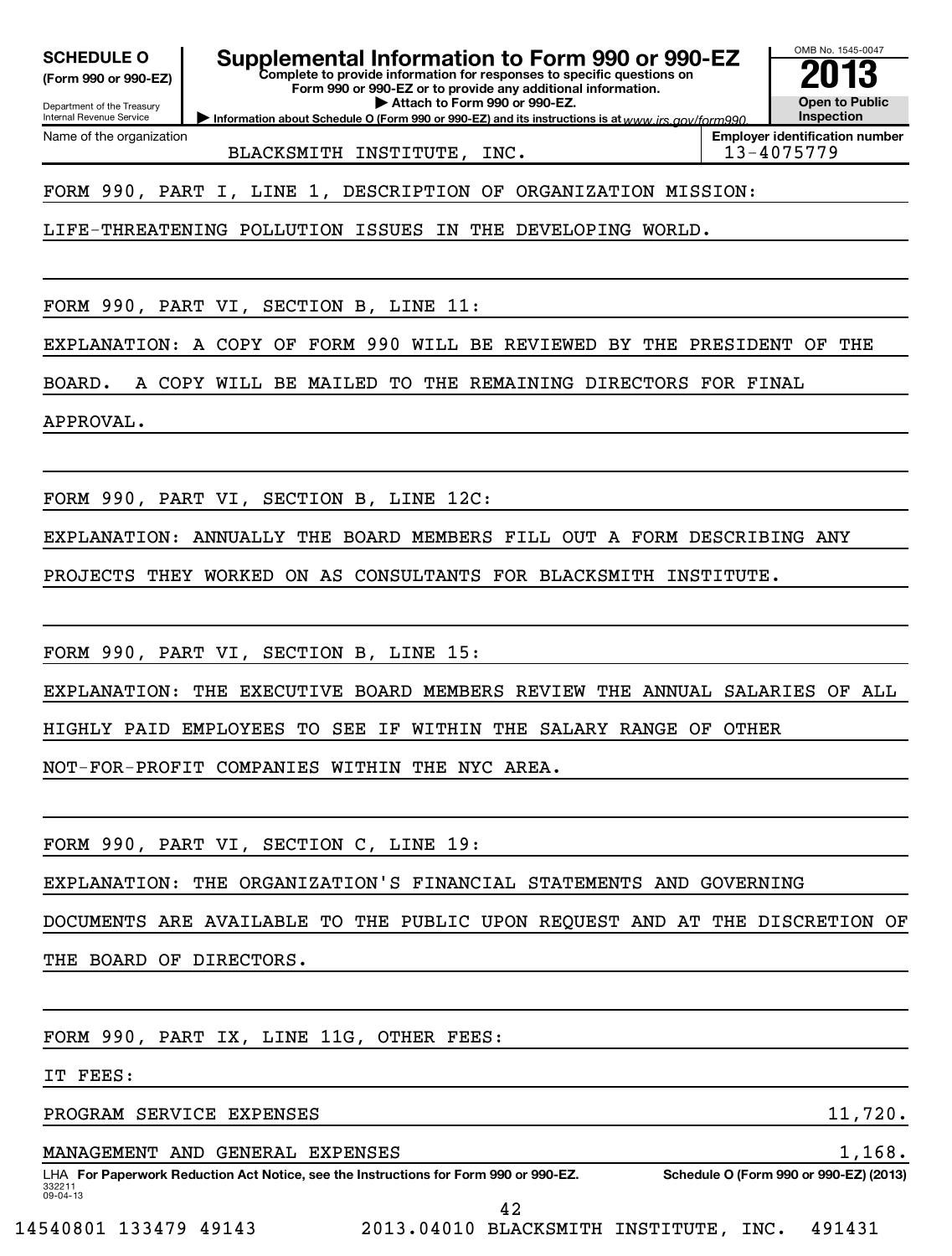| Schedule O (Form 990 or 990-EZ) (2013)<br>Name of the organization   | Page 2<br><b>Employer identification number</b> |
|----------------------------------------------------------------------|-------------------------------------------------|
| BLACKSMITH INSTITUTE, INC.                                           | 13-4075779                                      |
| FUNDRAISING EXPENSES                                                 | 0.                                              |
| TOTAL EXPENSES                                                       | 12,888.                                         |
|                                                                      |                                                 |
| PROGRAM MANAGEMENT:                                                  |                                                 |
| PROGRAM SERVICE EXPENSES                                             | 587,704.                                        |
| MANAGEMENT AND GENERAL EXPENSES                                      | 3,345.                                          |
| FUNDRAISING EXPENSES                                                 | 150.                                            |
| TOTAL EXPENSES                                                       | 591,199.                                        |
| TOTAL OTHER FEES ON FORM 990, PART IX, LINE 11G, COL A               | 604,087.                                        |
|                                                                      |                                                 |
| FORM 990, PART XII, LINE 2C:                                         |                                                 |
| EXPLANATION: OVERSIGHT, REVIEW AND SELECTION PROCESS HAS NOT CHANGED |                                                 |
| FROM PRIOR YEAR.                                                     |                                                 |
|                                                                      |                                                 |
|                                                                      |                                                 |
|                                                                      |                                                 |
|                                                                      |                                                 |
|                                                                      |                                                 |
|                                                                      |                                                 |
|                                                                      |                                                 |
|                                                                      |                                                 |
|                                                                      |                                                 |
|                                                                      |                                                 |
|                                                                      |                                                 |
|                                                                      |                                                 |
|                                                                      |                                                 |
|                                                                      |                                                 |
|                                                                      |                                                 |
| 332212<br>09-04-13                                                   | Schedule O (Form 990 or 990-EZ) (2013)          |
| 43                                                                   |                                                 |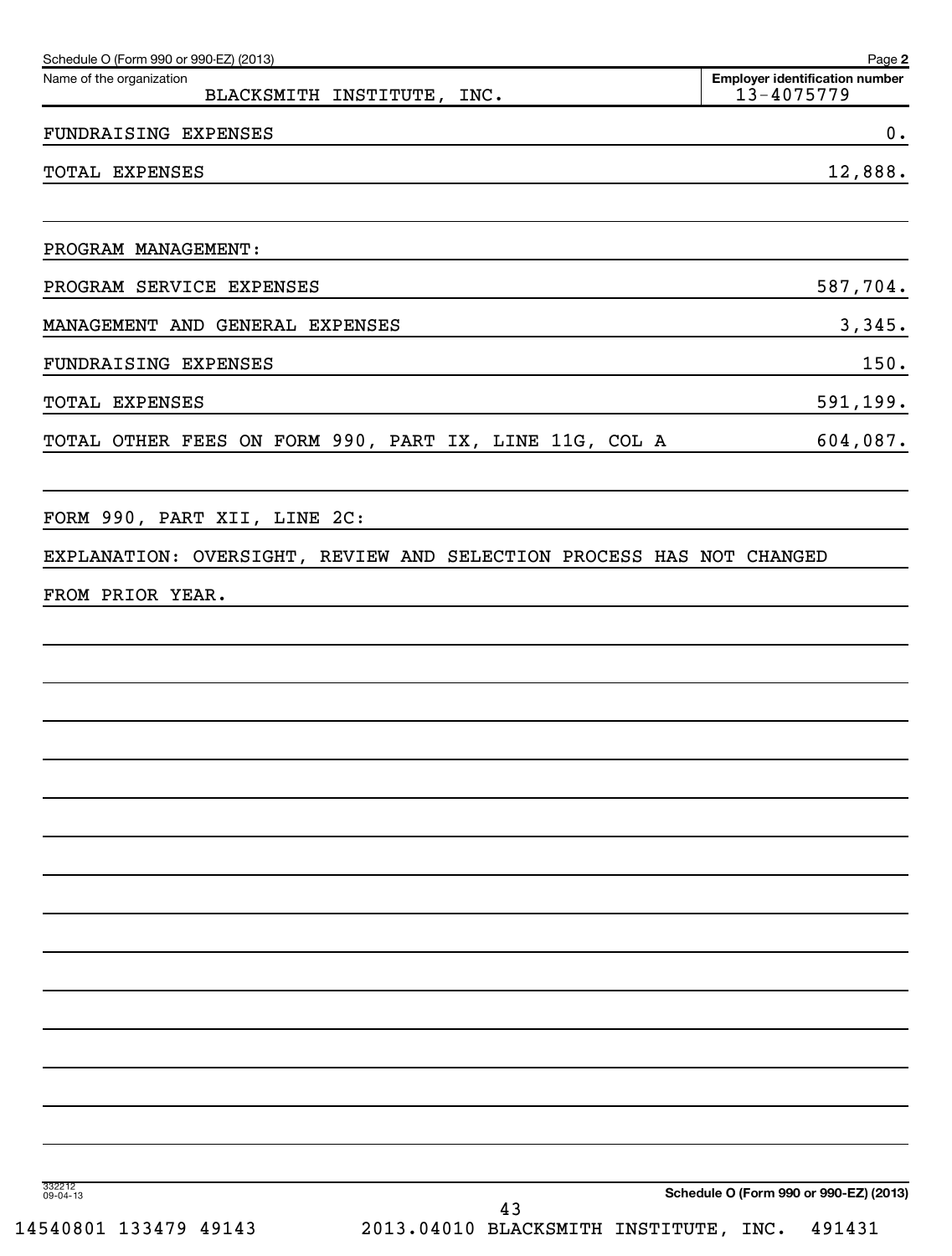**2013 DEPRECIATION AND AMORTIZATION REPORT**

## FORM 990 PAGE 10 990

| Asset<br>No. | Description                          | Date<br>Acquired | Method | Life       | Line<br>No. | Unadjusted<br>Cost Or Basis | Bus %<br>Excl | Reduction In<br><b>Basis</b> | <b>Basis For</b><br>Depreciation | Accumulated<br>Depreciation | Current<br>Sec 179 | <b>Current Year</b><br><b>Deduction</b> |
|--------------|--------------------------------------|------------------|--------|------------|-------------|-----------------------------|---------------|------------------------------|----------------------------------|-----------------------------|--------------------|-----------------------------------------|
|              | <b>FURNITURE AND</b><br>1FIXTURES    | VARIESSL         |        | 7.00       | 17          | 2,033.                      |               |                              | 2,033.                           | 580.                        |                    | 200.                                    |
|              | 2EQUIPMENT                           | VARIESSL         |        | $5.00$ 17  |             | 119,956.                    |               |                              | 119,956.                         | 67,013.                     |                    | 21,802.                                 |
|              | 3EQUIPMENT                           | VARIESSL         |        | $5.00$ 17  |             | 21,500.                     |               |                              | 21,500.                          | 5,862.                      |                    | 3,162.                                  |
|              | $4$ EQUIPMENT - 2012                 | $070112$ SL      |        | $5.00$ 17  |             | 4,085.                      |               |                              | 4,085.                           | 409.                        |                    | 817.                                    |
|              | 5IMPROVEMENTS                        | 0601135L         |        | $5.00$ 19B |             | 7,297.                      |               |                              | 7,297.                           |                             |                    | 678.                                    |
|              | $6$ EQUIPMENT - 2013                 | 0601135L         |        | $3.00$ 19A |             | 1,397.                      |               |                              | 1,397.                           |                             |                    | 272.                                    |
|              | 7SOFTWARE                            | 0101135L         |        | $5.00$ 19B |             | 1,000.                      |               |                              | 1,000.                           |                             |                    | 200.                                    |
|              | $*$ TOTAL 990 PAGE 10<br><b>DEPR</b> |                  |        |            |             | 157,268.                    |               |                              | $0.$   157,268.                  | 73,864.                     | 0.                 | 27,131.                                 |
|              |                                      |                  |        |            |             |                             |               |                              |                                  |                             |                    |                                         |
|              |                                      |                  |        |            |             |                             |               |                              |                                  |                             |                    |                                         |
|              |                                      |                  |        |            |             |                             |               |                              |                                  |                             |                    |                                         |
|              |                                      |                  |        |            |             |                             |               |                              |                                  |                             |                    |                                         |
|              |                                      |                  |        |            |             |                             |               |                              |                                  |                             |                    |                                         |
|              |                                      |                  |        |            |             |                             |               |                              |                                  |                             |                    |                                         |
|              |                                      |                  |        |            |             |                             |               |                              |                                  |                             |                    |                                         |
|              |                                      |                  |        |            |             |                             |               |                              |                                  |                             |                    |                                         |
|              |                                      |                  |        |            |             |                             |               |                              |                                  |                             |                    |                                         |
|              |                                      |                  |        |            |             |                             |               |                              |                                  |                             |                    |                                         |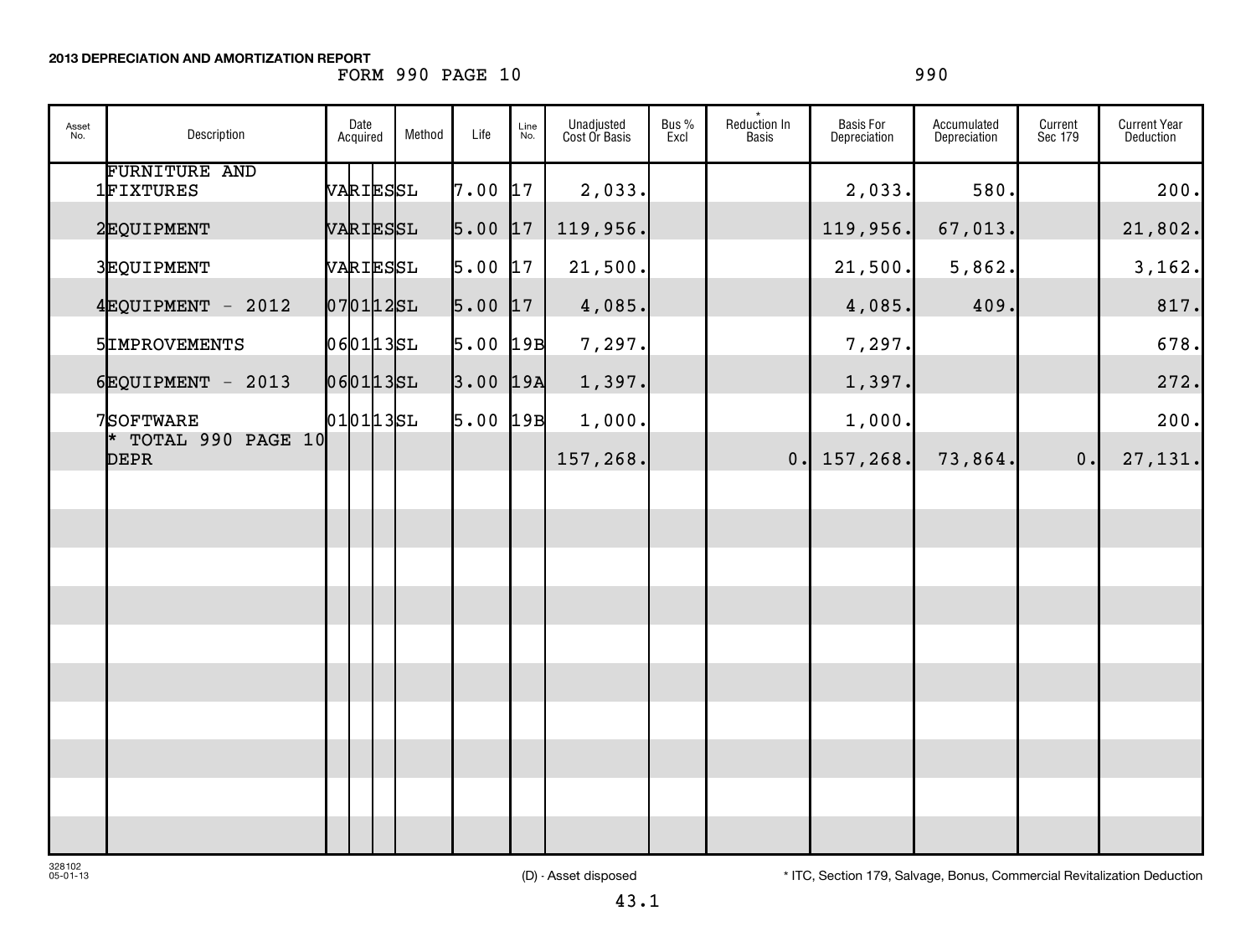| 4562                                                                                                                                                  |                                                                                                                  | <b>Depreciation and Amortization</b>                                                                 |                                                                                                     | 990              |                | OMB No. 1545-0172<br>2013              |
|-------------------------------------------------------------------------------------------------------------------------------------------------------|------------------------------------------------------------------------------------------------------------------|------------------------------------------------------------------------------------------------------|-----------------------------------------------------------------------------------------------------|------------------|----------------|----------------------------------------|
| Department of the Treasury                                                                                                                            |                                                                                                                  | (Including Information on Listed Property)                                                           |                                                                                                     |                  |                | Attachment                             |
| Internal Revenue Service (99)<br>Name(s) shown on return                                                                                              | $\blacktriangleright$ See separate instructions.                                                                 |                                                                                                      | $\blacktriangleright$ Attach to your tax return.<br>Business or activity to which this form relates |                  |                | Sequence No. 179<br>Identifying number |
|                                                                                                                                                       |                                                                                                                  |                                                                                                      |                                                                                                     |                  |                |                                        |
| BLACKSMITH INSTITUTE, INC.                                                                                                                            |                                                                                                                  |                                                                                                      | <b>FORM 990 PAGE 10</b>                                                                             |                  |                | 13-4075779                             |
| Part I   Election To Expense Certain Property Under Section 179 Note: If you have any listed property, complete Part V before you complete Part I.    |                                                                                                                  |                                                                                                      |                                                                                                     |                  |                |                                        |
| <b>1</b> Maximum amount (see instructions)                                                                                                            |                                                                                                                  |                                                                                                      |                                                                                                     |                  | 1.             | 500,000.                               |
|                                                                                                                                                       |                                                                                                                  |                                                                                                      |                                                                                                     |                  | $\overline{2}$ |                                        |
|                                                                                                                                                       |                                                                                                                  |                                                                                                      |                                                                                                     |                  | 3              | 2,000,000.                             |
|                                                                                                                                                       |                                                                                                                  |                                                                                                      |                                                                                                     |                  | 4              |                                        |
| 5                                                                                                                                                     |                                                                                                                  |                                                                                                      |                                                                                                     |                  | 5              |                                        |
| 6                                                                                                                                                     | (a) Description of property                                                                                      | (b) Cost (business use only)                                                                         |                                                                                                     | (c) Elected cost |                |                                        |
|                                                                                                                                                       |                                                                                                                  |                                                                                                      |                                                                                                     |                  |                |                                        |
| <b>7</b> Listed property. Enter the amount from line 29                                                                                               |                                                                                                                  |                                                                                                      | $\overline{7}$                                                                                      |                  |                |                                        |
|                                                                                                                                                       |                                                                                                                  |                                                                                                      |                                                                                                     |                  | 8              |                                        |
|                                                                                                                                                       |                                                                                                                  |                                                                                                      |                                                                                                     |                  | 9<br>10        |                                        |
|                                                                                                                                                       |                                                                                                                  |                                                                                                      |                                                                                                     |                  | 11             |                                        |
|                                                                                                                                                       |                                                                                                                  |                                                                                                      |                                                                                                     |                  | 12             |                                        |
| 13 Carryover of disallowed deduction to 2014. Add lines 9 and 10, less line 12                                                                        |                                                                                                                  |                                                                                                      | 13                                                                                                  |                  |                |                                        |
| Note: Do not use Part II or Part III below for listed property. Instead, use Part V.                                                                  |                                                                                                                  |                                                                                                      |                                                                                                     |                  |                |                                        |
| <b>Part II</b>                                                                                                                                        | Special Depreciation Allowance and Other Depreciation (Do not include listed property.)                          |                                                                                                      |                                                                                                     |                  |                |                                        |
| 14 Special depreciation allowance for qualified property (other than listed property) placed in service during                                        |                                                                                                                  |                                                                                                      |                                                                                                     |                  |                |                                        |
| the tax year                                                                                                                                          |                                                                                                                  |                                                                                                      |                                                                                                     |                  | 14             |                                        |
|                                                                                                                                                       |                                                                                                                  |                                                                                                      |                                                                                                     |                  | 15             |                                        |
|                                                                                                                                                       |                                                                                                                  |                                                                                                      |                                                                                                     |                  | 16             |                                        |
| Part III                                                                                                                                              | MACRS Depreciation (Do not include listed property.) (See instructions.)                                         |                                                                                                      |                                                                                                     |                  |                |                                        |
|                                                                                                                                                       |                                                                                                                  | <b>Section A</b>                                                                                     |                                                                                                     |                  |                |                                        |
|                                                                                                                                                       |                                                                                                                  |                                                                                                      |                                                                                                     |                  | 17             | 25,981.                                |
| 18 If you are electing to group any assets placed in service during the tax year into one or more general asset accounts, check here                  |                                                                                                                  |                                                                                                      |                                                                                                     |                  |                |                                        |
|                                                                                                                                                       | Section B - Assets Placed in Service During 2013 Tax Year Using the General Depreciation System<br>(b) Month and | (c) Basis for depreciation                                                                           |                                                                                                     |                  |                |                                        |
| (a) Classification of property                                                                                                                        | year placed<br>in service                                                                                        | (business/investment use<br>only - see instructions)                                                 | (d) Recovery<br>period                                                                              | (e) Convention   | (f) Method     | (g) Depreciation deduction             |
| 19a<br>3-year property                                                                                                                                |                                                                                                                  | 1,397.                                                                                               | 3<br>YRS.                                                                                           | HY               | SL             | 272.                                   |
| b<br>5-year property                                                                                                                                  |                                                                                                                  | 8,297.                                                                                               | 5<br>YRS.                                                                                           | ΗY               | SL             | 878.                                   |
| 7-year property<br>с                                                                                                                                  |                                                                                                                  |                                                                                                      |                                                                                                     |                  |                |                                        |
| 10-year property<br>d                                                                                                                                 |                                                                                                                  |                                                                                                      |                                                                                                     |                  |                |                                        |
| 15-year property<br>е                                                                                                                                 |                                                                                                                  |                                                                                                      |                                                                                                     |                  |                |                                        |
| 20-year property<br>f                                                                                                                                 |                                                                                                                  |                                                                                                      |                                                                                                     |                  |                |                                        |
| 25-year property<br>g                                                                                                                                 |                                                                                                                  |                                                                                                      | 25 yrs.                                                                                             |                  | S/L            |                                        |
| h<br>Residential rental property                                                                                                                      |                                                                                                                  |                                                                                                      | 27.5 yrs.                                                                                           | MМ               | S/L            |                                        |
|                                                                                                                                                       |                                                                                                                  |                                                                                                      | 27.5 yrs.                                                                                           | MМ               | S/L            |                                        |
| Nonresidential real property<br>j.                                                                                                                    |                                                                                                                  |                                                                                                      | 39 yrs.                                                                                             | MМ               | S/L            |                                        |
|                                                                                                                                                       |                                                                                                                  |                                                                                                      |                                                                                                     | <b>MM</b>        | S/L            |                                        |
|                                                                                                                                                       | Section C - Assets Placed in Service During 2013 Tax Year Using the Alternative Depreciation System              |                                                                                                      |                                                                                                     |                  |                |                                        |
| 20a<br>Class life                                                                                                                                     |                                                                                                                  |                                                                                                      |                                                                                                     |                  | S/L            |                                        |
| 12-year<br>b                                                                                                                                          |                                                                                                                  |                                                                                                      | <b>12 yrs.</b>                                                                                      |                  | S/L            |                                        |
| 40-year<br>c<br><b>Part IV</b><br><b>Summary (See instructions.)</b>                                                                                  |                                                                                                                  |                                                                                                      | 40 yrs.                                                                                             | MМ               | S/L            |                                        |
|                                                                                                                                                       |                                                                                                                  |                                                                                                      |                                                                                                     |                  | 21             |                                        |
| 21 Listed property. Enter amount from line 28<br>22 Total. Add amounts from line 12, lines 14 through 17, lines 19 and 20 in column (g), and line 21. |                                                                                                                  |                                                                                                      |                                                                                                     |                  |                |                                        |
|                                                                                                                                                       |                                                                                                                  | Enter here and on the appropriate lines of your return. Partnerships and S corporations - see instr. |                                                                                                     |                  | 22             | 27,131.                                |

|                    | portion of the basis attributable to section 263A costs            | 00 |                         |
|--------------------|--------------------------------------------------------------------|----|-------------------------|
| 316251<br>12-19-13 | LHA For Paperwork Reduction Act Notice, see separate instructions. |    | Form <b>4562</b> (2013) |

**23** For assets shown above and placed in service during the current year, enter the

44